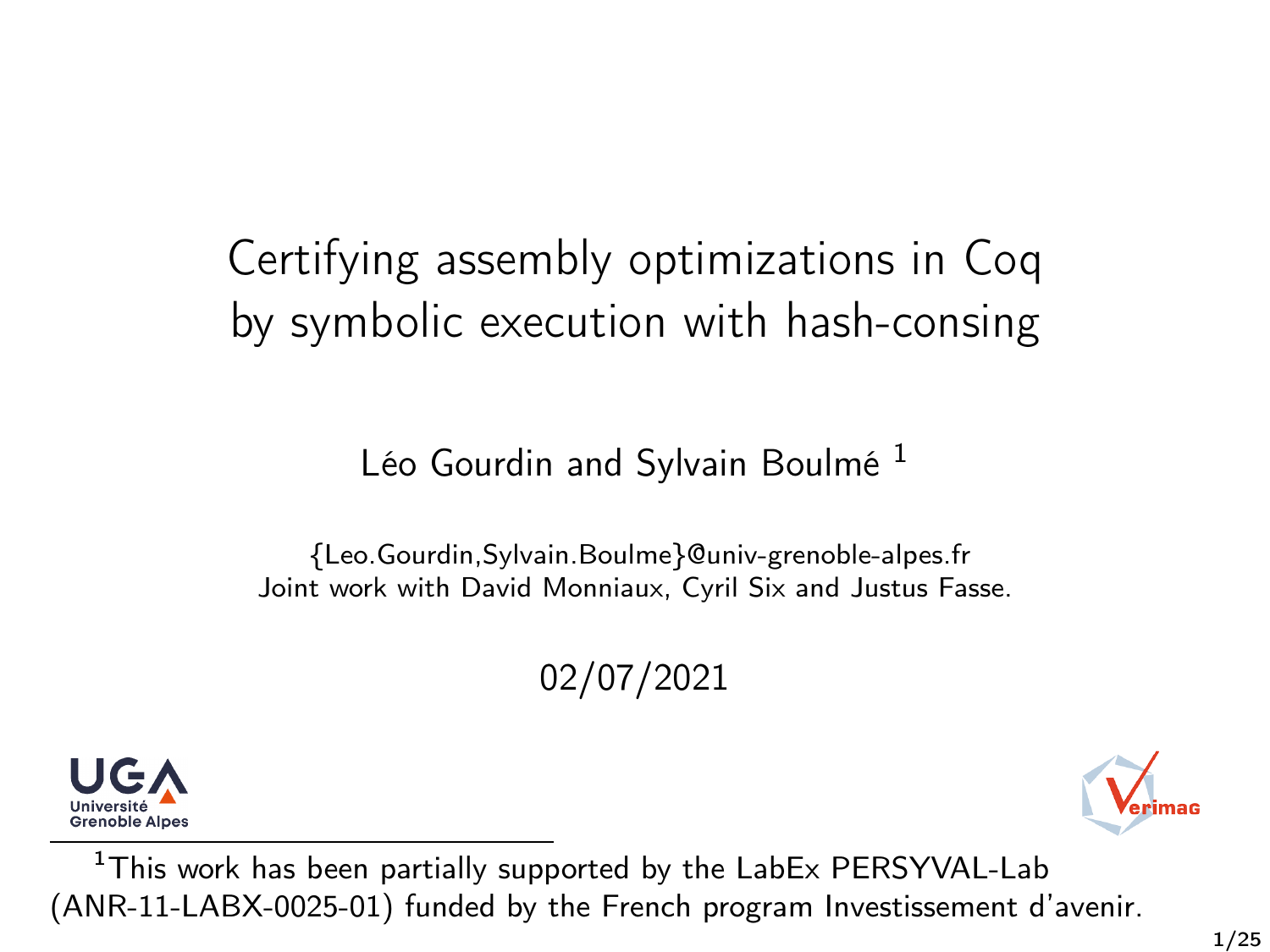### <span id="page-1-0"></span>Contents

- 1 [Lightweight reasoning on pointer equalities and hash-consing in Coq](#page-1-0)
- 2 [Realistic applications to formally-verified compilation](#page-23-0)

3 [Experimental results and Conclusion](#page-67-0)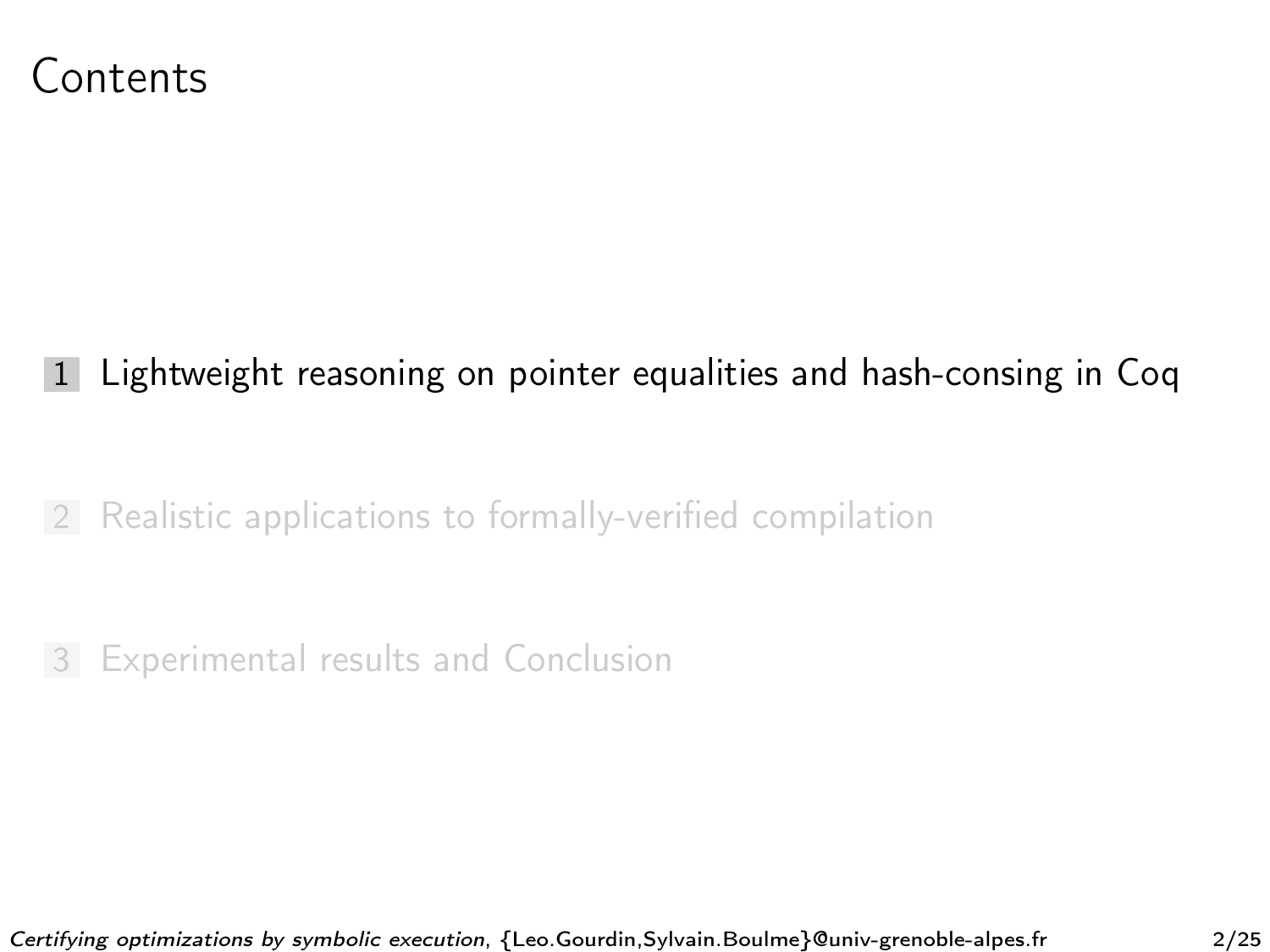**Question:** Given two sequences of assignments  $(B_1)$  and  $(B_2)$  such as  $(B_1)$   $r_1 := r_1 + r_2$ ;  $r_3 := r_1$ ;  $r_1 := r_1 + r_3$  $(B_2)$   $r_3 := r_1 + r_2; r_1 := r_3 + r_3$ How to implement a linear check of their observational equivalence?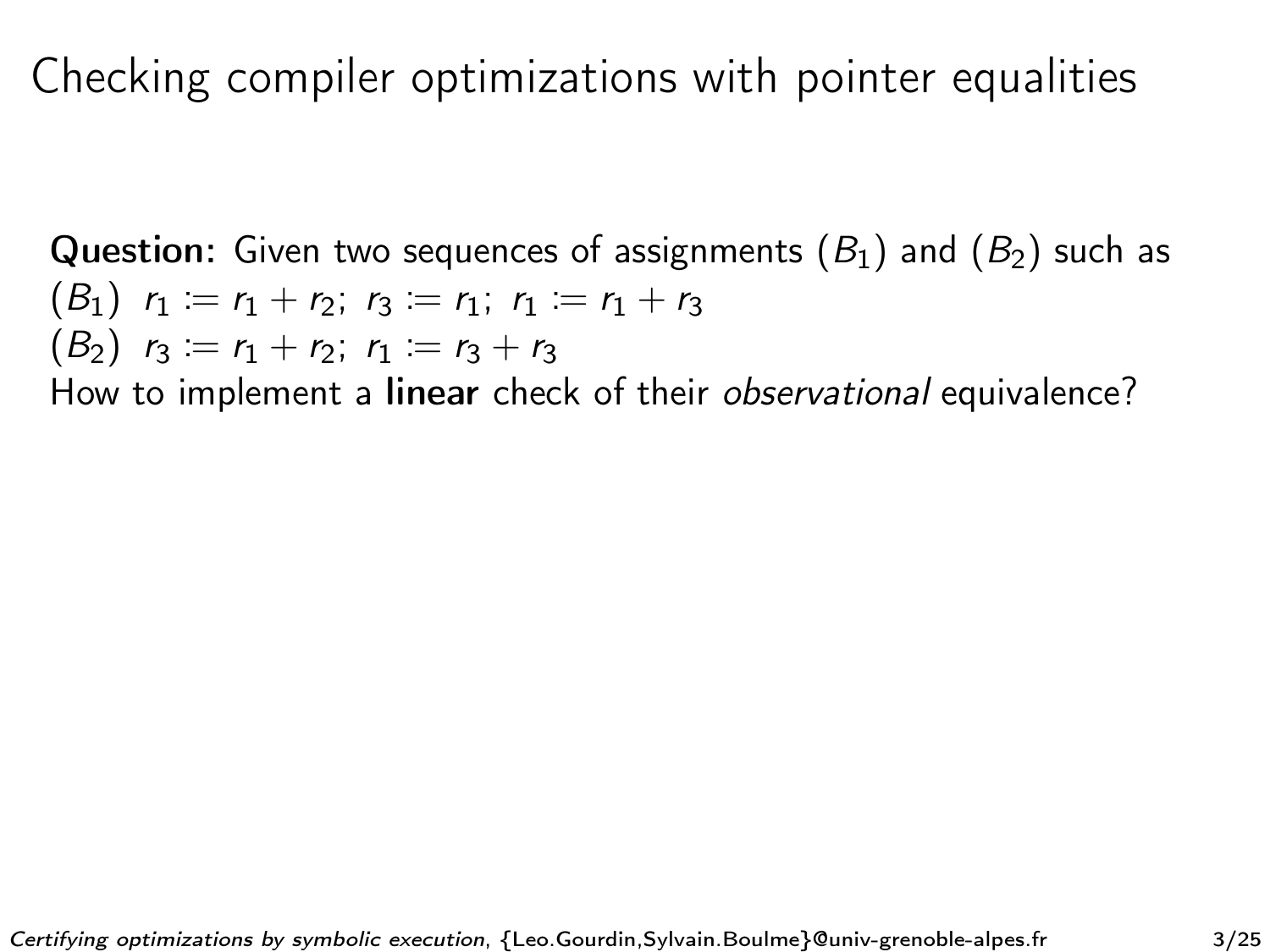Question: Given two sequences of assignments  $(B_1)$  and  $(B_2)$  such as  $(B_1)$   $r_1 := r_1 + r_2$ ;  $r_3 := r_1$ ;  $r_1 := r_1 + r_3$  $(B_2)$   $r_3 := r_1 + r_2; r_1 := r_3 + r_3$ How to implement a linear check of their observational equivalence?

Old idea of [\[King, 1976\]](#page-73-0): check that their symbolic execution leads to the same parallel assignment:  $r_1 := (r_1 + r_2) + (r_1 + r_2) || r_3 := r_1 + r_2$ .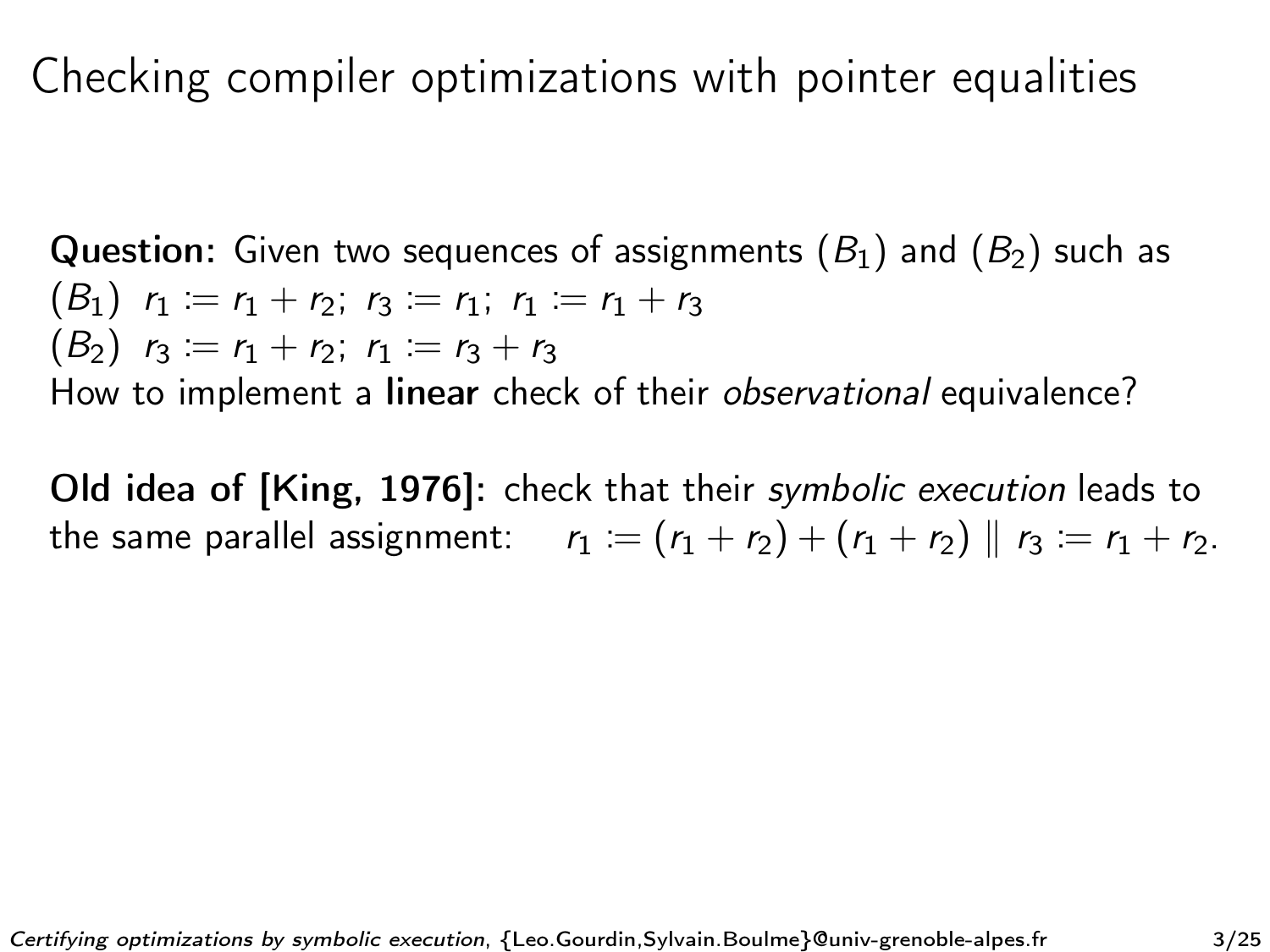Question: Given two sequences of assignments  $(B_1)$  and  $(B_2)$  such as  $(B_1)$   $r_1 := r_1 + r_2$ ;  $r_3 := r_1$ ;  $r_1 := r_1 + r_3$  $(B_2)$   $r_3 := r_1 + r_2; r_1 := r_3 + r_3$ How to implement a linear check of their observational equivalence?

Old idea of [\[King, 1976\]](#page-73-0): check that their symbolic execution leads to the same parallel assignment:  $r_1 := (r_1 + r_2) + (r_1 + r_2) || r_3 := r_1 + r_2$ .

**Issue:** symbolic execution is linear, but *structural equality* of generated terms is exponential due to duplications (such as " $r_1 + r_2$ ")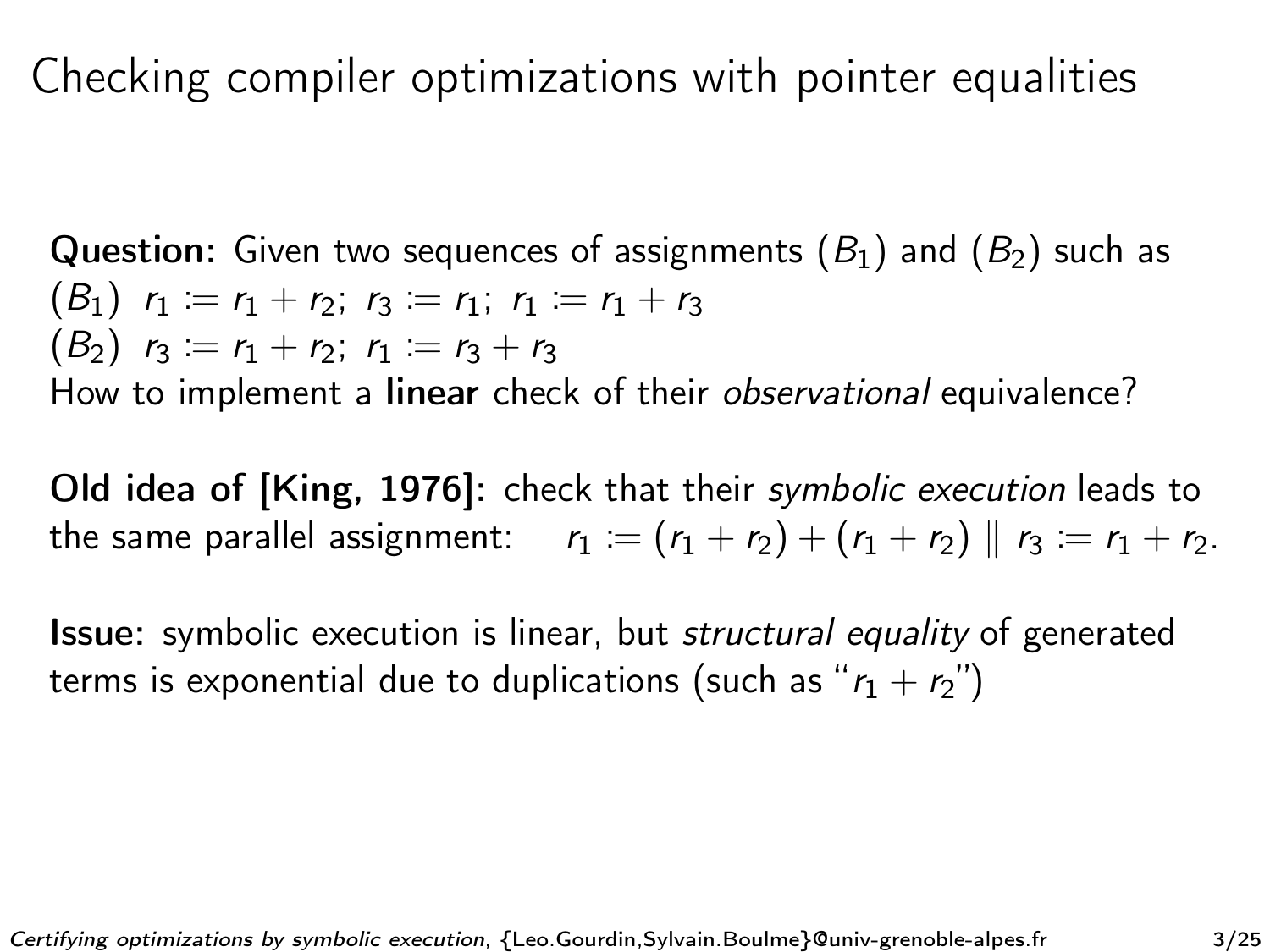**Question:** Given two sequences of assignments  $(B_1)$  and  $(B_2)$  such as  $(B_1)$   $r_1 := r_1 + r_2$ ;  $r_3 := r_1$ ;  $r_1 := r_1 + r_3$  $(B_2)$   $r_3 := r_1 + r_2; r_1 := r_3 + r_3$ How to implement a linear check of their observational equivalence?

Old idea of [\[King, 1976\]](#page-73-0): check that their symbolic execution leads to the same parallel assignment:  $r_1 := (r_1 + r_2) + (r_1 + r_2) || r_3 := r_1 + r_2$ .

**Issue:** symbolic execution is linear, but *structural equality* of generated terms is exponential due to duplications (such as " $r_1 + r_2$ ")

Solution: (constant-time) *pointer equalities* instead of *structural* & hash-consing that binds the 2 symbolic executions to the same pointers.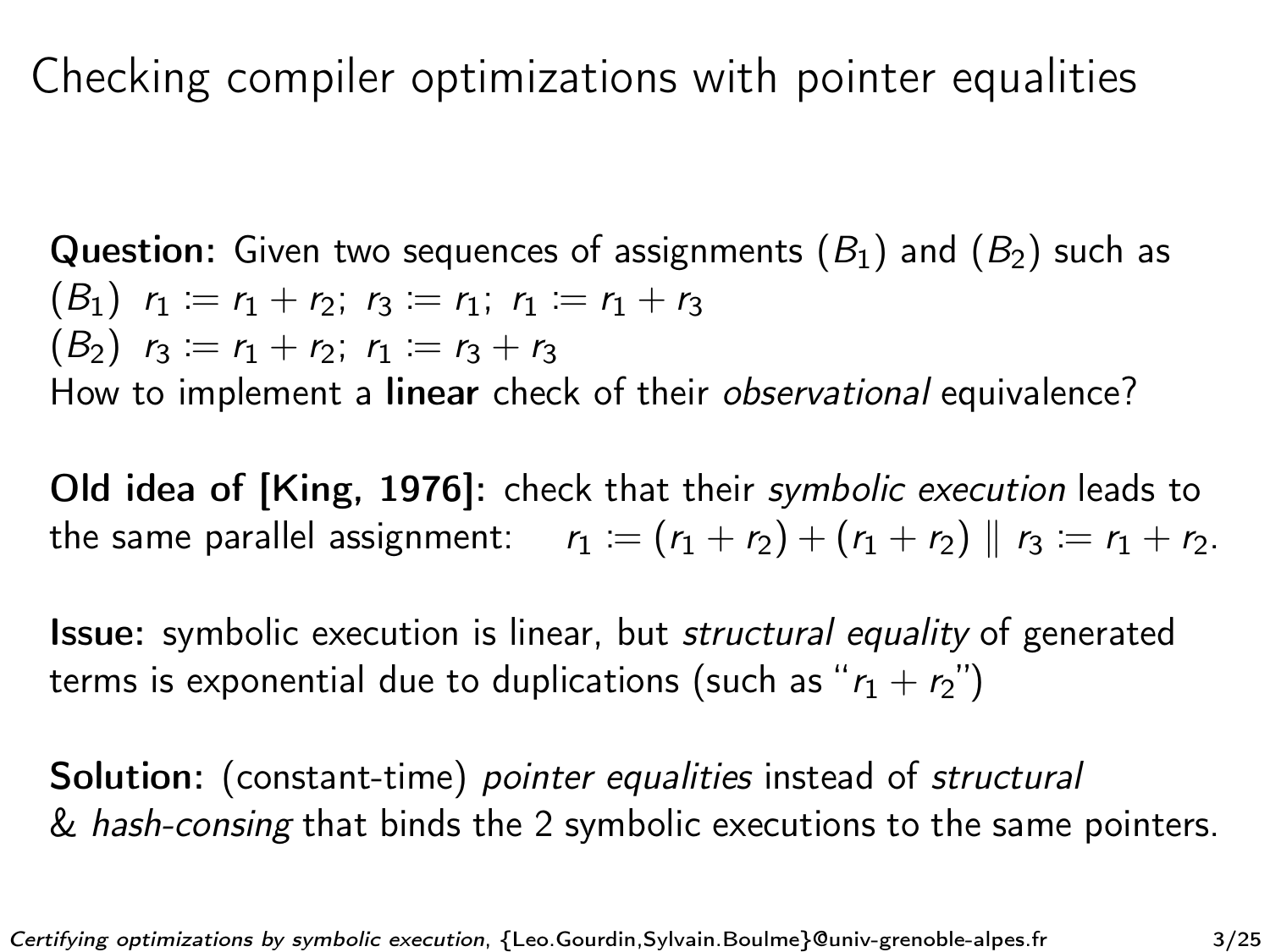## Is there a Coq model of OCaml pointer equality  $(==)$  ?

Parameter phys\_eq: nat  $\rightarrow$  nat  $\rightarrow$  bool (\* only [nat] for simplicity.\*) Extract Constant phys\_eq  $\Rightarrow$  " $\Leftarrow$ )"

where (in OCaml) "let  $n = (S \ 0)$  in  $n == n$ " returns true and  $''(S \cup 0) = (S \cup 0)''$  returns false.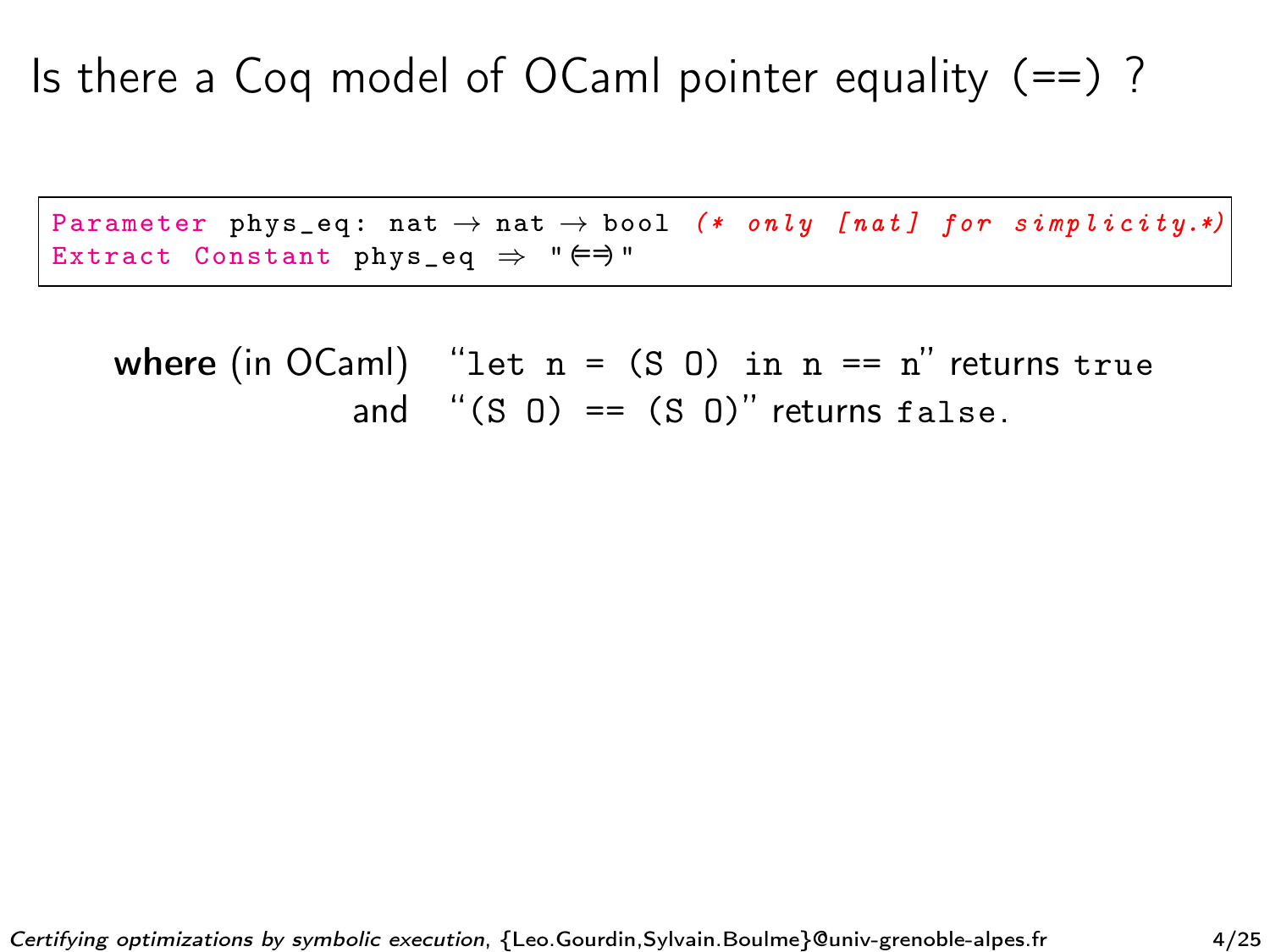## Is there a Coq model of OCaml pointer equality  $(==)$ ?

Parameter phys\_eq: nat  $\rightarrow$  nat  $\rightarrow$  bool (\* only [nat] for simplicity.\*) Extract Constant phys\_eq  $\Rightarrow$  " $\Leftarrow$ )"

where (in OCaml) "let  $n = (S \ 0)$  in  $n == n$ " returns true and " $(S \cup 0) == (S \cup 0)$ " returns false.

Idea phys\_eq returns true when applied to the "same physical object" x.

Hypothesis phys\_eq\_axiom:  $\forall$  x, phys\_eq x x = true

Wrong idea because each "x" above may correspond to a distinct pointer!

Lemma wrong\_property:  $\forall$  x y, x = y  $\rightarrow$  phys\_eq x y <> false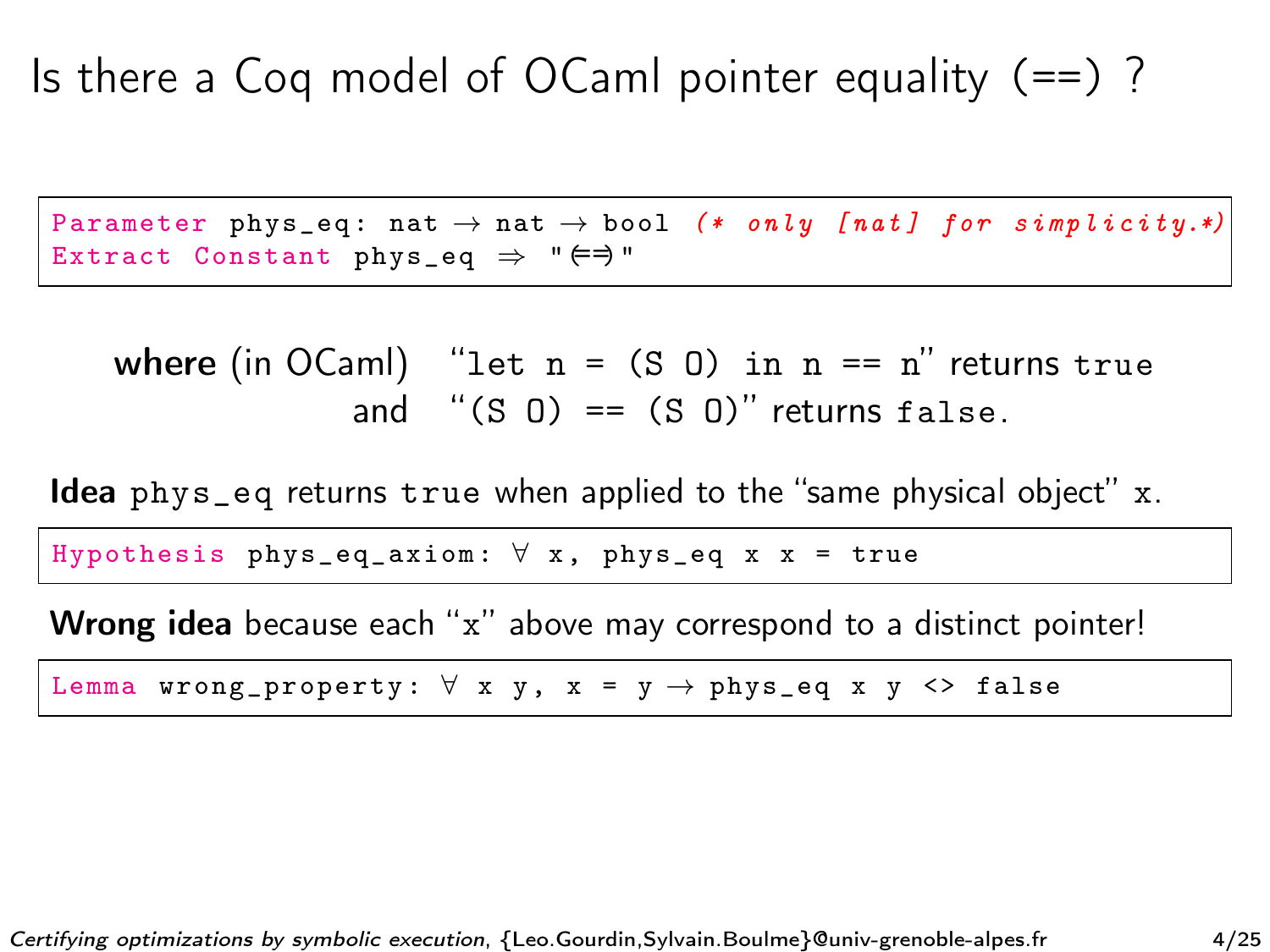Parameter phys\_eq: nat  $\rightarrow$  nat  $\rightarrow$  bool (\* only [nat] for simplicity.\*) Extract Constant phys\_eq  $\Rightarrow$  " $\Leftarrow$ )"

where (in OCaml) "let  $n = (S \ 0)$  in  $n == n$ " returns true and  $''(S \cup 0) = (S \cup 0)''$  returns false.

Idea phys\_eq returns true when applied to the "same physical object" x.

Hypothesis phys\_eq\_axiom:  $\forall$  x, phys\_eq x x = true

Wrong idea because each "x" above may correspond to a distinct pointer!

Lemma wrong\_property:  $\forall$  x y, x = y  $\rightarrow$  phys\_eq x y <> false

Weaker alternatives of "phys\_eq\_axiom" cannot solve the issue:

Lemma congr:  $\forall$  x y, x = y  $\rightarrow$  phys\_eq x x = phys\_eq x y Proof. congruence. Qed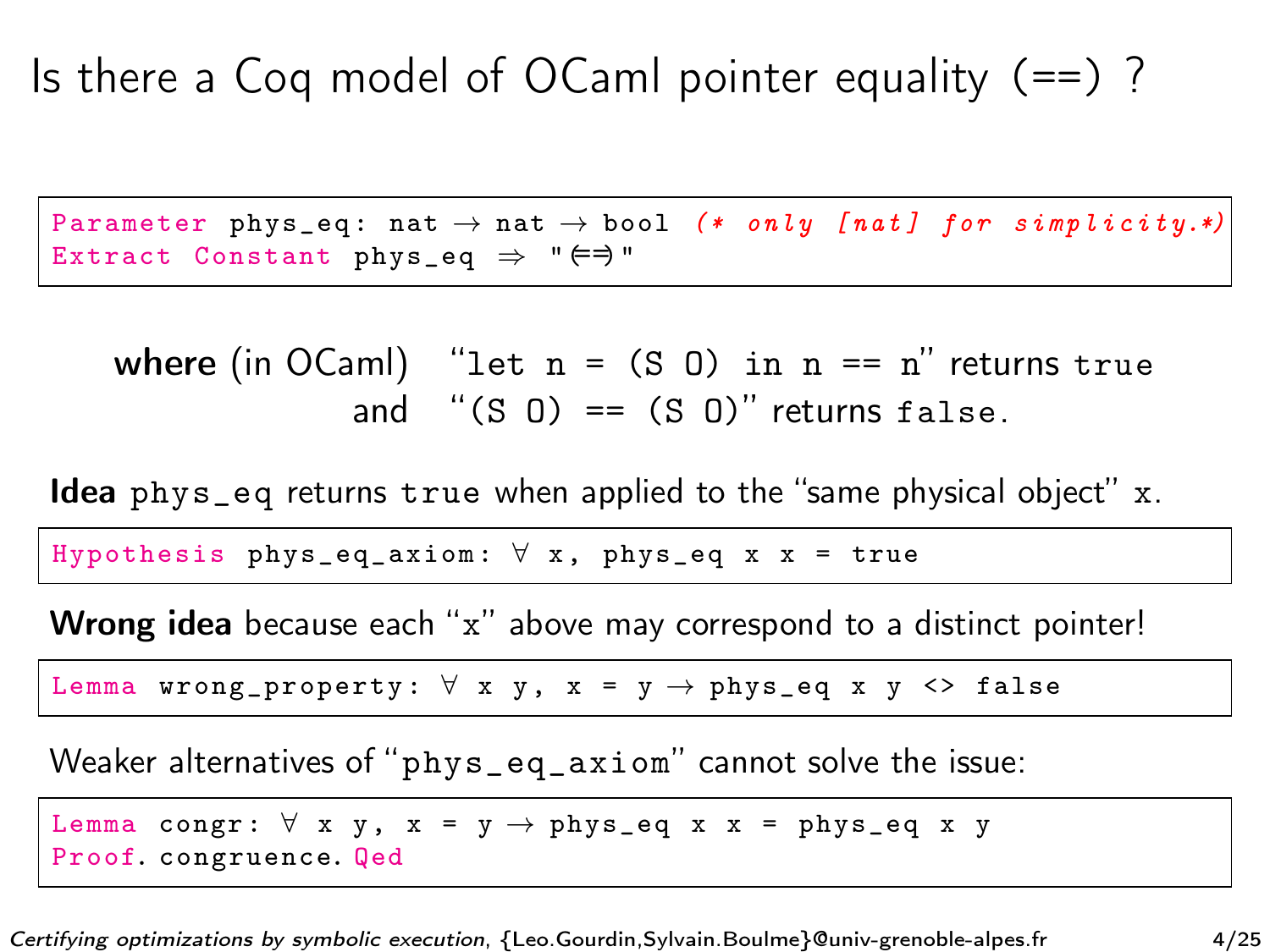Issue of embedding OCaml untrusted imperative oracles in Coq:

Parameter oracle:  $nat \rightarrow bool$ Lemma congr:  $\forall$  n, oracle n = oracle n

Unsound for let oracle = (let  $b = ref$  false in fun \_ -> b:=not !b; !b)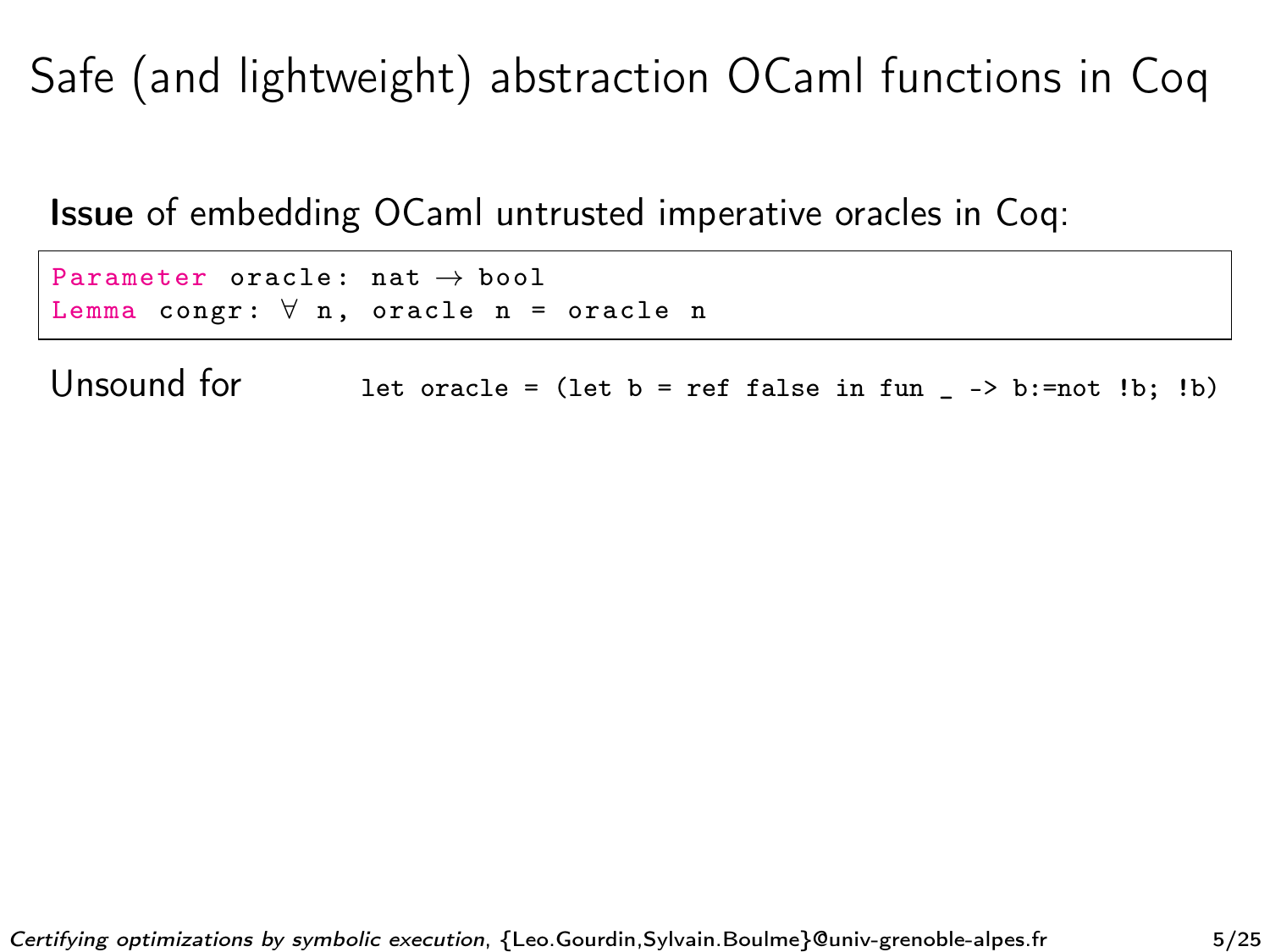Issue of embedding OCaml untrusted imperative oracles in Coq:

Parameter oracle:  $nat \rightarrow bool$ Lemma congr:  $\forall$  n, oracle n = oracle n

Unsound for let oracle = (let  $b = ref$  false in fun \_ -> b:=not !b; !b) Lightweight solution: May-return monads of [\[Fouilhé and Boulmé, 2014\]](#page-73-1).

• represent each OCaml function of  $A \rightarrow B$  as a "relation"  $A \rightarrow ??B$ where ??A abstracts  $(A \rightarrow \text{Prop})$  through  $\rightsquigarrow_A$ : ?? $A \rightarrow (A \rightarrow \text{Prop})$ such that " $k \rightsquigarrow a$ " means " $(k a)$ ".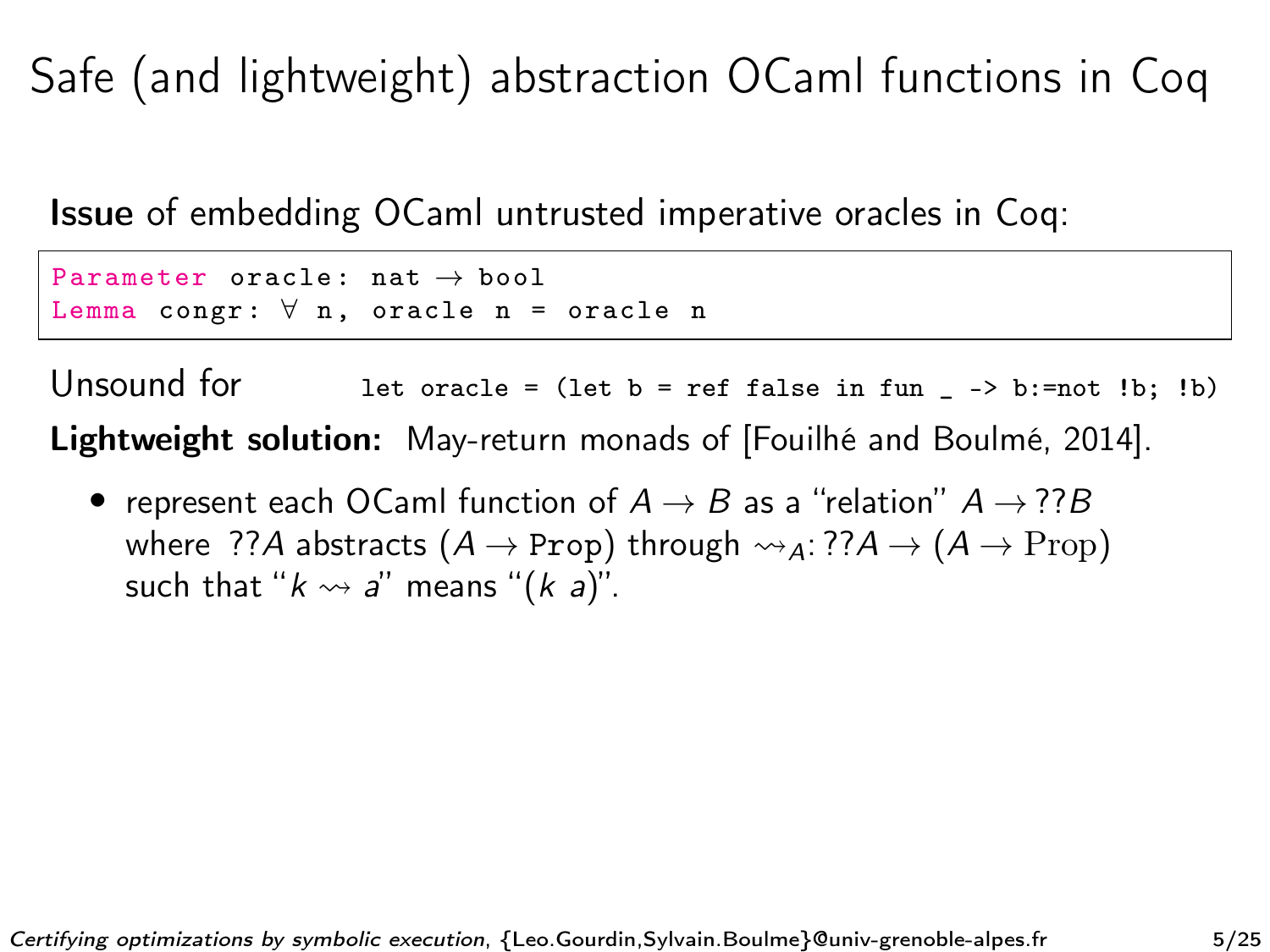Issue of embedding OCaml untrusted imperative oracles in Coq:

Parameter oracle:  $nat \rightarrow bool$ Lemma congr:  $\forall$  n, oracle n = oracle n

Unsound for let oracle = (let  $b = ref$  false in fun \_ -> b:=not !b; !b) Lightweight solution: May-return monads of [\[Fouilhé and Boulmé, 2014\]](#page-73-1).

- represent each OCaml function of  $A \rightarrow B$  as a "relation"  $A \rightarrow ??B$ where ??A abstracts  $(A \rightarrow \text{Prop})$  through  $\rightsquigarrow_A$ : ?? $A \rightarrow (A \rightarrow \text{Prop})$ such that " $k \leadsto a$ " means " $(k a)$ ".
- ??. provides usual monad operators and their axioms w.r.t.  $\rightsquigarrow$ .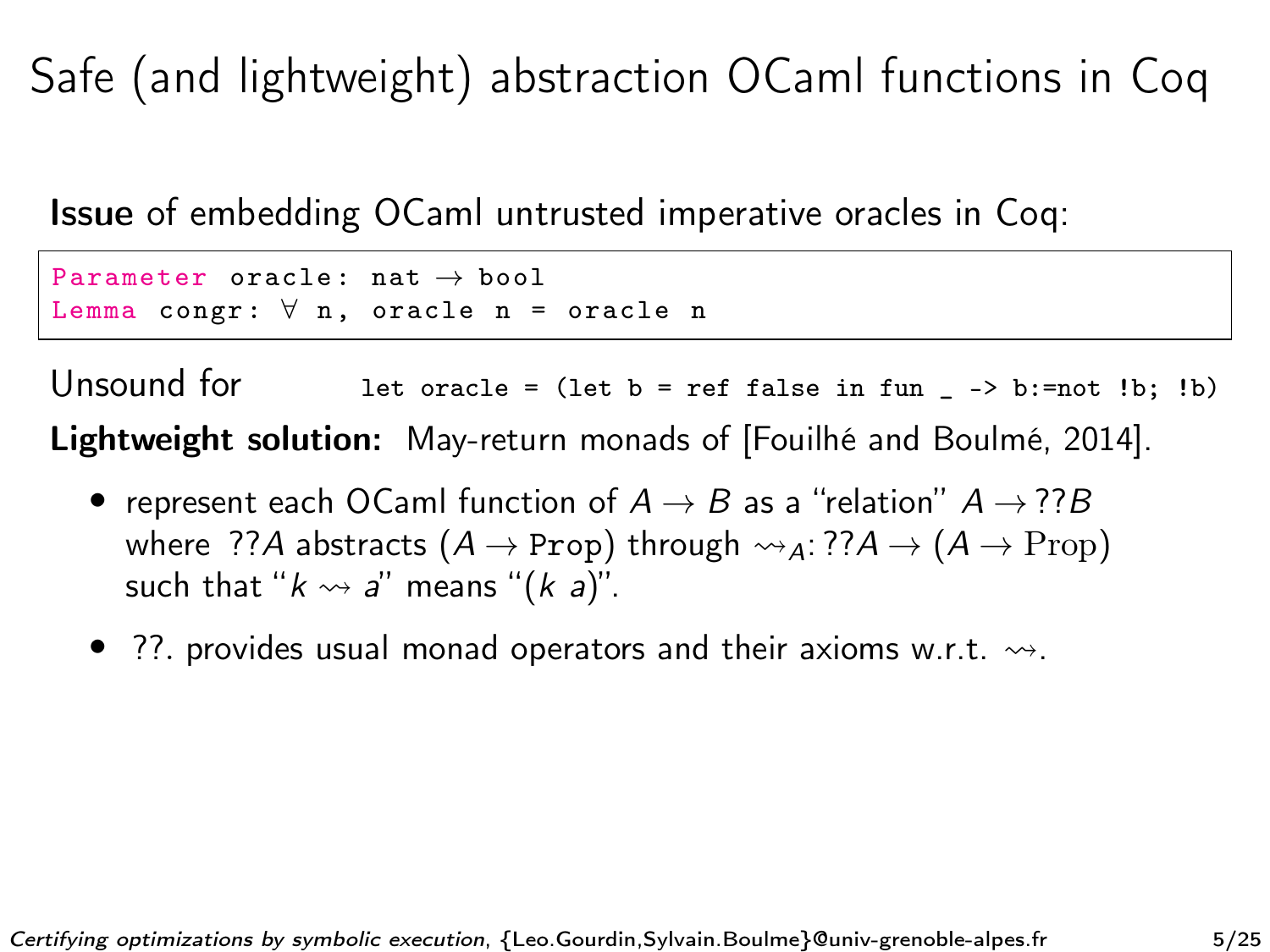Issue of embedding OCaml untrusted imperative oracles in Coq:

```
Parameter oracle: nat \rightarrow boolLemma congr: \forall n, oracle n = oracle n
```
Unsound for let oracle = (let  $b = ref$  false in fun \_ -> b:=not !b; !b) Lightweight solution: May-return monads of [\[Fouilhé and Boulmé, 2014\]](#page-73-1).

- represent each OCaml function of  $A \rightarrow B$  as a "relation"  $A \rightarrow ??B$ where ??A abstracts  $(A \rightarrow \text{Prop})$  through  $\rightsquigarrow_A$ : ?? $A \rightarrow (A \rightarrow \text{Prop})$ such that " $k \leadsto a$ " means " $(k a)$ ".
- ??. provides usual monad operators and their axioms w.r.t.  $\rightsquigarrow$ .
- 22A is extracted like A.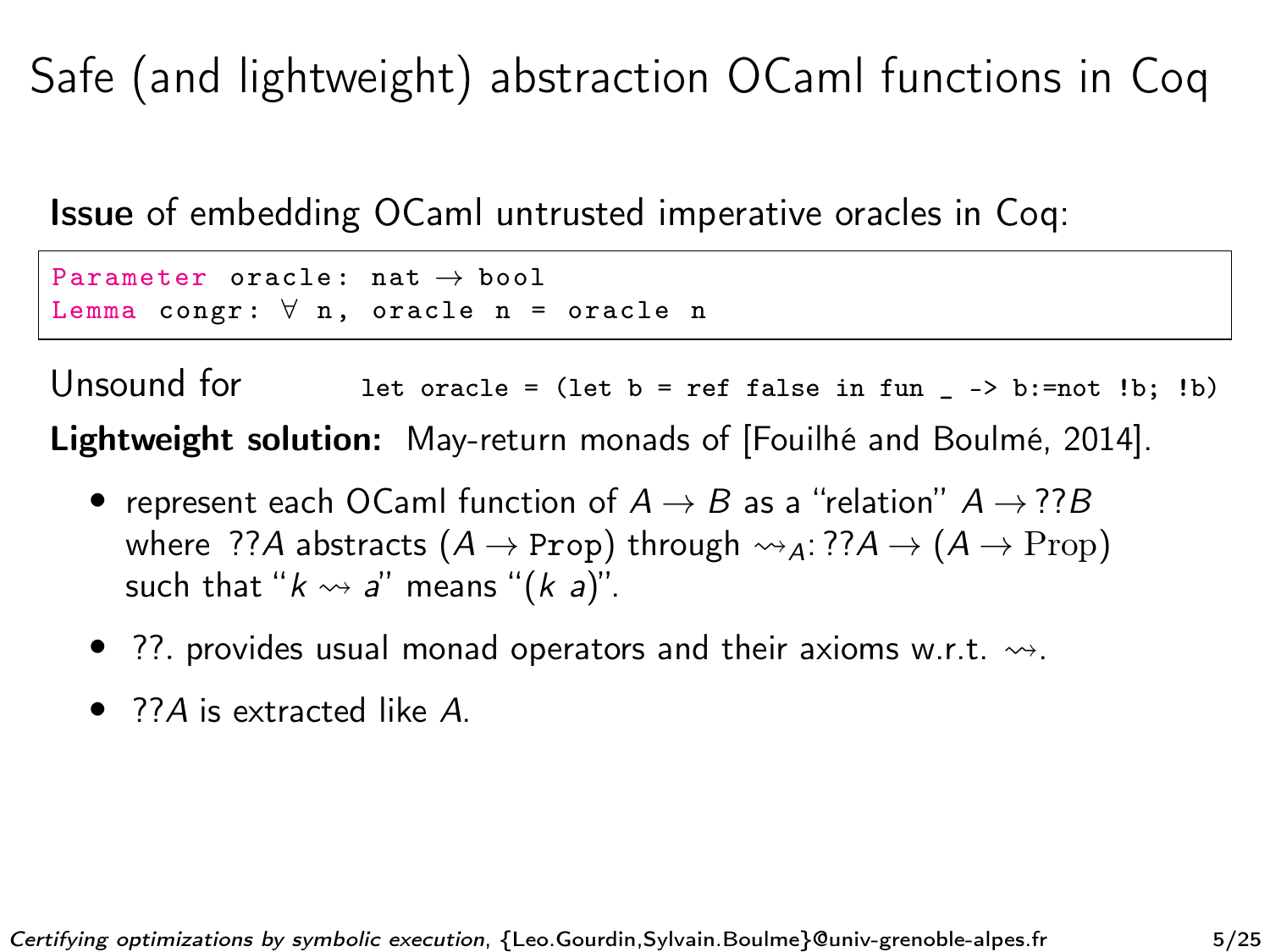Issue of embedding OCaml untrusted imperative oracles in Coq:

Parameter oracle:  $nat \rightarrow bool$ Lemma congr:  $\forall$  n, oracle n = oracle n

Unsound for let oracle = (let  $b = ref$  false in fun \_ -> b:=not !b; !b) Lightweight solution: May-return monads of [\[Fouilhé and Boulmé, 2014\]](#page-73-1).

- represent each OCaml function of  $A \rightarrow B$  as a "relation"  $A \rightarrow ??B$ where ??A abstracts  $(A \rightarrow \text{Prop})$  through  $\rightsquigarrow_A$ : ?? $A \rightarrow (A \rightarrow \text{Prop})$ such that " $k \rightsquigarrow a$ " means " $(k a)$ ".
- ??. provides usual monad operators and their axioms w.r.t.  $\rightsquigarrow$ .
- 22A is extracted like A.

NB: The "??." monad only restricts Coq congruence w.r.t. to usual functions.  $A \rightarrow ?7B$ " can be viewed as a type of "non-deterministic" function which may not terminate normally: reasoning on  $\rightsquigarrow$  in partial correctness.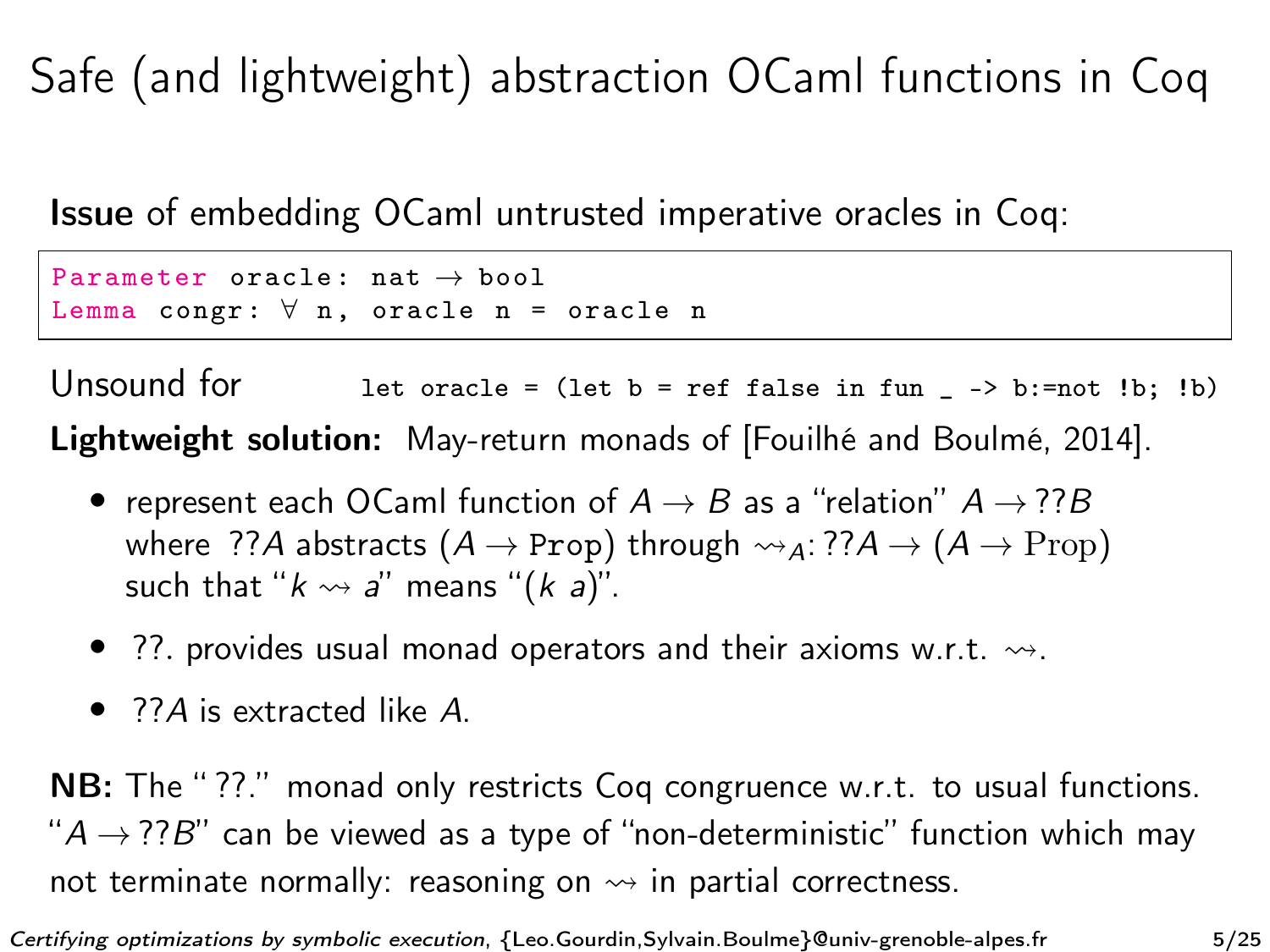Model of OCaml "==" in Coq using may-return monads

```
Proposed in [Six et al., 2020].
```
Axiom phys\_eq:  $\forall$  {A},  $A \rightarrow A \rightarrow ?$ ? bool Extract Constant phys\_eq  $\Rightarrow$  " $\Leftarrow$ )" Axiom phys\_eq\_true:  $\forall$  A (x y: A), phys\_eq x y  $\rightsquigarrow$  true  $\rightarrow$  x=y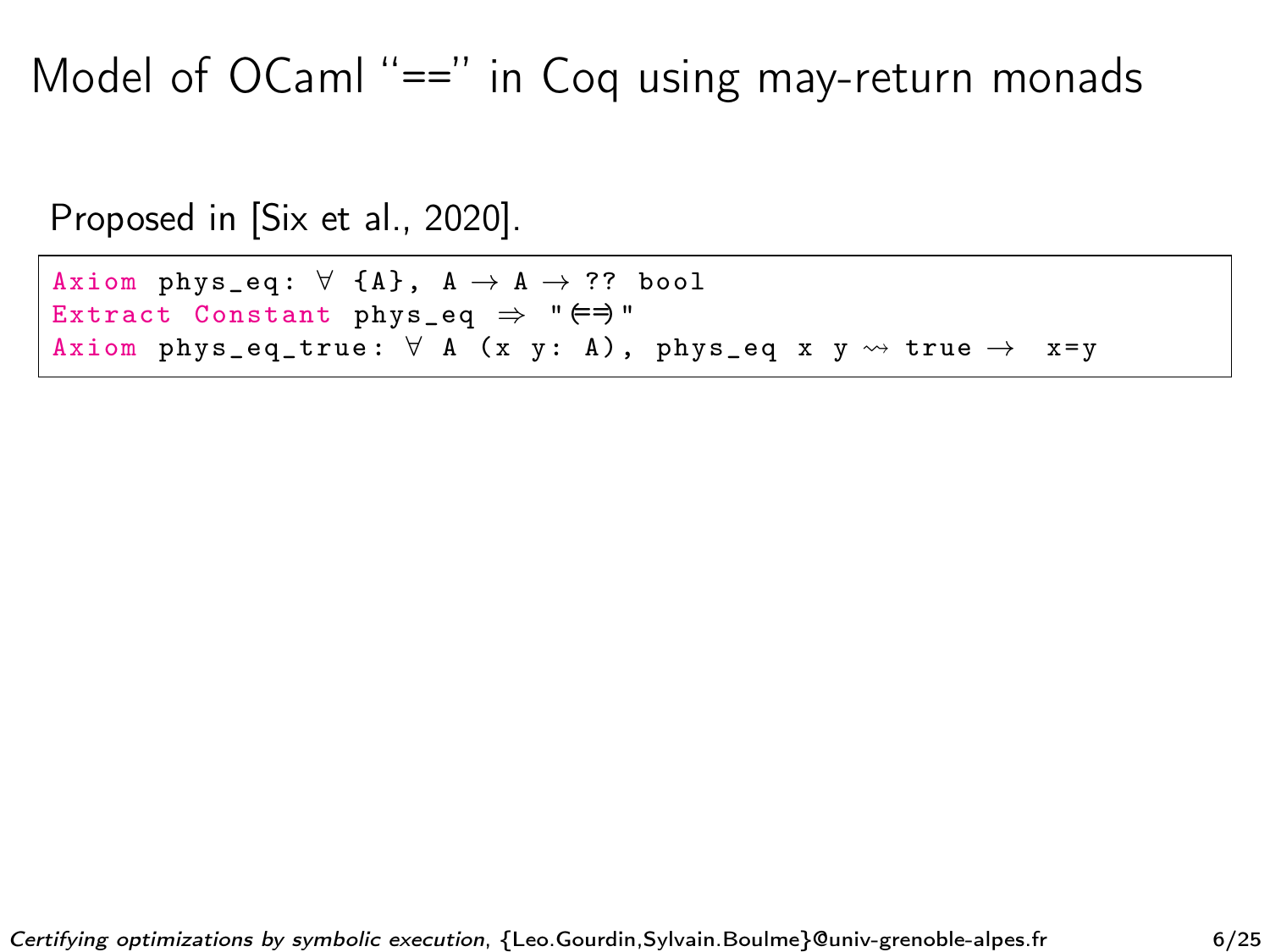Model of OCaml "==" in Coq using may-return monads

Proposed in [\[Six et al., 2020\]](#page-73-2).

Axiom phys\_eq:  $\forall$  {A},  $A \rightarrow A \rightarrow ?$ ? bool Extract Constant phys\_eq  $\Rightarrow$  " $\Leftarrow$ )" Axiom phys\_eq\_true:  $\forall$  A (x y: A), phys\_eq x y  $\rightsquigarrow$  true  $\rightarrow$  x=y

NB: " $phys_eq x y \rightsquigarrow b"$  means something like "if b=true then it has existed an allocated object o such that  $x=0=y''$ since the lemma below is still provable in Coq

Lemma ok:  $\forall$  x y, x = y  $\rightarrow$  phys\_eq x x  $\rightsquigarrow$  true  $\rightarrow$  phys\_eq x y  $\rightsquigarrow$  true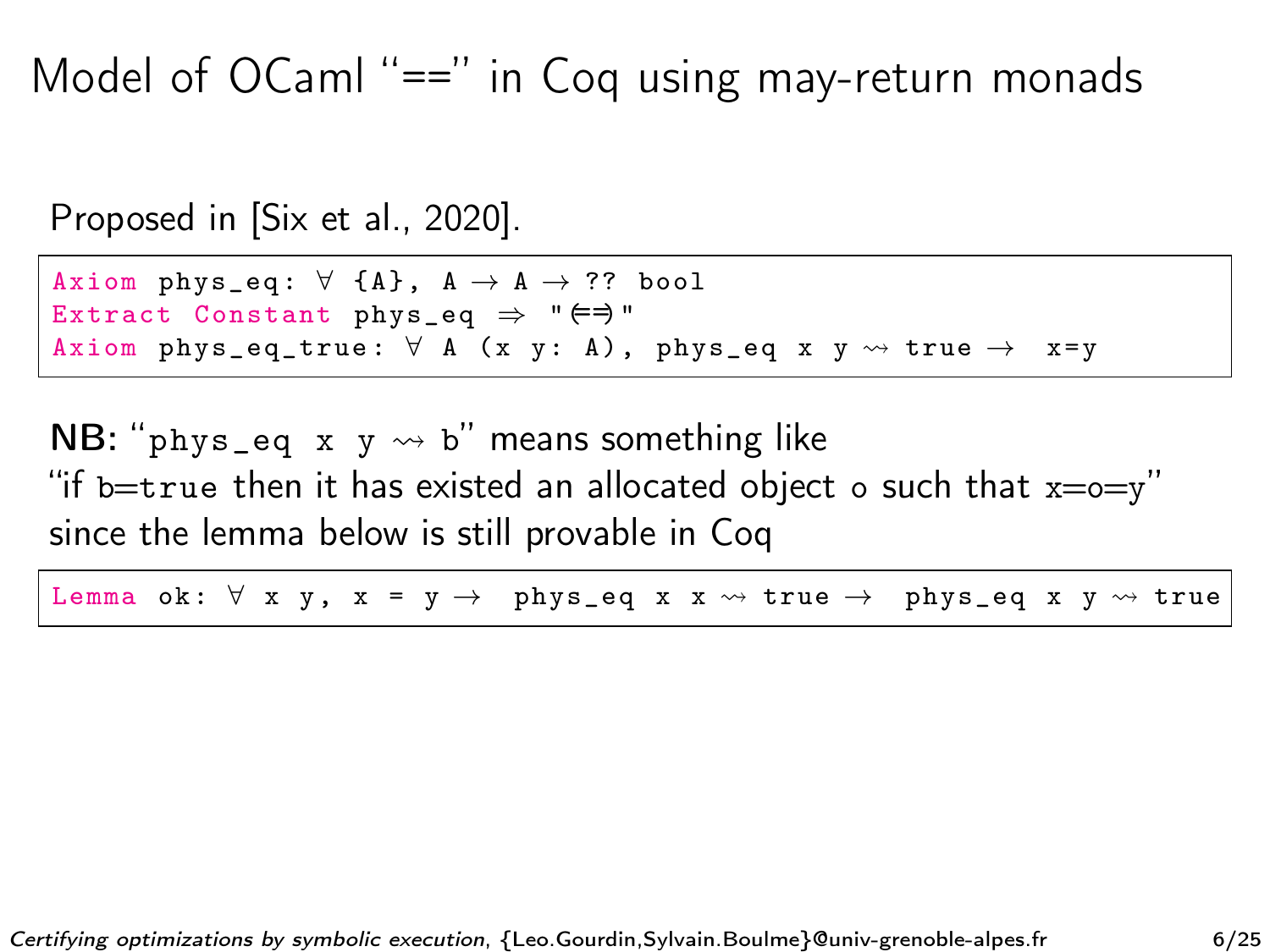Model of OCaml "==" in Coq using may-return monads

Proposed in [\[Six et al., 2020\]](#page-73-2).

Axiom phys\_eq:  $\forall$  {A},  $A \rightarrow A \rightarrow ?$ ? bool Extract Constant phys\_eq  $\Rightarrow$  " $\Leftarrow$ )" Axiom phys\_eq\_true:  $\forall$  A (x y: A), phys\_eq x y  $\rightsquigarrow$  true  $\rightarrow$  x=y

NB: " $phys_eq x y \rightsquigarrow b"$  means something like "if b=true then it has existed an allocated object o such that  $x=0=y$ " since the lemma below is still provable in Coq

Lemma ok:  $\forall$  x y, x = y  $\rightarrow$  phys\_eq x x  $\rightsquigarrow$  true  $\rightarrow$  phys\_eq x y  $\rightsquigarrow$  true

However, this wrong property cannot be proved (except on empty types):

 $\forall$  x y, x=y  $\rightarrow$  phys\_eq x x  $\rightsquigarrow$  true  $\rightarrow$  phys\_eq x y  $\rightsquigarrow$  false  $\rightarrow$  False

because, if "phys\_eq x y  $\rightarrow$  b" interpreted as "b=true  $\rightarrow$  x=y", then the property reduces to " $\forall$  x y, x=y  $\rightarrow$  False"

Certifying optimizations by symbolic execution, {Leo.Gourdin,Sylvain.Boulme}@univ-grenoble-alpes.fr 6/25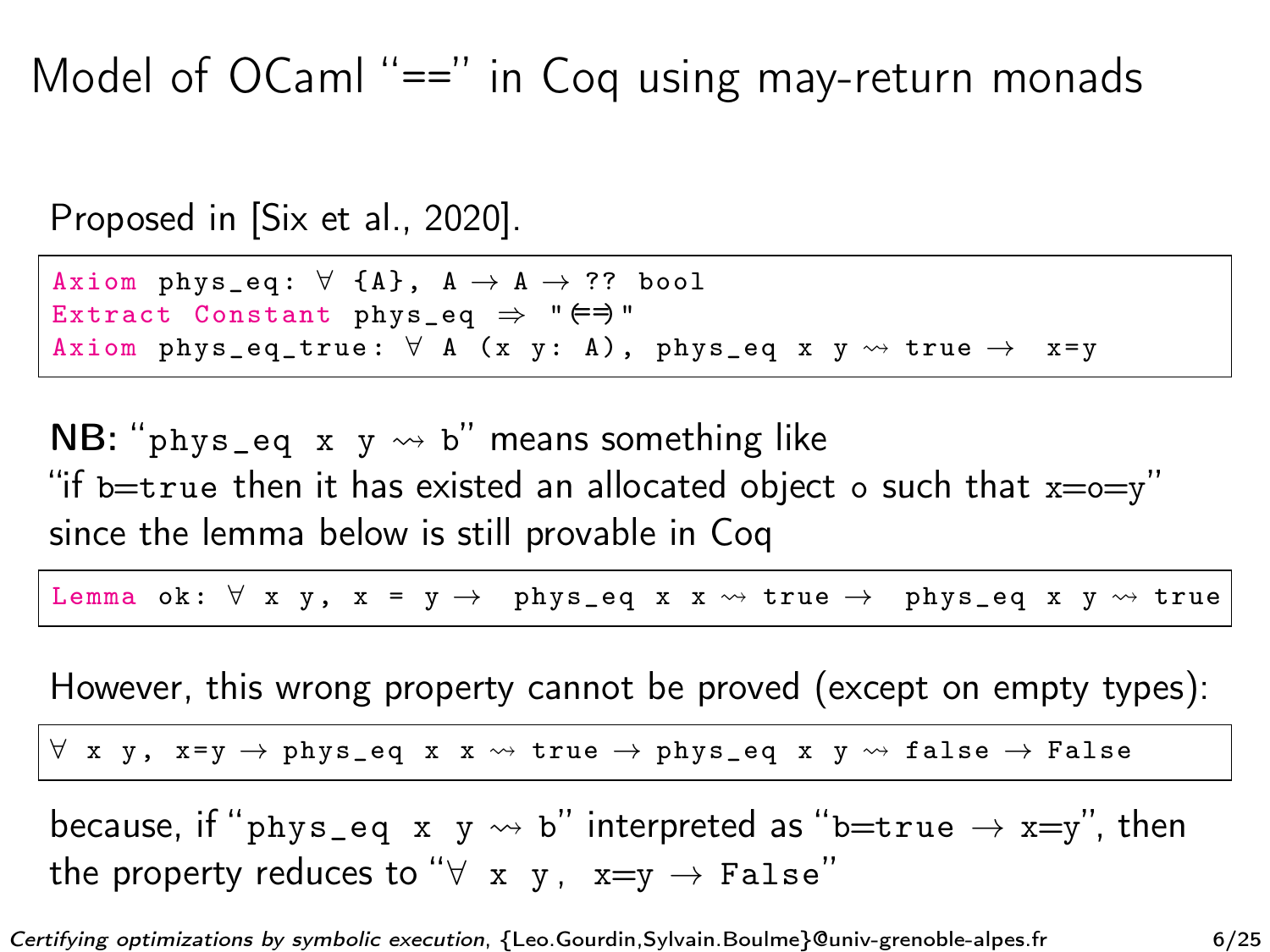Hash-consing of inductive type T consists in memoizing its constructors through a dedicated factory.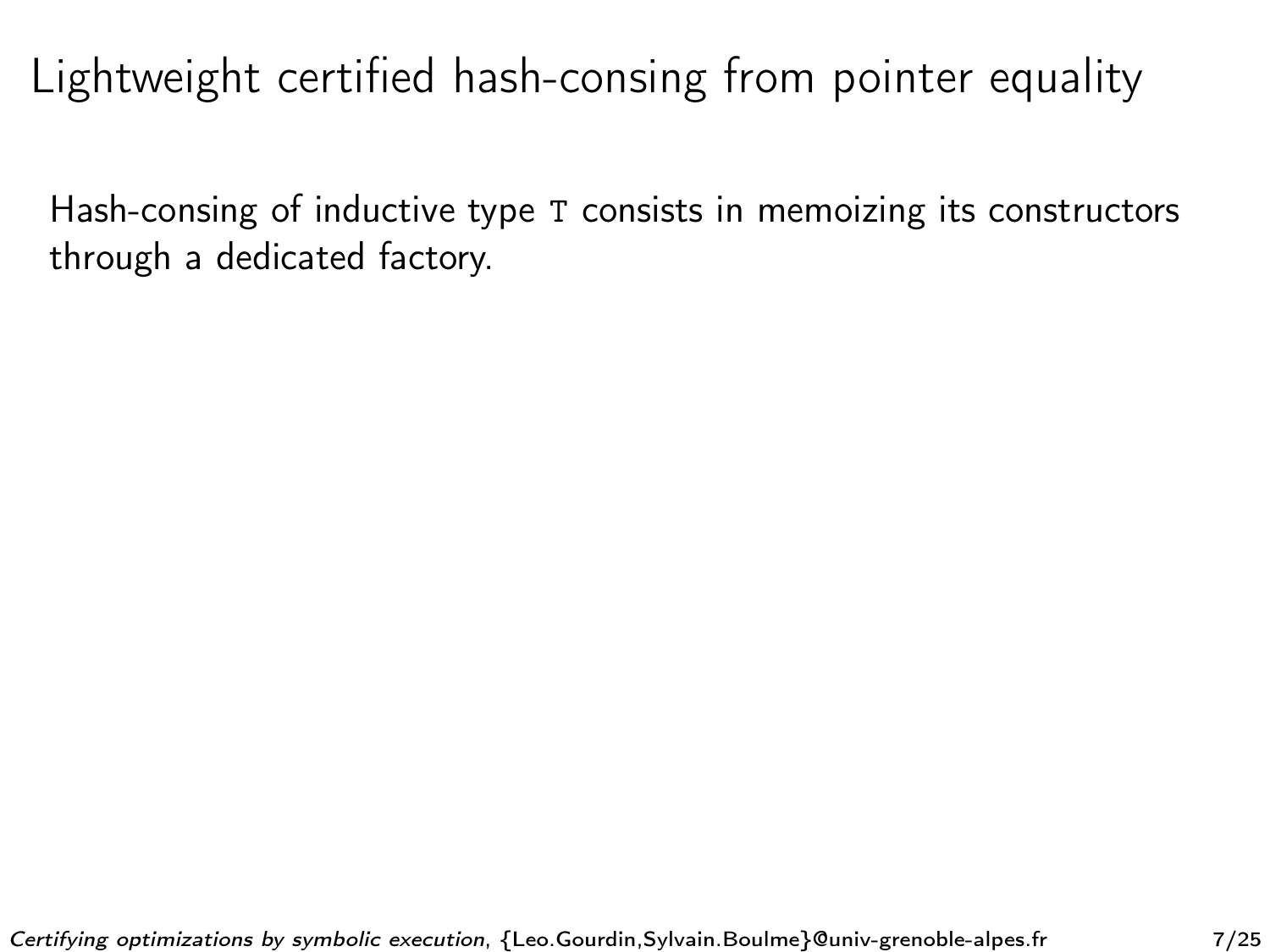Hash-consing of inductive type T consists in memoizing its constructors through a dedicated factory.

[\[Six et al., 2020\]](#page-73-2) proposes a variant of [\[Filliâtre and Conchon, 2006\]](#page-73-3) with a posteriori certification in Coq: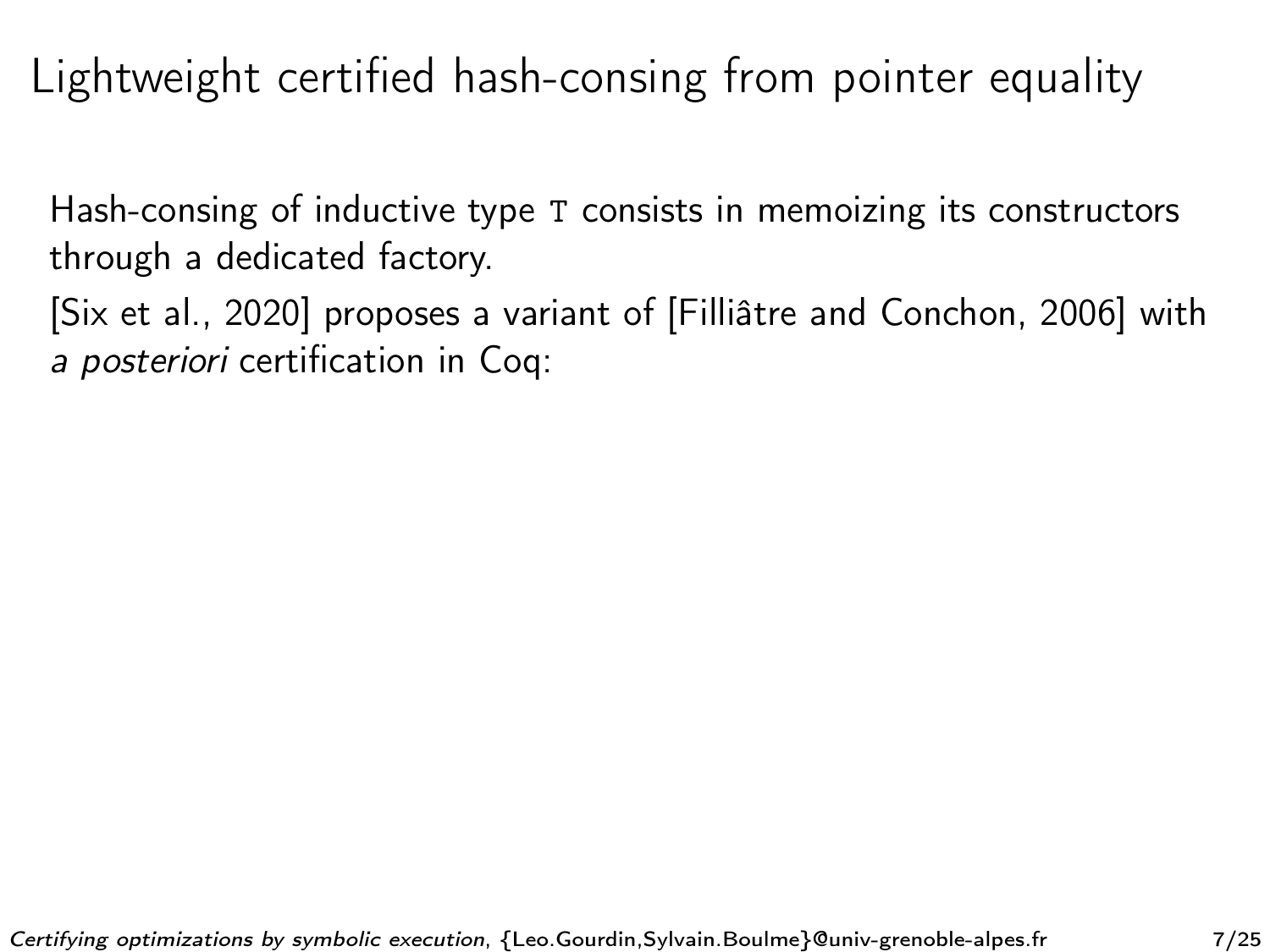Hash-consing of inductive type T consists in memoizing its constructors through a dedicated factory.

[\[Six et al., 2020\]](#page-73-2) proposes a variant of [\[Filliâtre and Conchon, 2006\]](#page-73-3) with a posteriori certification in Coq:

• for any T, an oracle provides an *untrusted* hash-consing factory of type  $T \rightarrow ??T$ ;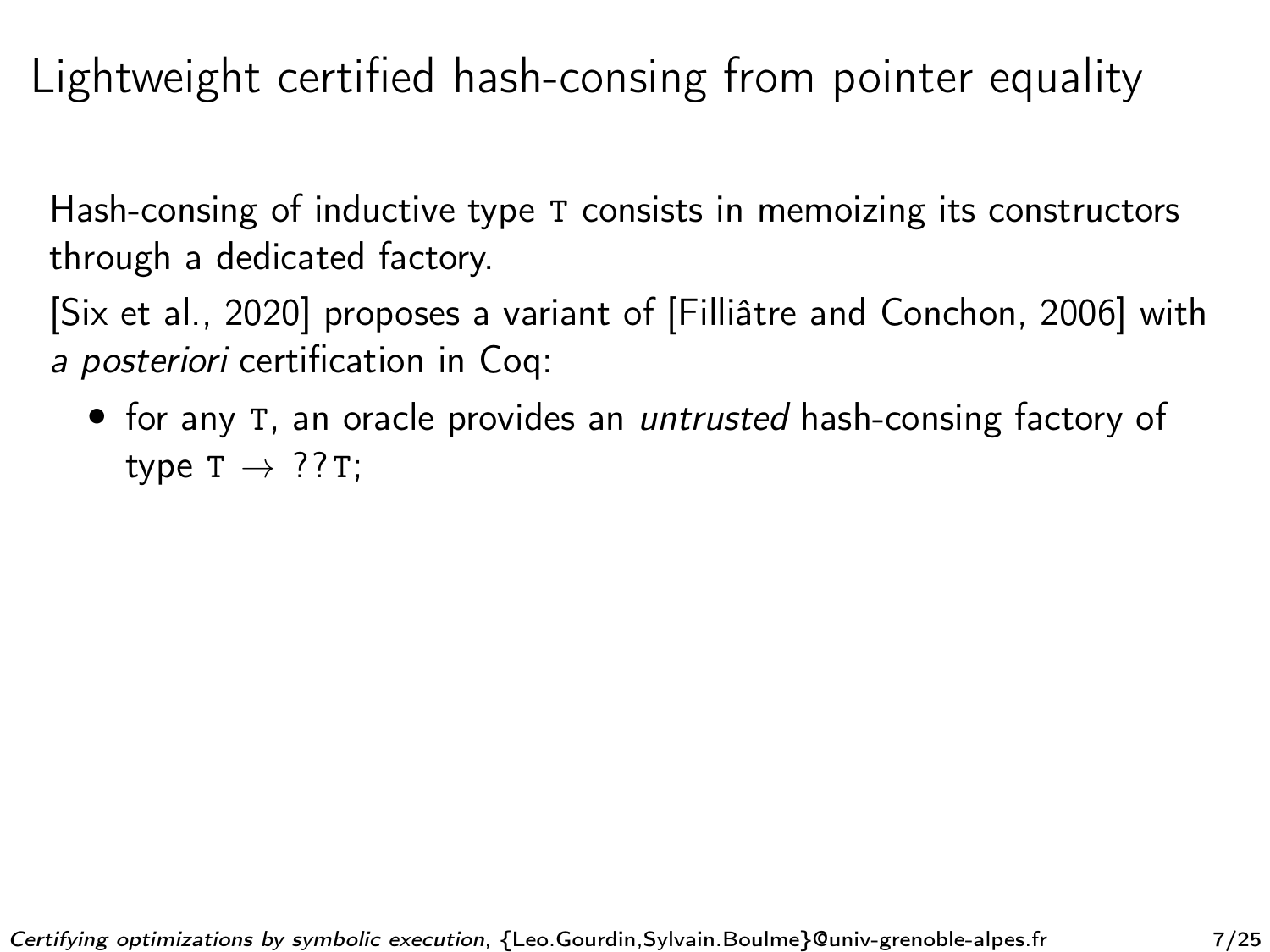Hash-consing of inductive type T consists in memoizing its constructors through a dedicated factory.

[\[Six et al., 2020\]](#page-73-2) proposes a variant of [\[Filliâtre and Conchon, 2006\]](#page-73-3) with a posteriori certification in Coq:

- for any T, an oracle provides an *untrusted* hash-consing factory of type  $T \rightarrow ??T$ ;
- this factory is wrapped into a certified factory dynamically enforcing that each returned term is *structurally equals* to its inputs...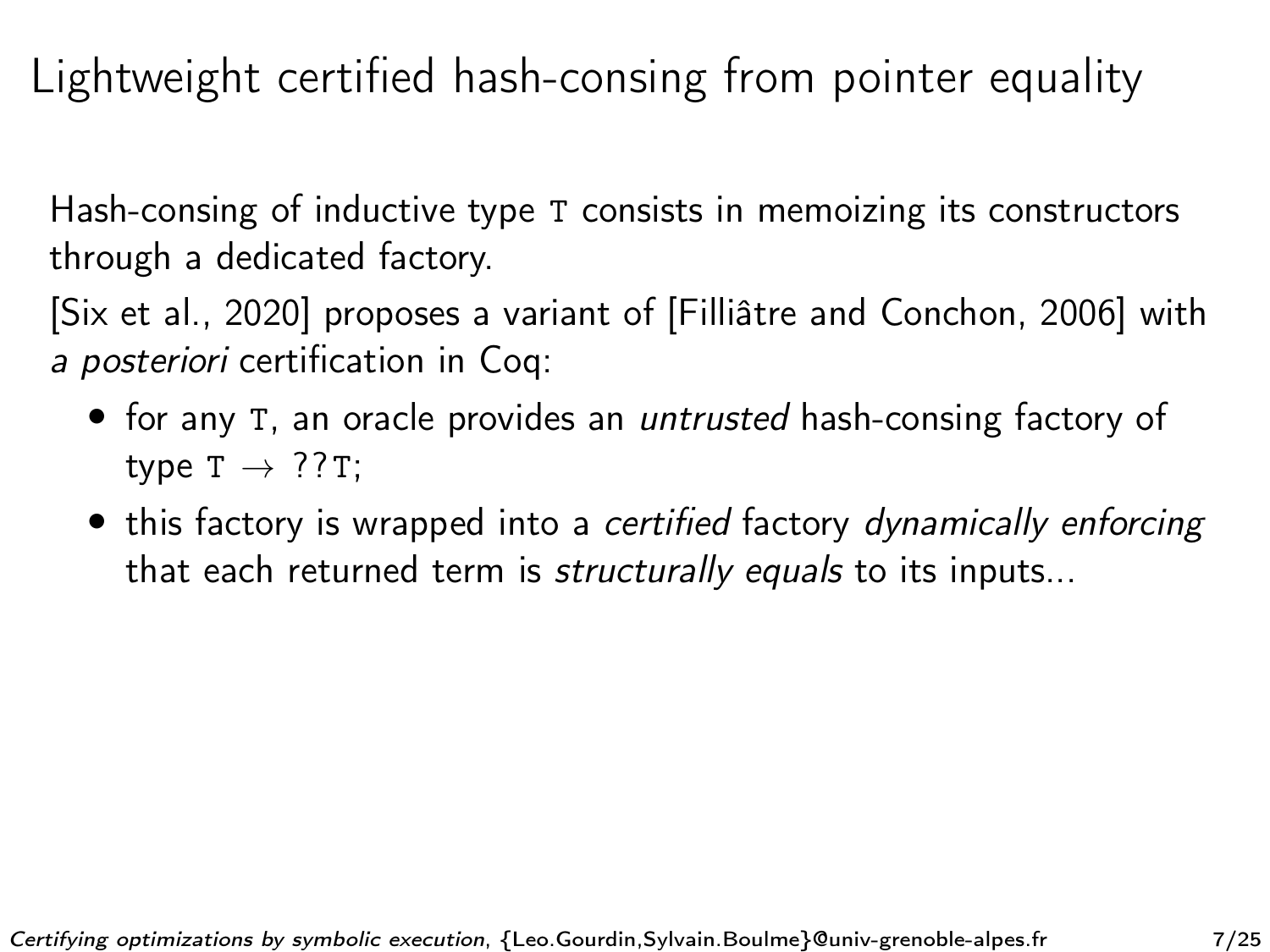Hash-consing of inductive type T consists in memoizing its constructors through a dedicated factory.

[\[Six et al., 2020\]](#page-73-2) proposes a variant of [\[Filliâtre and Conchon, 2006\]](#page-73-3) with a posteriori certification in Coq:

- for any T, an oracle provides an *untrusted* hash-consing factory of type  $T \rightarrow ??T$ ;
- this factory is wrapped into a certified factory dynamically enforcing that each returned term is *structurally equals* to its inputs...
- ...through a constant-time checking that, on input  $(c \ t_1 ... t_n)$  and output  $(c' \ t'_1 ... t'_m)$ , we have  $c = c'$  and that forall  $i, t_i == t'_i$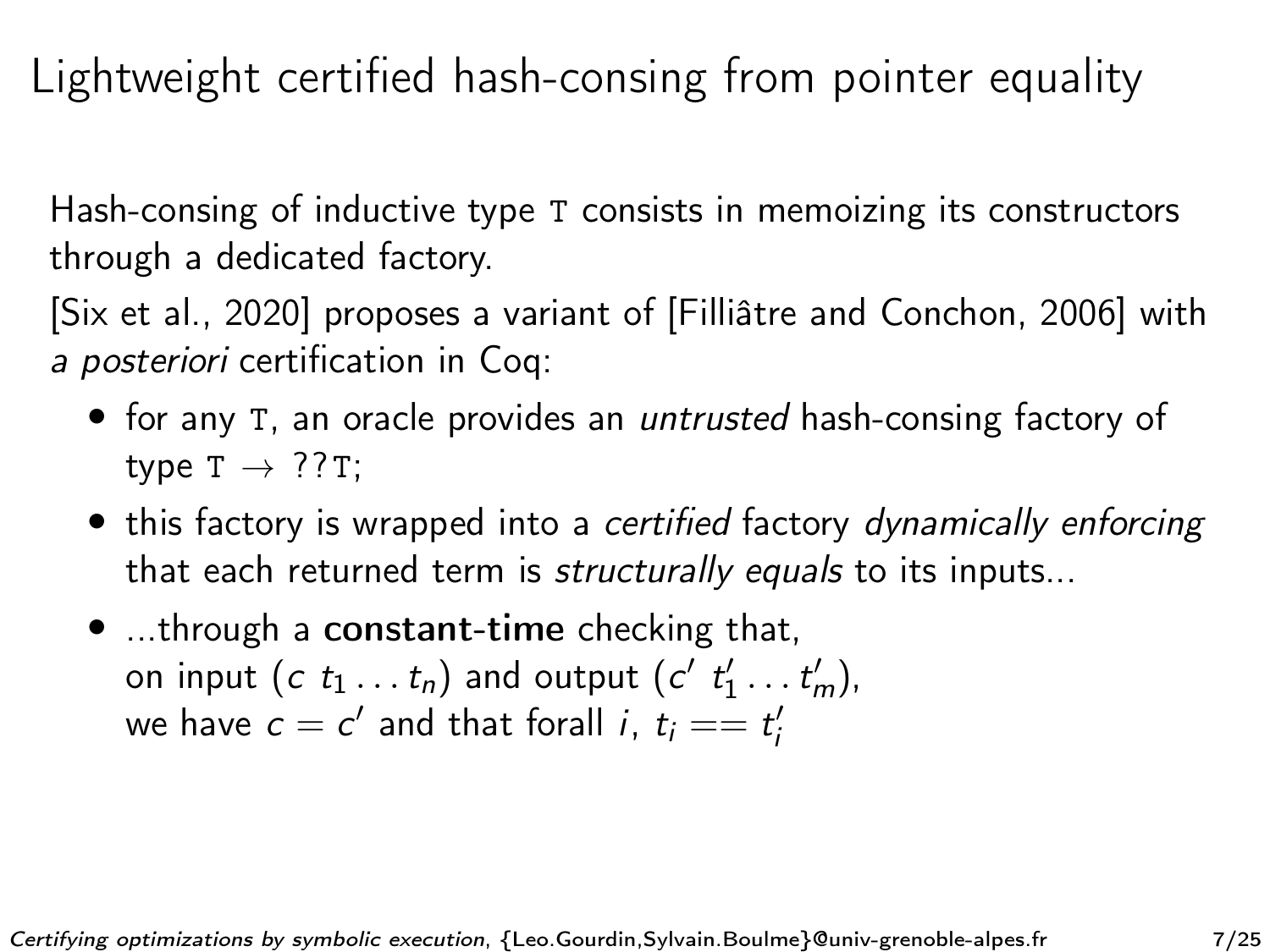Hash-consing of inductive type T consists in memoizing its constructors through a dedicated factory.

[\[Six et al., 2020\]](#page-73-2) proposes a variant of [\[Filliâtre and Conchon, 2006\]](#page-73-3) with a posteriori certification in Coq:

- for any T, an oracle provides an *untrusted* hash-consing factory of type  $T \rightarrow ??T$ ;
- this factory is wrapped into a certified factory dynamically enforcing that each returned term is *structurally equals* to its inputs...
- ...through a constant-time checking that, on input  $(c \ t_1 ... t_n)$  and output  $(c' \ t'_1 ... t'_m)$ , we have  $c = c'$  and that forall  $i, t_i == t'_i$

### works in practice because of (the non-formalized) invariant: all  $t_i$  are already "hash-consed" terms See <https://github.com/boulme/Impure/>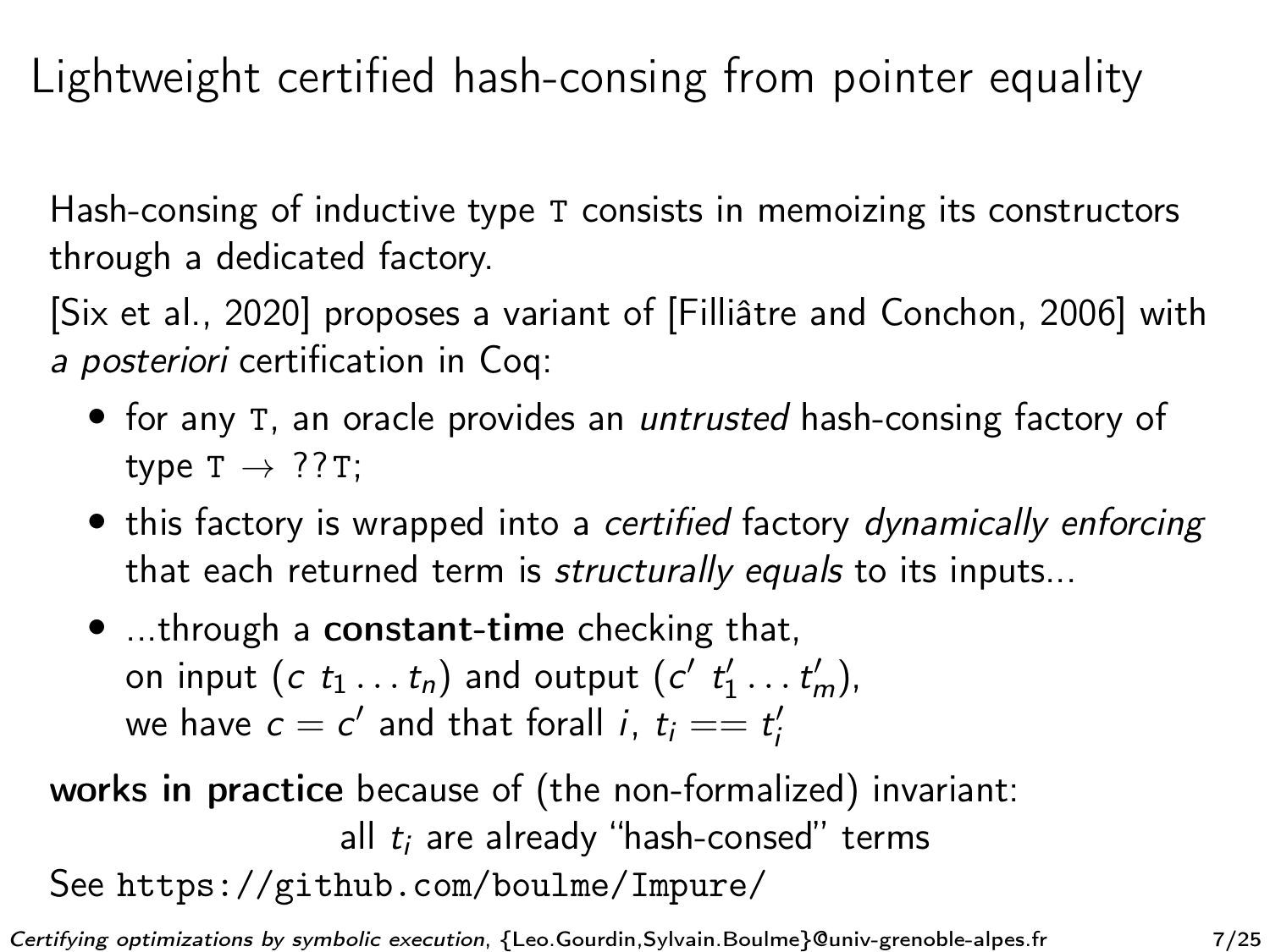<span id="page-23-0"></span>

#### 1 [Lightweight reasoning on pointer equalities and hash-consing in Coq](#page-1-0)

#### 2 [Realistic applications to formally-verified compilation](#page-23-0)

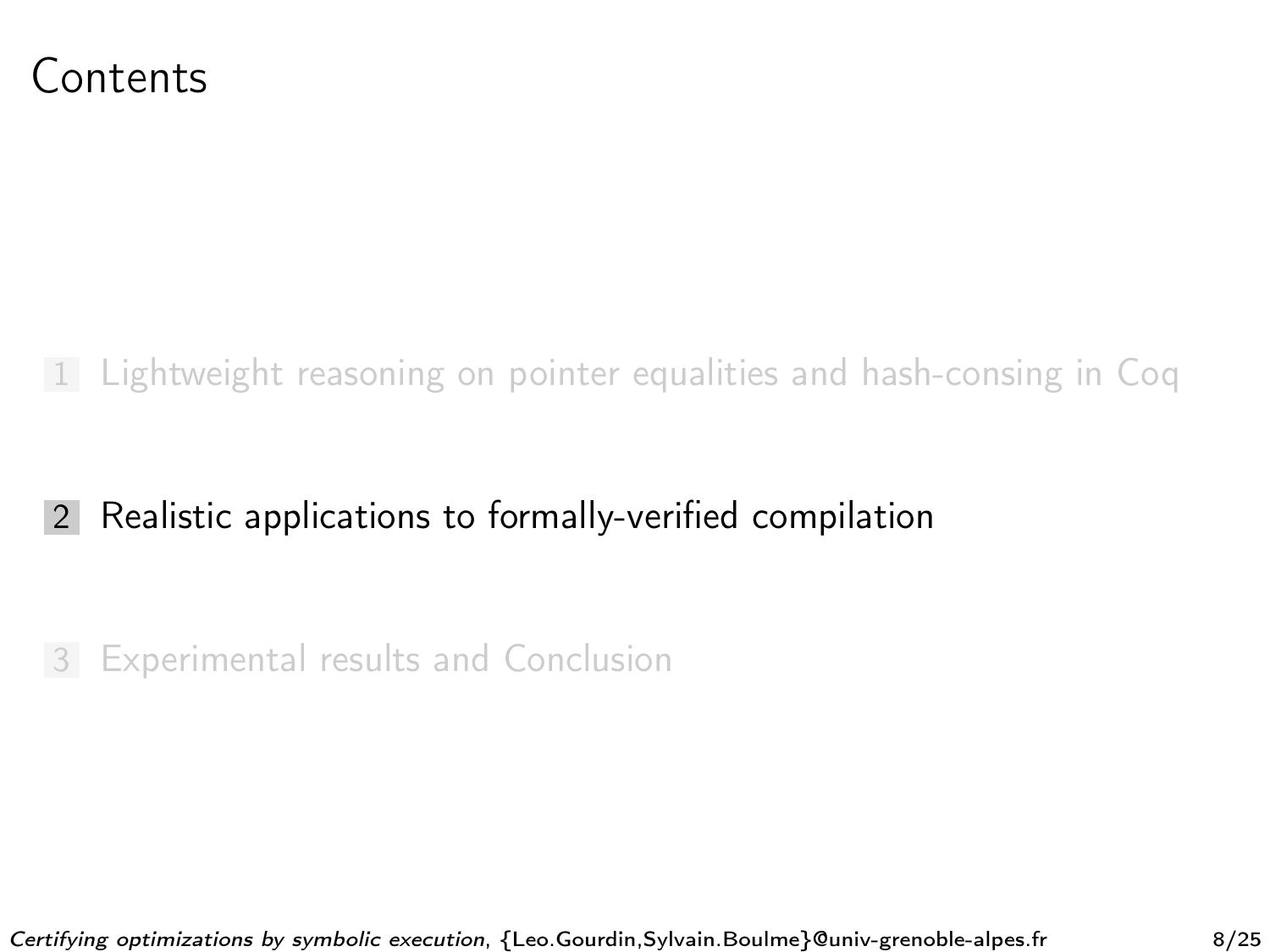#### Translation validation by symbolic execution

Transforming an input program  $P_1$  into an output program  $P_2$ , and using symbolic execution to assert semantic preservation between  $P_1$  and  $P_2$ .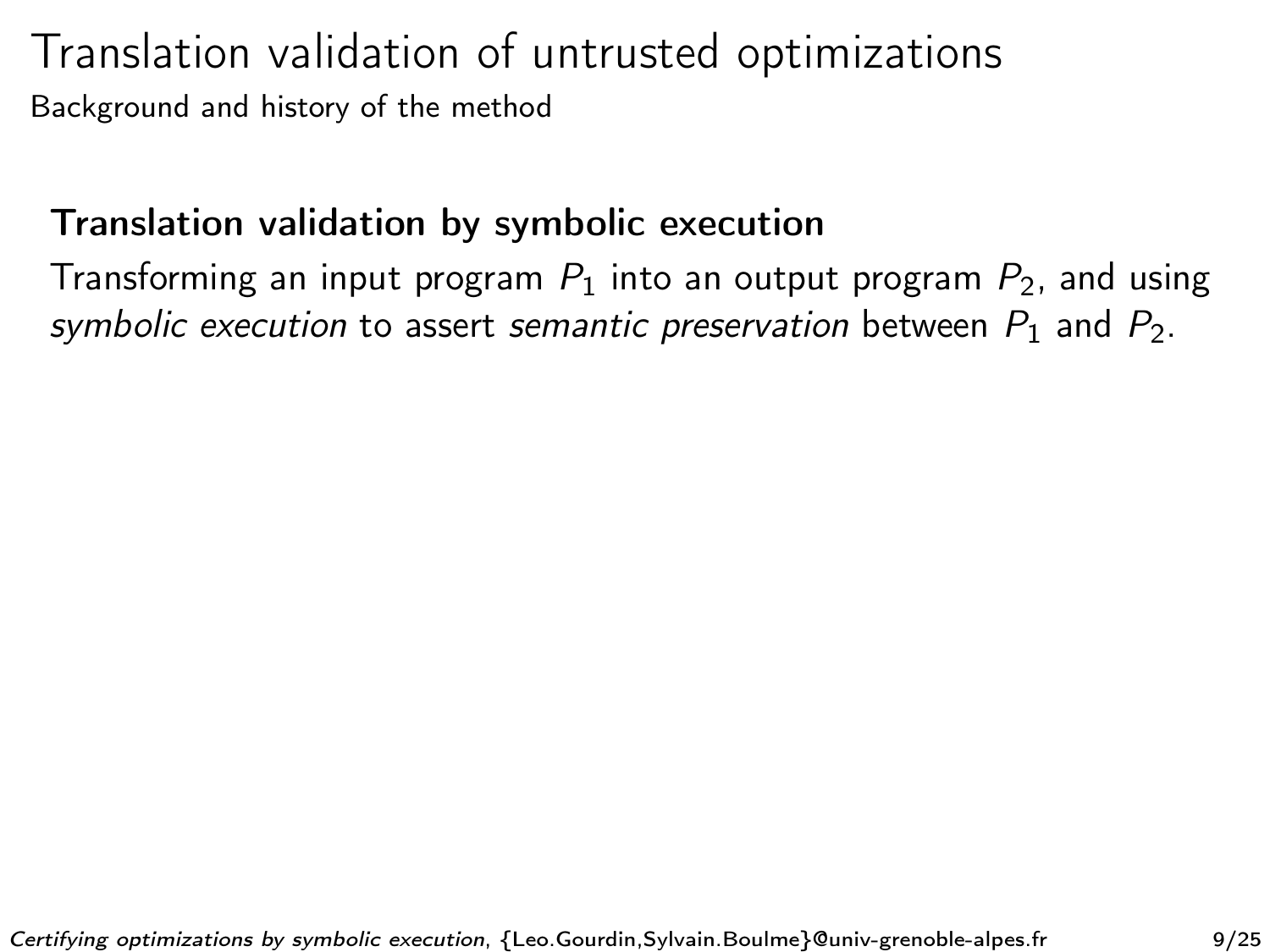#### Translation validation by symbolic execution

Transforming an input program  $P_1$  into an output program  $P_2$ , and using symbolic execution to assert semantic preservation between  $P_1$  and  $P_2$ .

1 [\[Necula, 2000\]](#page-73-4) has established its effectiveness over 20 years ago. However, the mechanism itself was not proved correct.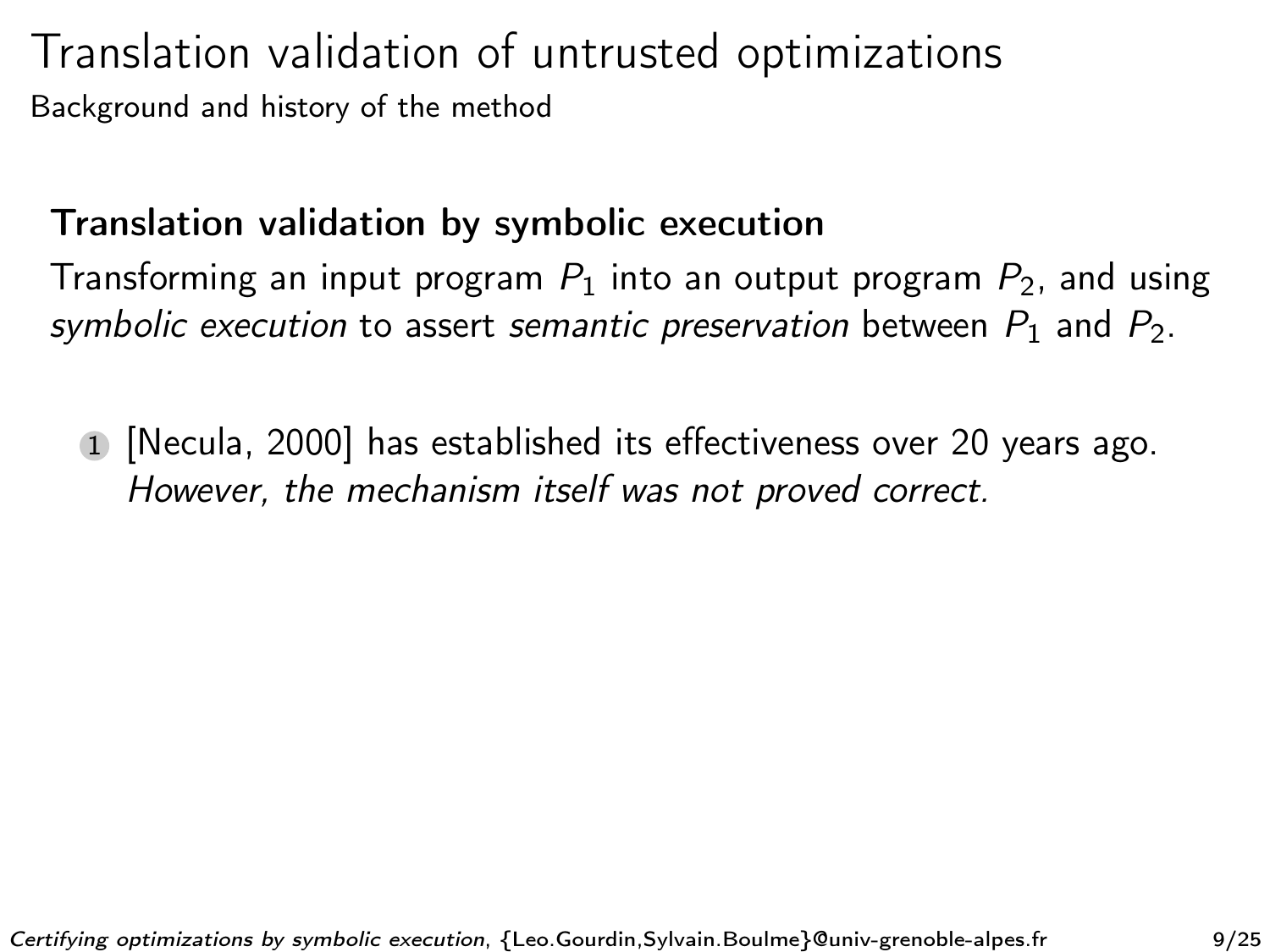#### Translation validation by symbolic execution

Transforming an input program  $P_1$  into an output program  $P_2$ , and using symbolic execution to assert semantic preservation between  $P_1$  and  $P_2$ .

- 1 [\[Necula, 2000\]](#page-73-4) has established its effectiveness over 20 years ago. However, the mechanism itself was not proved correct.
- 2 [\[Tristan and Leroy, 2008\]](#page-73-5) introduced a formally-verified symbolic execution.

Alas, their verifier has exponential complexity.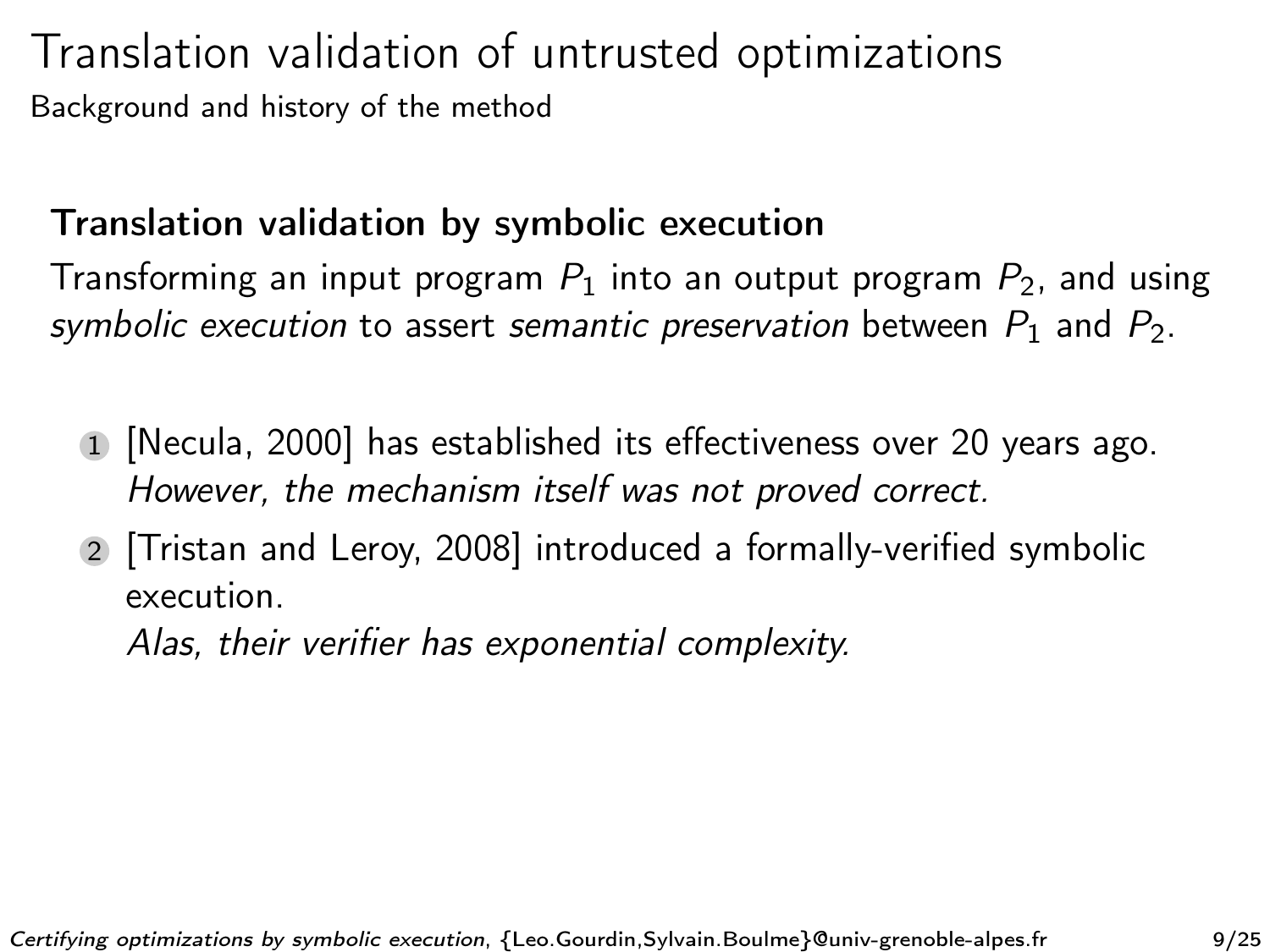#### Translation validation by symbolic execution

Transforming an input program  $P_1$  into an output program  $P_2$ , and using symbolic execution to assert semantic preservation between  $P_1$  and  $P_2$ .

- 1 [\[Necula, 2000\]](#page-73-4) has established its effectiveness over 20 years ago. However, the mechanism itself was not proved correct.
- 2 [\[Tristan and Leroy, 2008\]](#page-73-5) introduced a formally-verified symbolic execution.

Alas, their verifier has exponential complexity.

3 Our team [\[Six et al., 2020\]](#page-73-2) solved this issue with formally-verified hash-consing within the symbolic execution. Applied to certify a scheduler for a VLIW processor (Kalray KVX).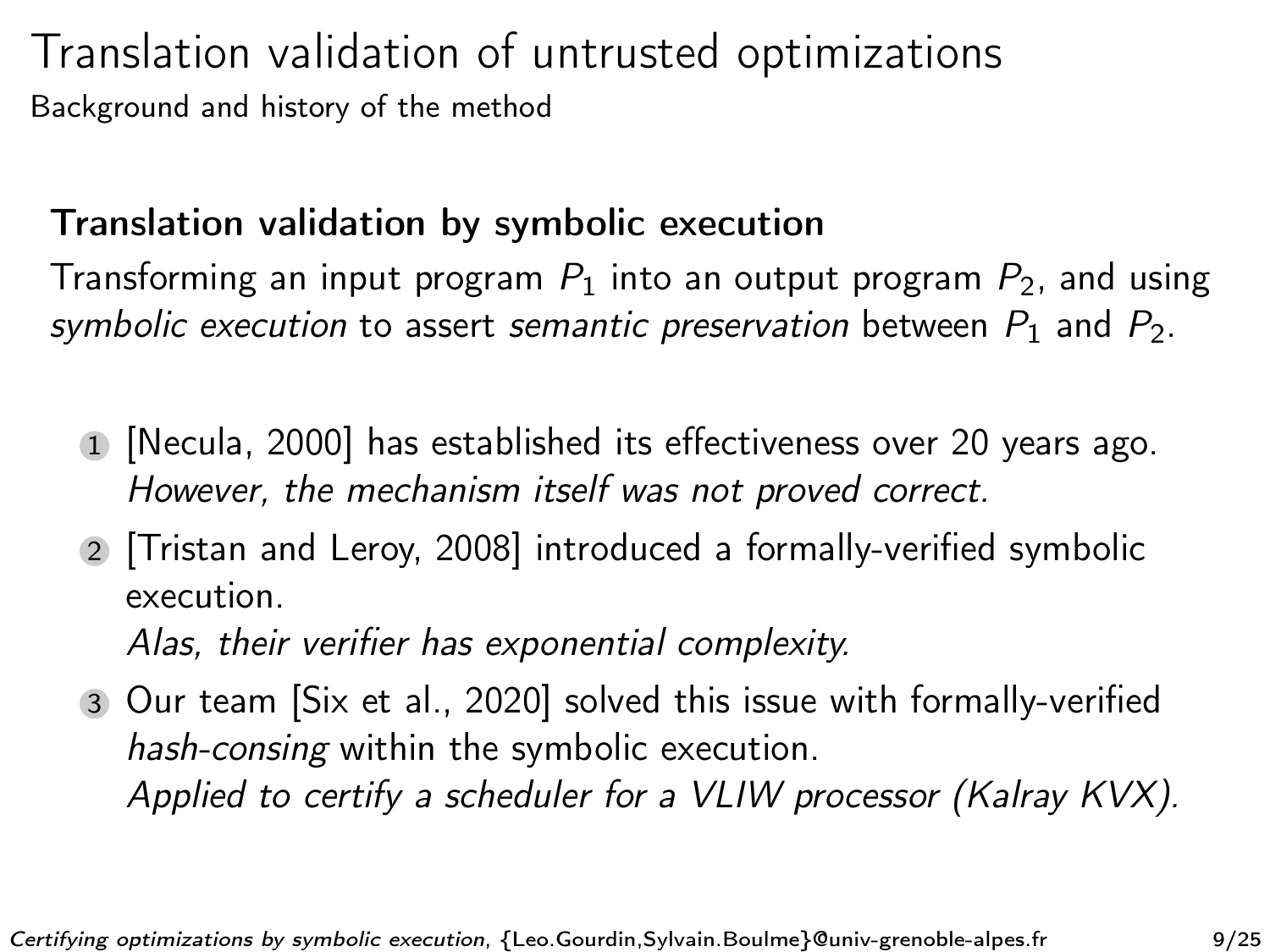#### Translation validation by symbolic execution

Transforming an input program  $P_1$  into an output program  $P_2$ , and using symbolic execution to assert semantic preservation between  $P_1$  and  $P_2$ .

- 1 [\[Necula, 2000\]](#page-73-4) has established its effectiveness over 20 years ago. However, the mechanism itself was not proved correct.
- 2 [\[Tristan and Leroy, 2008\]](#page-73-5) introduced a formally-verified symbolic execution.

Alas, their verifier has exponential complexity.

3 Our team [\[Six et al., 2020\]](#page-73-2) solved this issue with formally-verified hash-consing within the symbolic execution. Applied to certify a scheduler for a VLIW processor (Kalray KVX).

We reuse their verifier to extend the AArch64 backend. Certifying optimizations by symbolic execution, {Leo.Gourdin,Sylvain.Boulme}@univ-grenoble-alpes.fr 9/25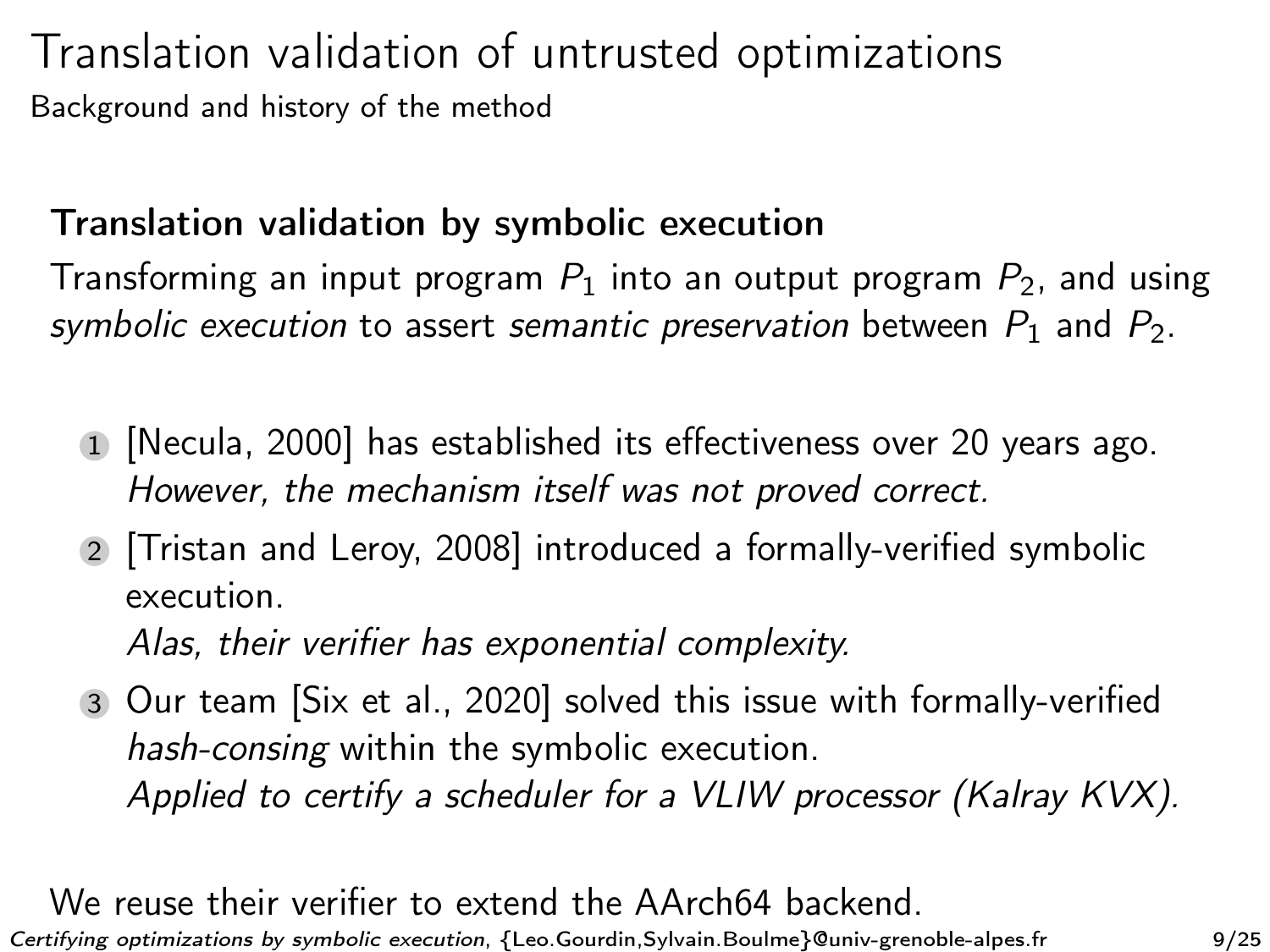## Our contributions on CompCert backend for AArch64

Verified optimizations

- 1 Peephole optimizer performing instruction compaction
- 2 Basic blocks postpass scheduling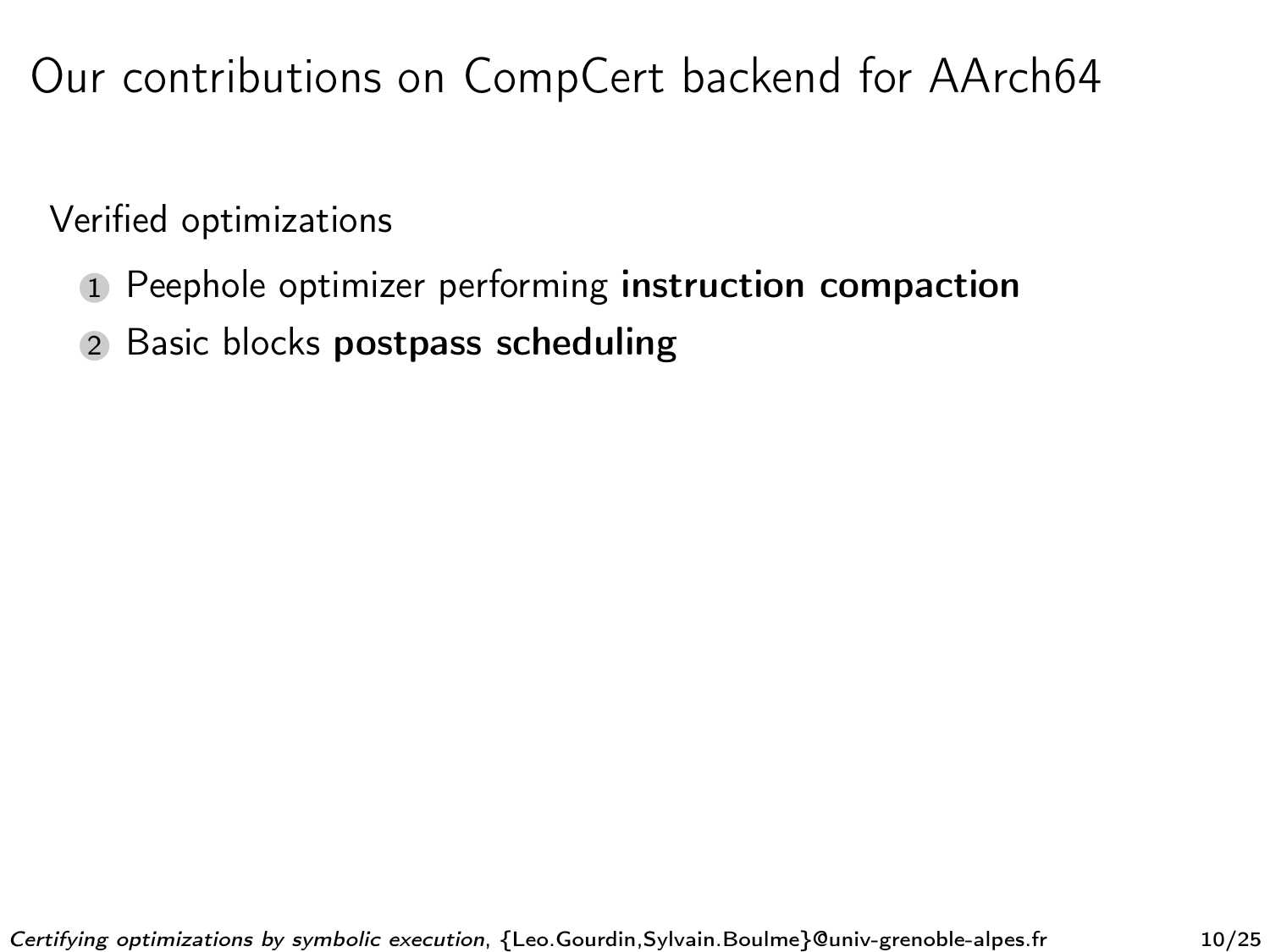Our contributions on CompCert backend for AArch64

Verified optimizations

- 1 Peephole optimizer performing instruction compaction
- 2 Basic blocks postpass scheduling

Adapting a two-tier design from [\[Six et al., 2020\]](#page-73-2)

- 1 An untrusted oracle performs the peephole then the scheduling
- 2 The result is verified by a **generic checker** using a Domain Specific Language (AbstractBasicBlock)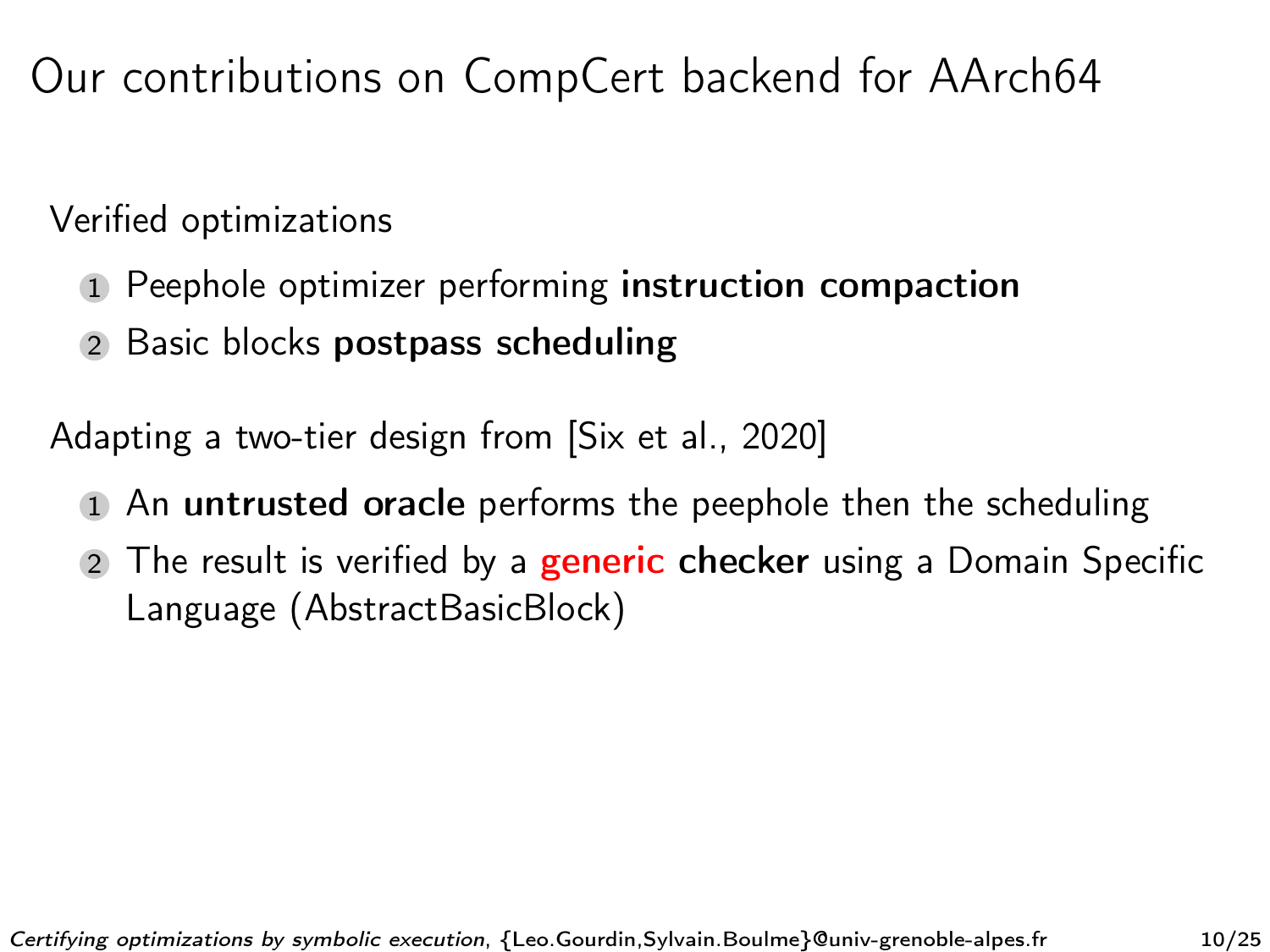Our contributions on CompCert backend for AArch64

Verified optimizations

- 1 Peephole optimizer performing instruction compaction
- 2 Basic blocks postpass scheduling

Adapting a two-tier design from [\[Six et al., 2020\]](#page-73-2)

- An untrusted oracle performs the peephole then the scheduling
- 2 The result is verified by a **generic checker** using a Domain Specific Language (AbstractBasicBlock)



Certifying optimizations by symbolic execution, {Leo.Gourdin,Sylvain.Boulme}@univ-grenoble-alpes.fr 10/25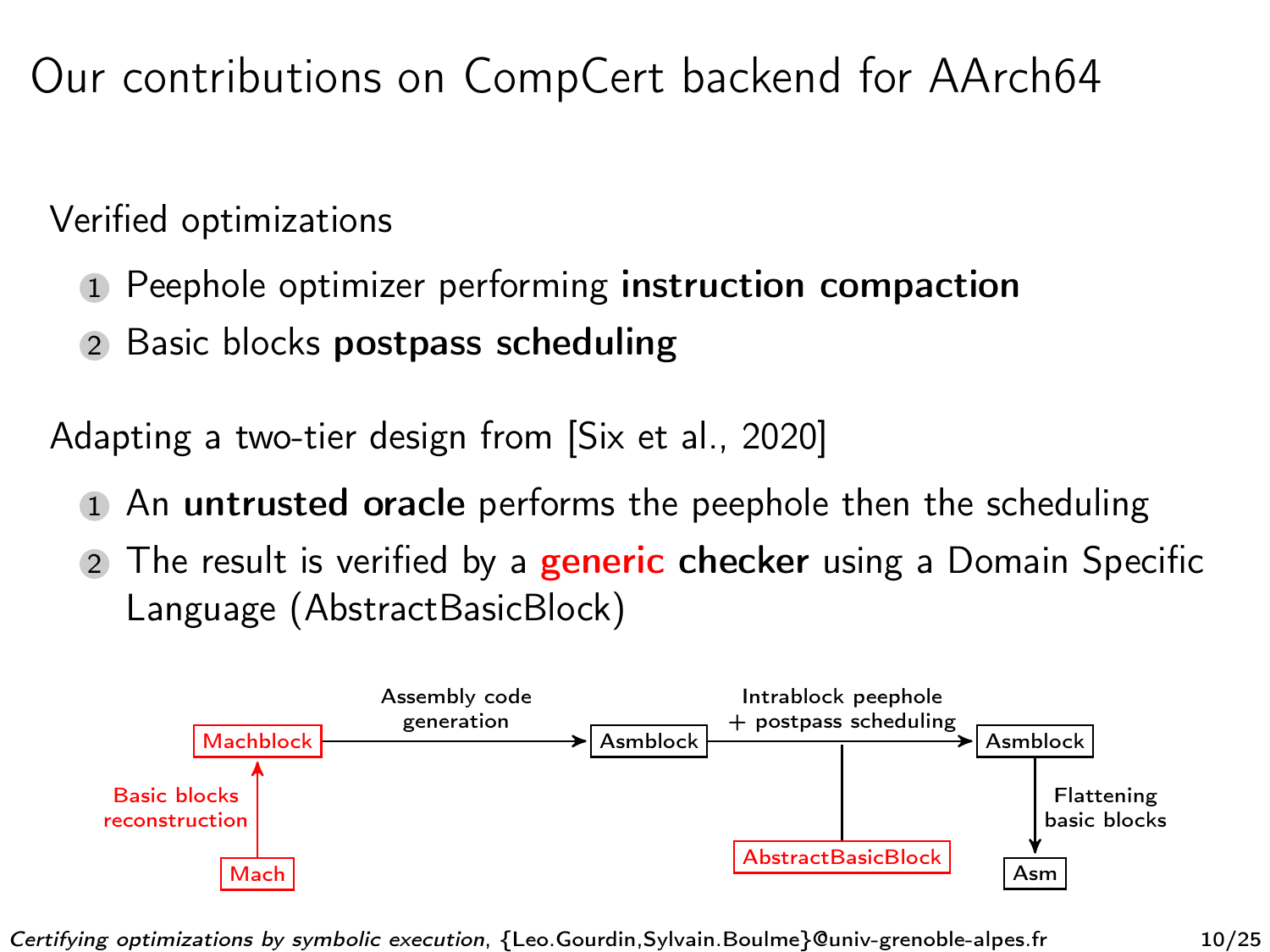### Architecture of our translation validation How it works?



- Generic verifier backend in a Domain Specific Language
- Verified frontend adapted from [\[Six et al., 2020\]](#page-73-2)
- The verifier proof is independent of the optimization oracles.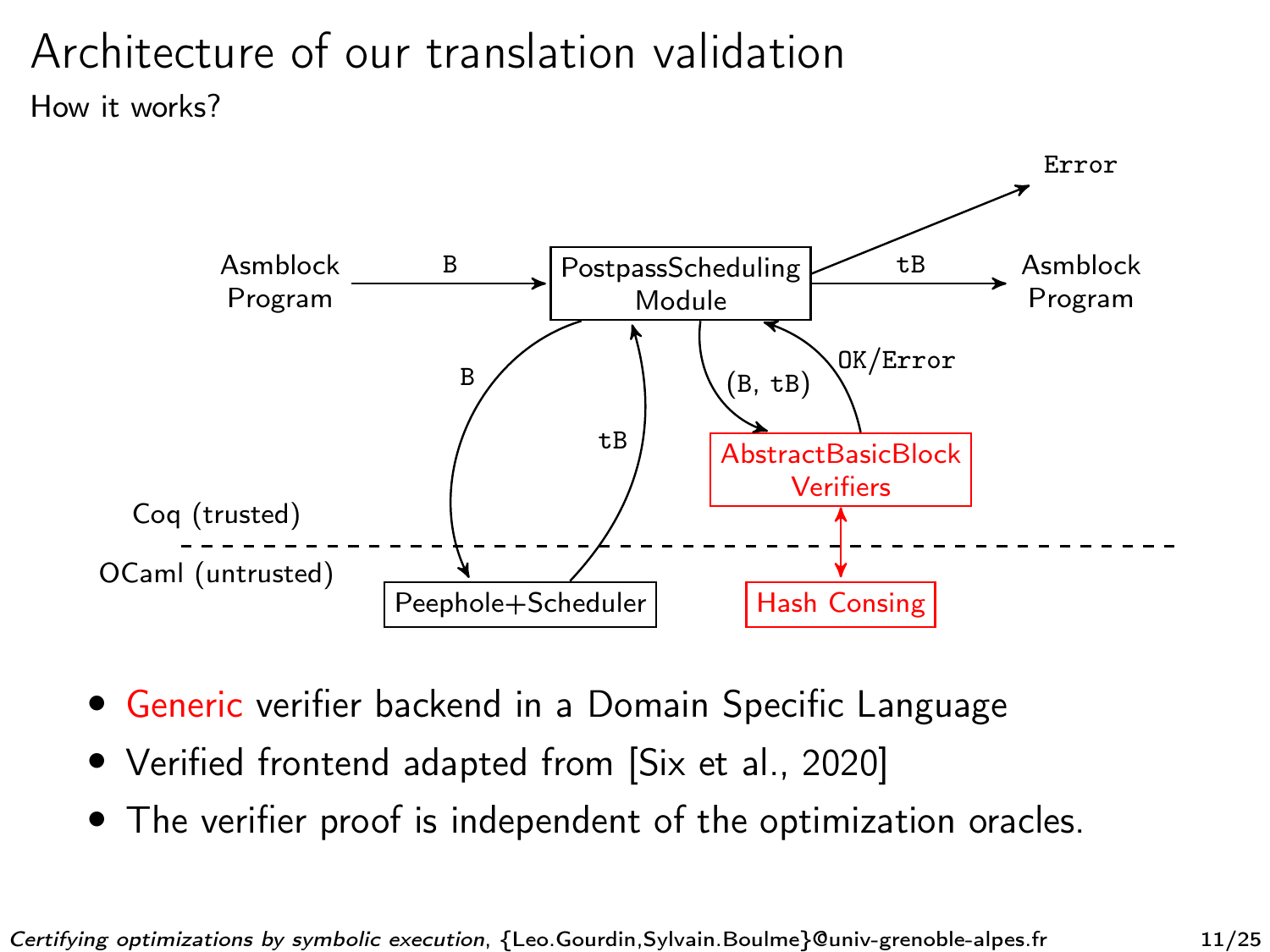### DSL for translation validation of basic-block optimizations Simulation test correctness

- 1 Code is translated in the generic AbstractBasicBlock DSL
- 2 Symbolic execution computes "symbolic states" (aka parallel assign.)
- 3 Simulation is deduced from syntactical equalities on "symbolic states"

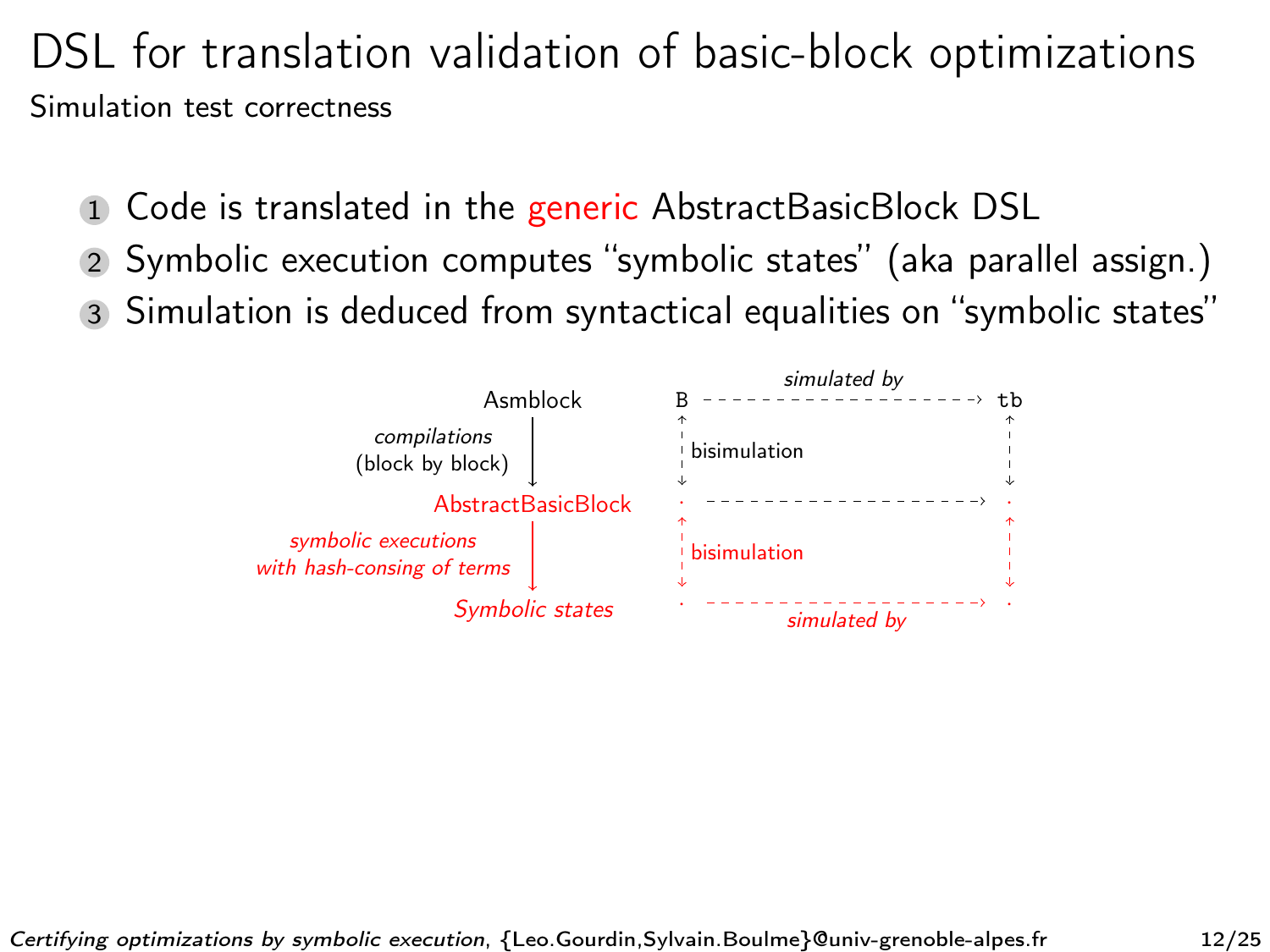### DSL for translation validation of basic-block optimizations Simulation test correctness

- 1 Code is translated in the generic AbstractBasicBlock DSL
- 2 Symbolic execution computes "symbolic states" (aka parallel assign.)
- 3 Simulation is deduced from syntactical equalities on "symbolic states"



**Example:** Consider two "abstract" basic blocks  $B_1$  and  $B_2$  $(B_1)$   $r_1 = r_1 + r_2$ ;  $r_3 =$  load[m,  $r_1$ ];  $r_3 = r_1$ ;  $r_1 = r_1 + r_3$  $(B_2)$   $r_3 := r_1 + r_2$ ;  $r_1 := r_3 + r_3$  $B_1$  and  $B_2$  do similar assignments:  $r_1 := (r_1 + r_2) + (r_1 + r_2) || r_3 := r_1 + r_2$ , **but**  $B_1$  may fail on  $1$ oad[m, r<sub>1</sub>]: B<sub>2</sub> simulates  $B_1$ , but not vice-versa!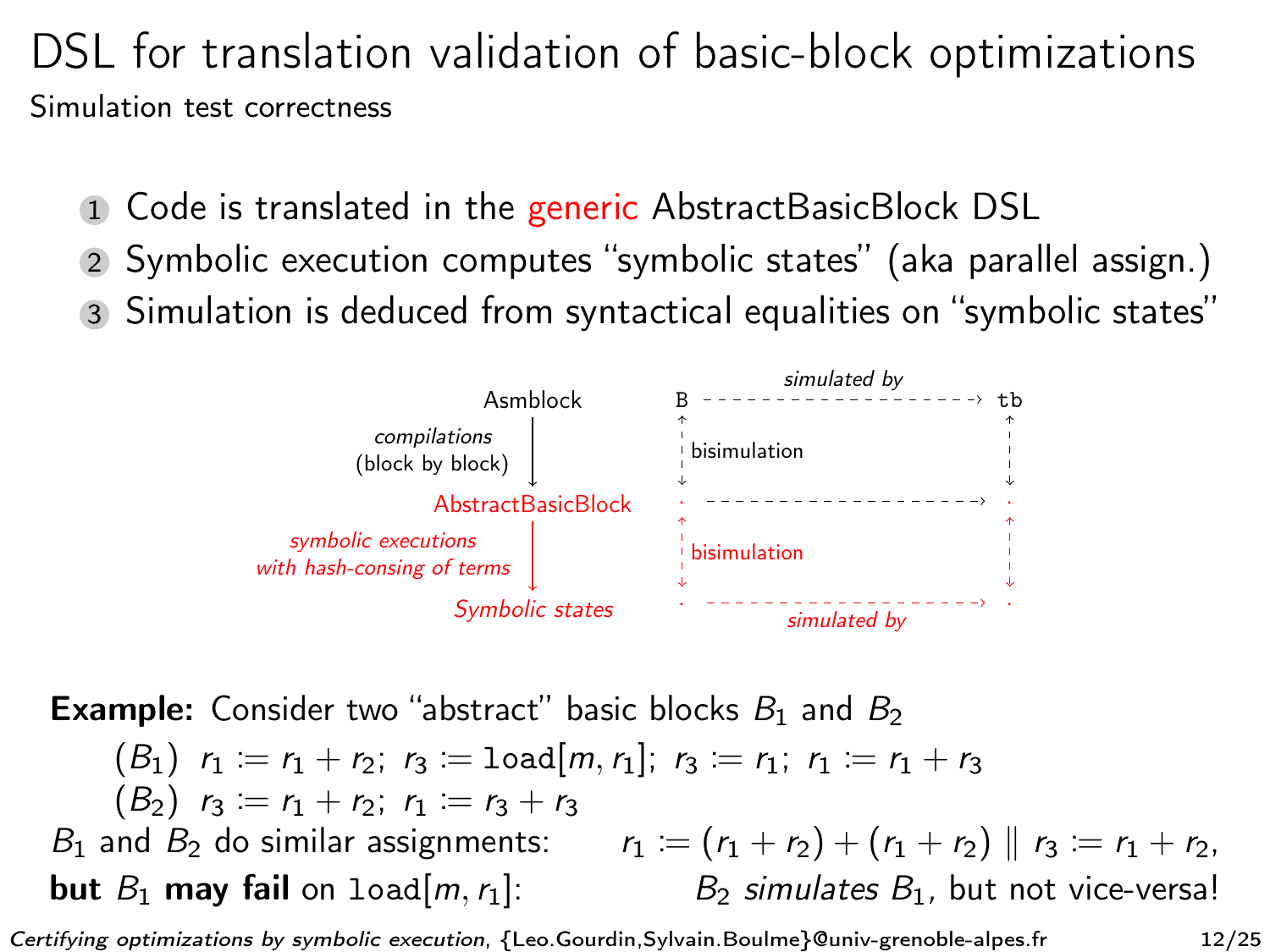## Peephole: using load and store pair instructions

Aim: replace two load/store instructions by a single one. Benefit: more compact code size.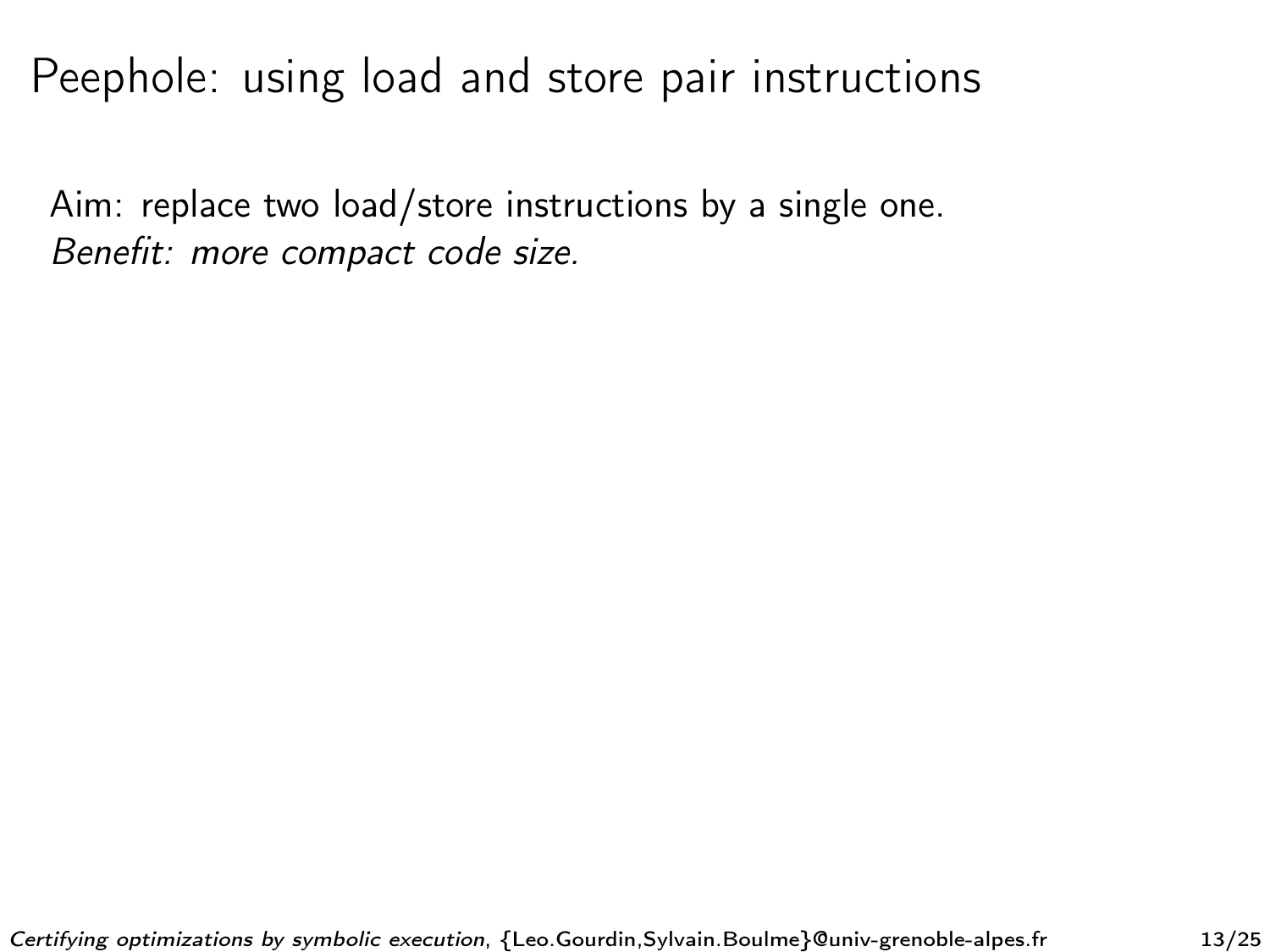## Peephole: using load and store pair instructions

Aim: replace two load/store instructions by a single one. Benefit: more compact code size.

Briefly

- AArch64 ISA has pair memory transfer instructions
- Those were not modeled nor generated in CompCert
- We provide a semantics, along with a peephole oracle to merge consecutive or not load and store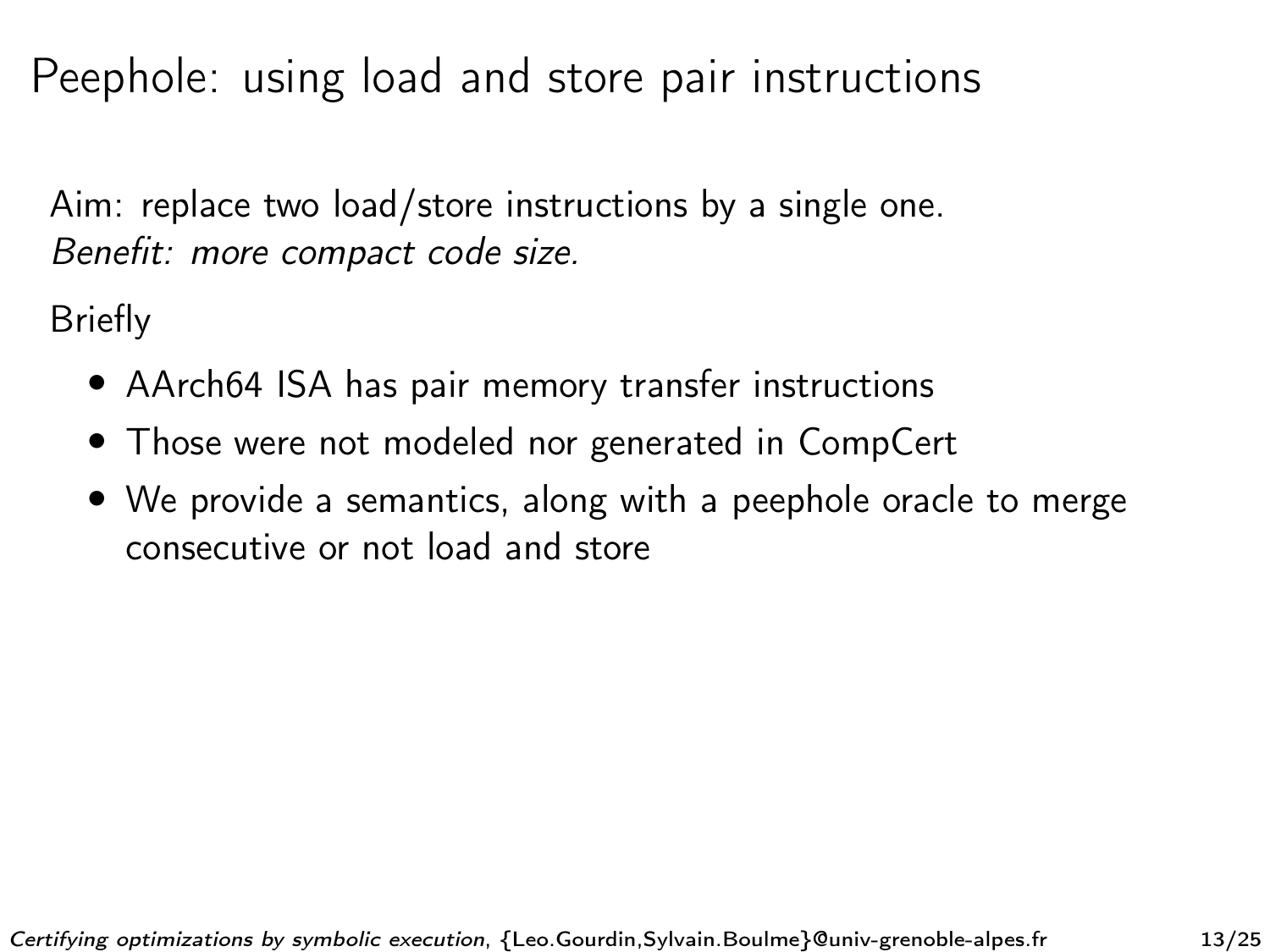## Peephole: using load and store pair instructions

Aim: replace two load/store instructions by a single one. Benefit: more compact code size.

Briefly

- AArch64 ISA has pair memory transfer instructions
- Those were not modeled nor generated in CompCert
- We provide a semantics, along with a peephole oracle to merge consecutive or not load and store

Requirements

- 1 Offsets must be in a defined range
- 2 Base addressing registers must be equal
- 3 For load only, destinations must be different

Currently, we only support the classical base+offset addressing mode. Certifying optimizations by symbolic execution, {Leo.Gourdin,Sylvain.Boulme}@univ-grenoble-alpes.fr 13/25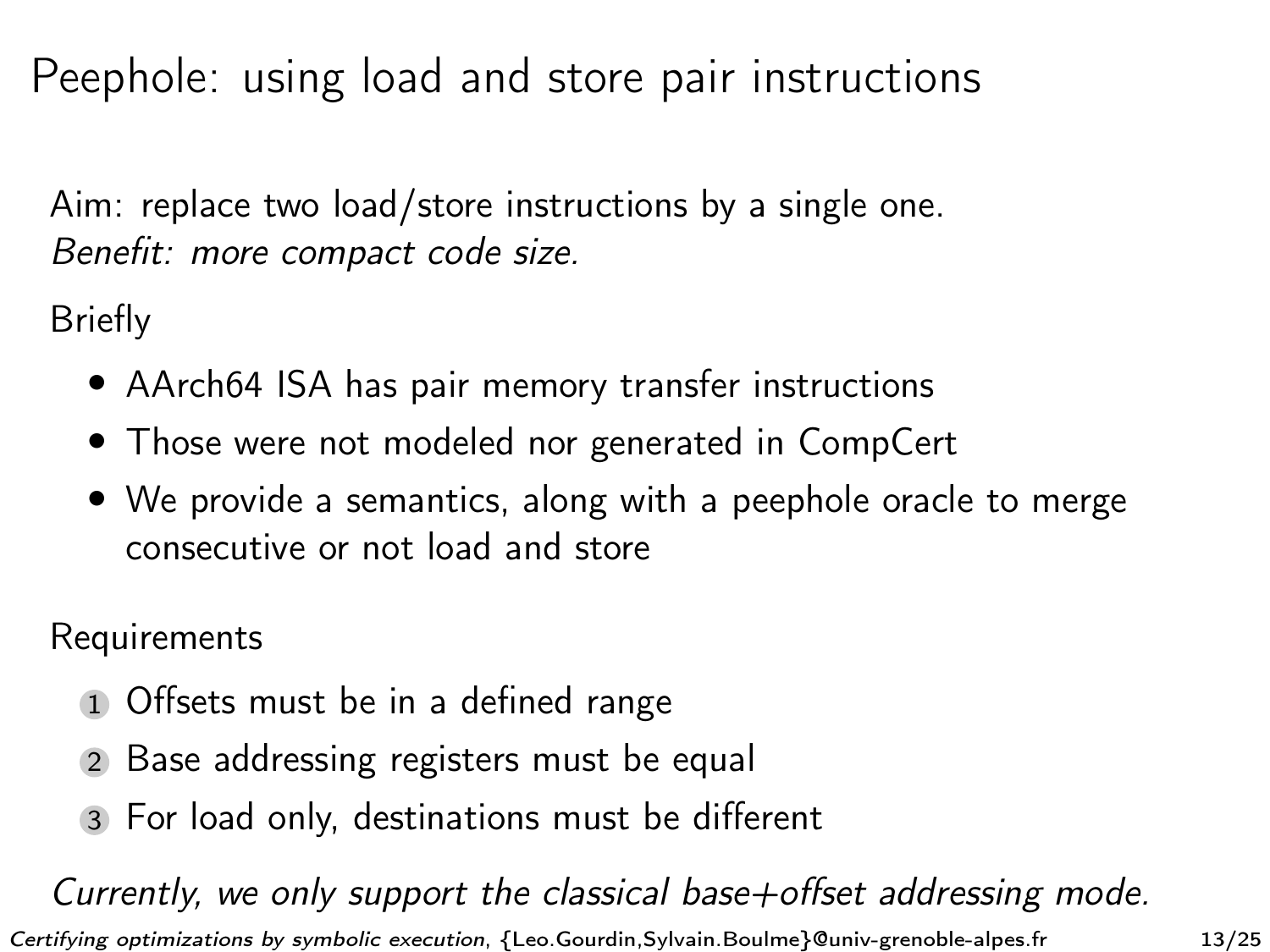# Example 1: merging load and store instructions





Example1 after

#### Example1 before

- 1 In orange color: backward load pairing, with increasing offset (the offset of the second load is *greater* than that of the first one)
- In lime color: consecutive load pairing, with increasing offset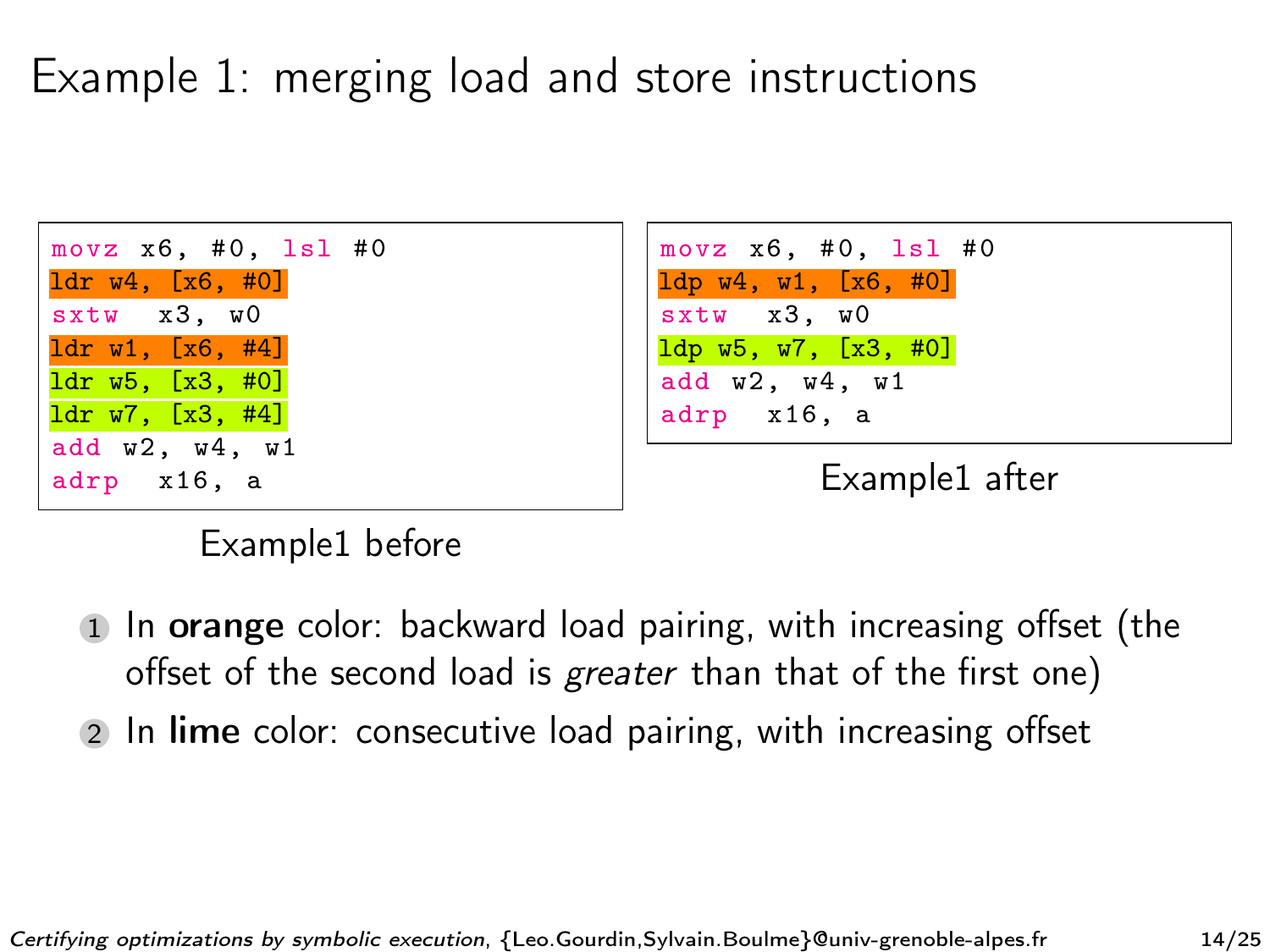# Example 2: merging load and store instructions



#### Example2 before

- 1 In cyan color: consecutive load pairing, with decreasing offset (the offset of the second load is lower than that of the first one)
- 2 In olive color: forward store pairing, with increasing offset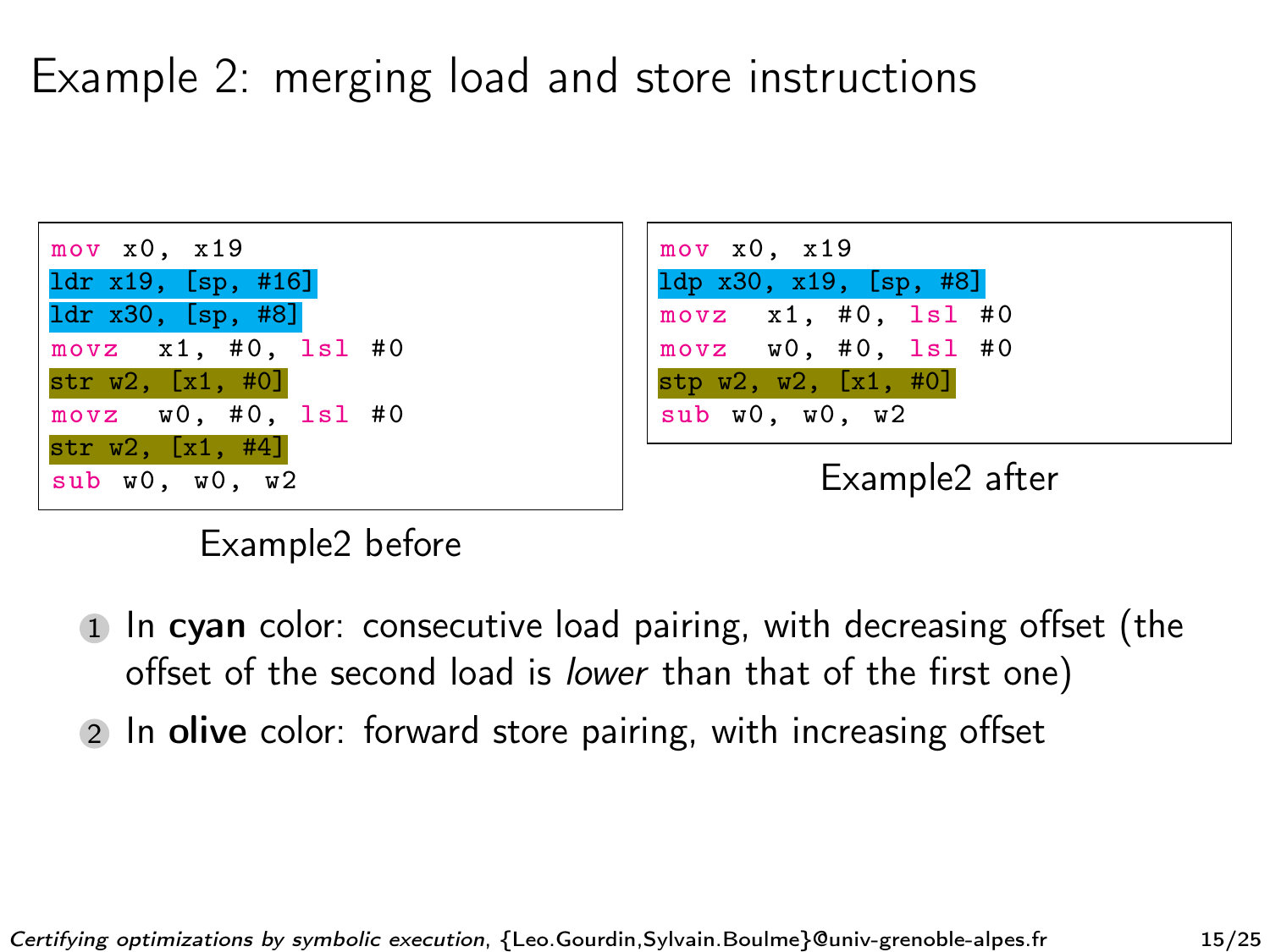An instruction: a sequence of assignments where  $Dld(e)$  refers to the initial state of the sequence.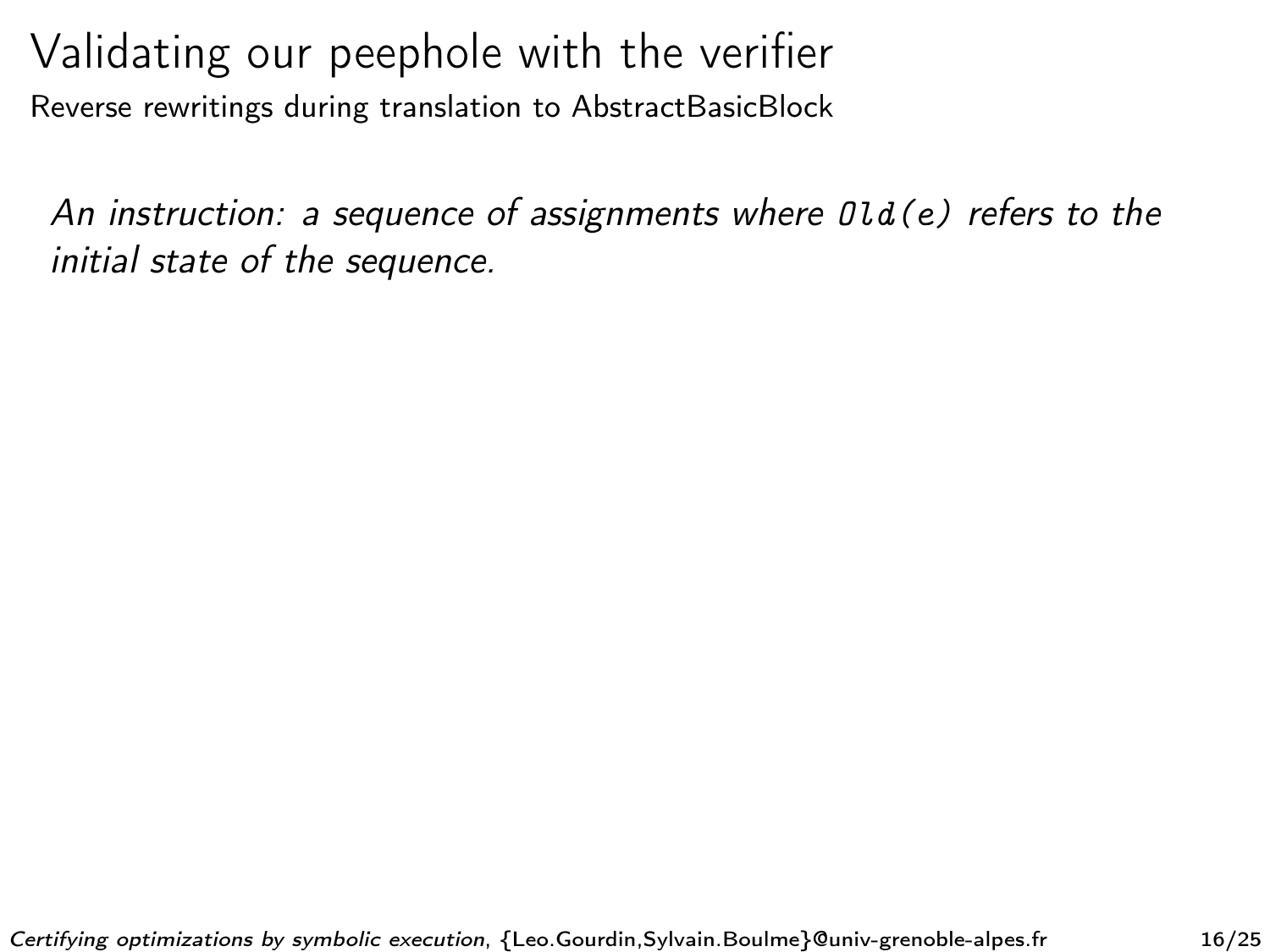An instruction: a sequence of assignments where  $Dld(e)$  refers to the initial state of the sequence.

How to translate load and store in AbstractBasicBlock?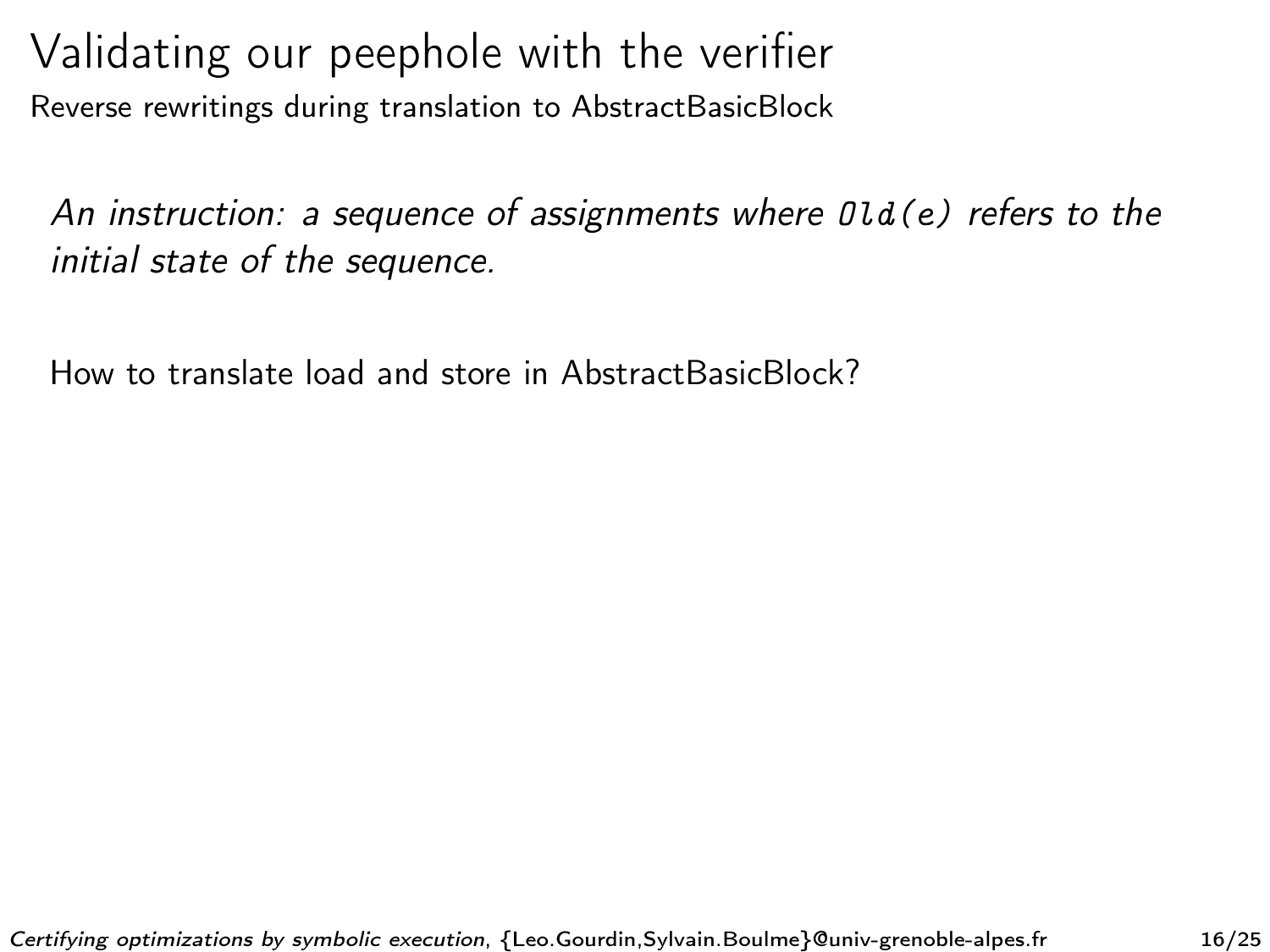An instruction: a sequence of assignments where  $\theta$ ld(e) refers to the initial state of the sequence.

How to translate load and store in AbstractBasicBlock?

```
• LDR and STR are directly translated.
PLd_rd_a ld rd addr
is translated as
[\text{#rd} \leftarrow (0load ld (chunk_load ld) addr [\text{#base} : \text{#pmem}])
```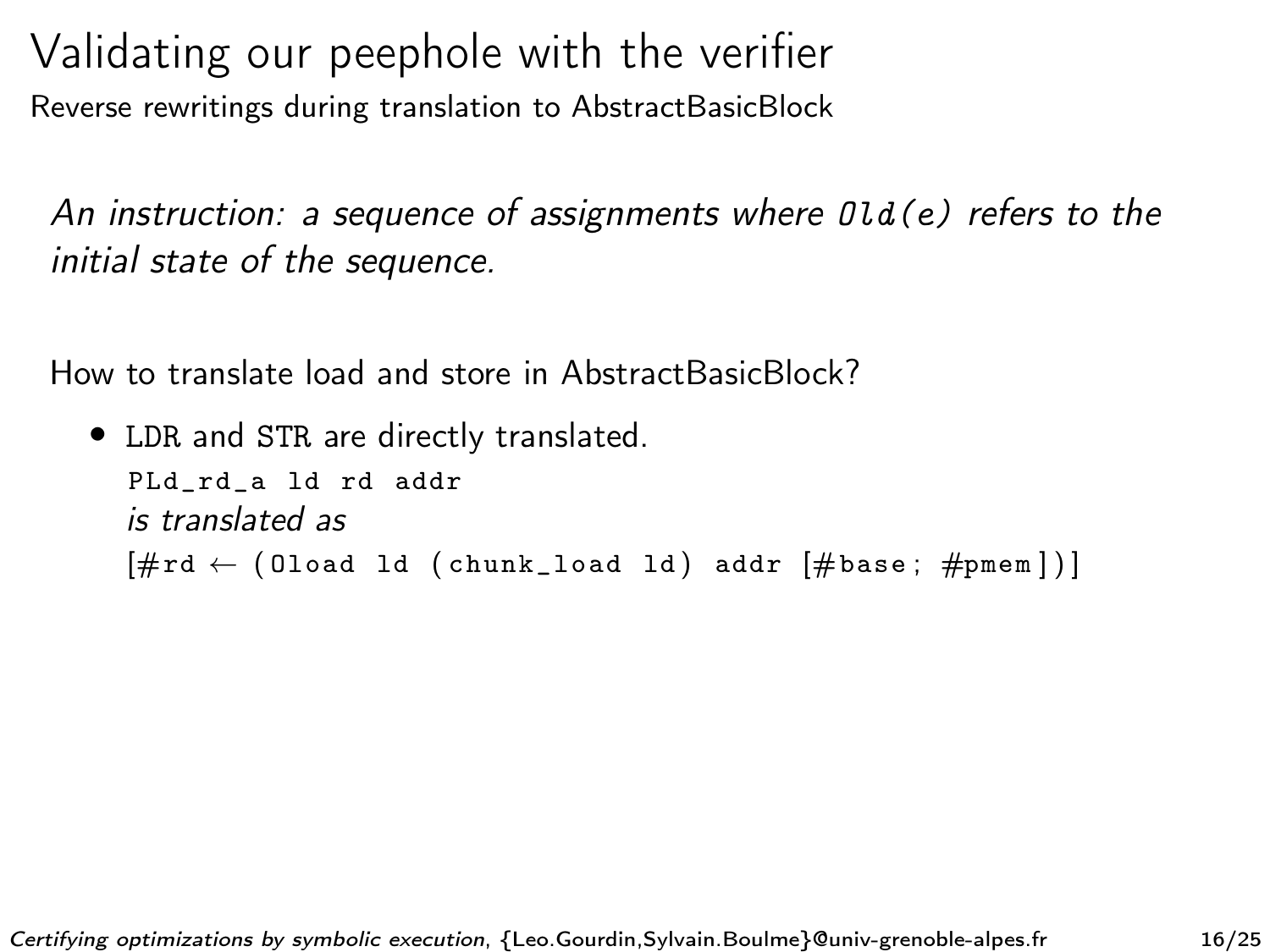An instruction: a sequence of assignments where  $\theta$ ld(e) refers to the initial state of the sequence.

How to translate load and store in AbstractBasicBlock?

```
• LDR and STR are directly translated.
PLd_rd_a ld rd addr
is translated as
[\text{#rd} \leftarrow (0load ld (chunk_load ld) addr [\text{#base} : \text{#pmem}])
```
• LDP and STP are expanded back to pairs (i.e. we perform the reverse transformation). Pldp ld r1 r2 chk1 chk2 addr is translated as  $[$ #r1  $\leftarrow$  (Oload ldi1 (ldp\_chunk chk1) addr [#base; #pmem]);  $[rr2 \leftarrow (0$ load ldi2 (ldp\_chunk chk2) addr [0ld (#base); #pmem])]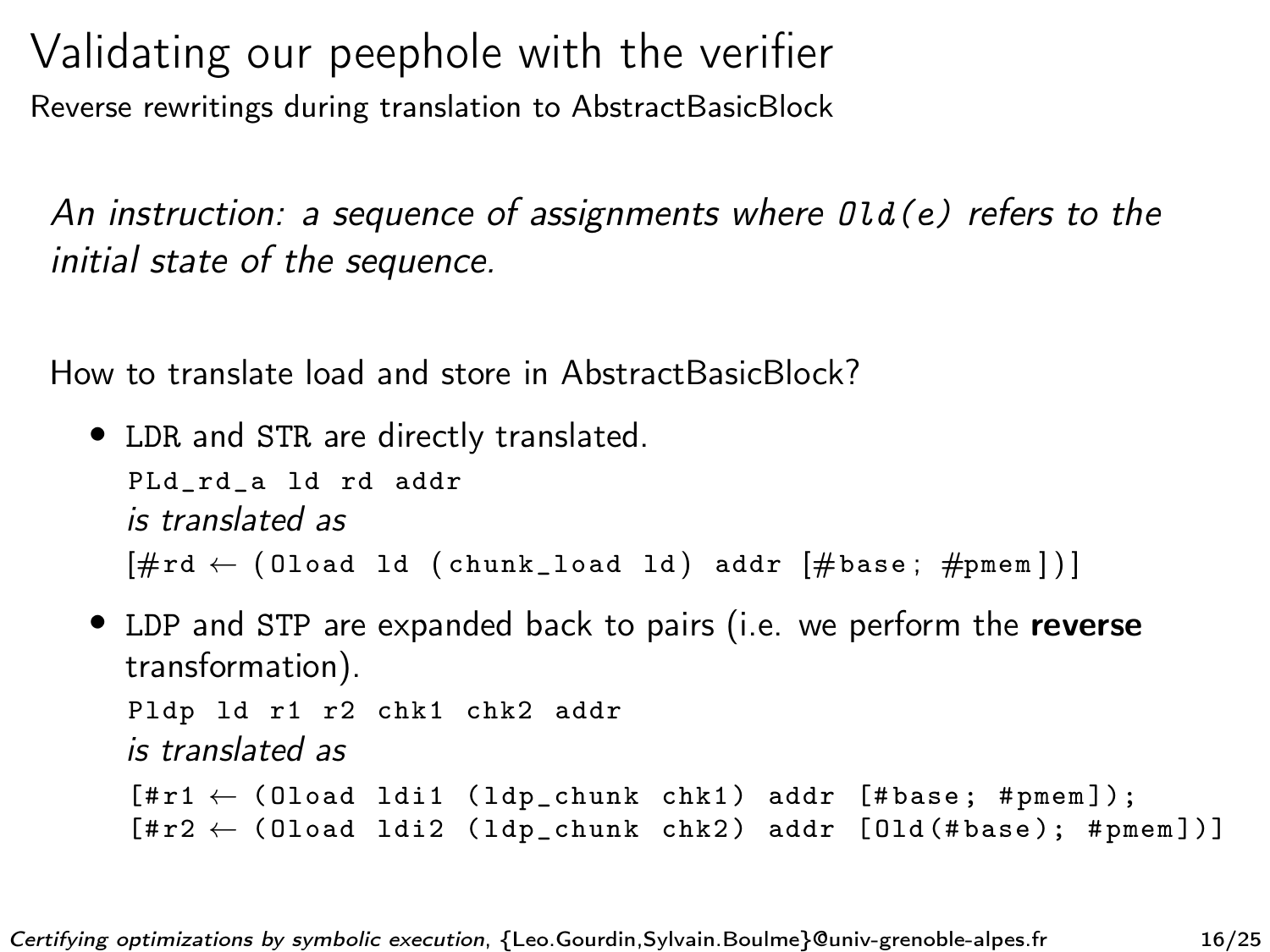## Instruction scheduling

Reordering instructions to increase Instruction Level Parallelism (ILP).

Cortex-A53: two-wide decode superscalar processor

- Two instructions decoded in parallel
- Dual-issue for arithmetic operations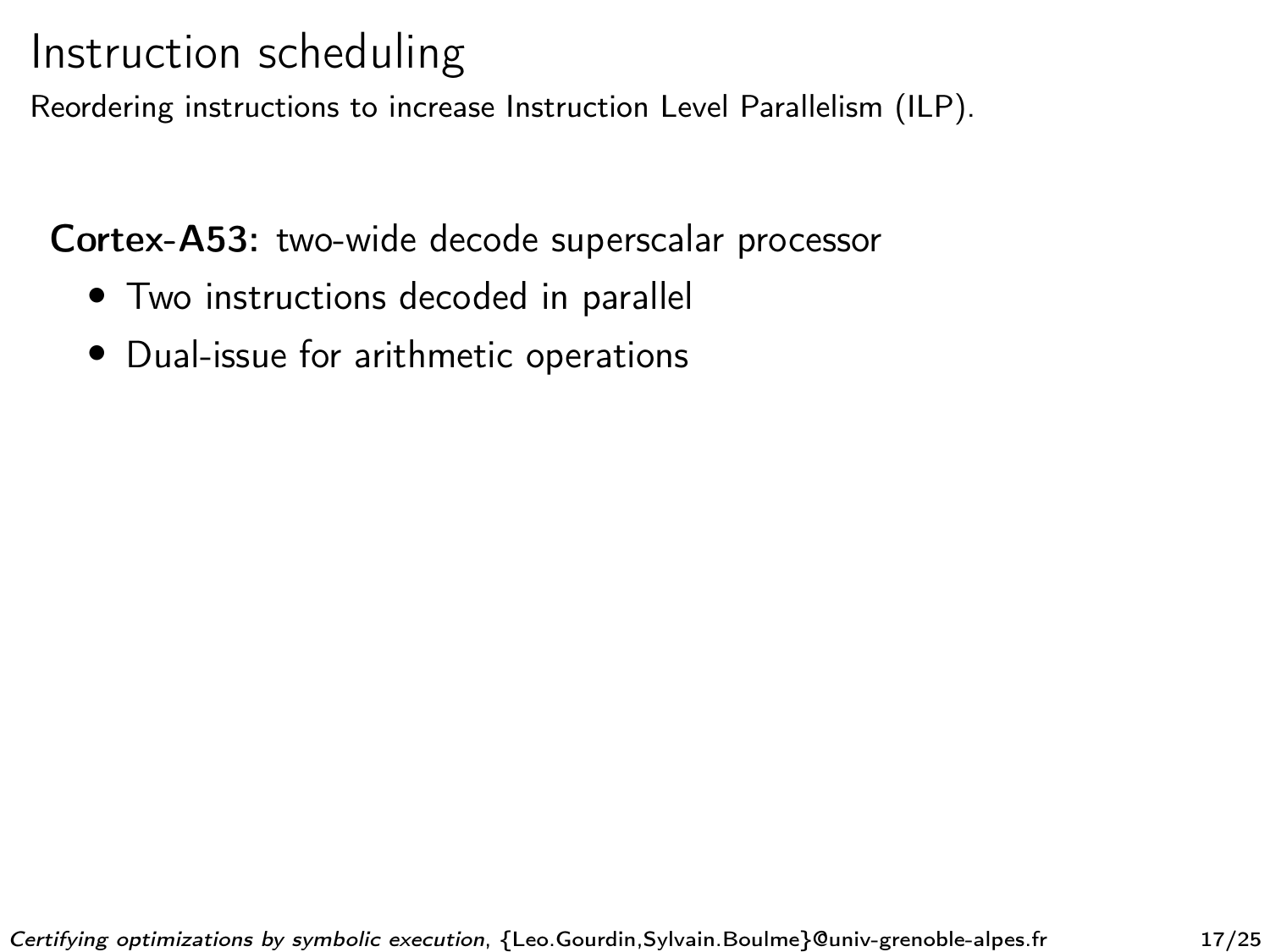## Instruction scheduling

Reordering instructions to increase Instruction Level Parallelism (ILP).

Cortex-A53: two-wide decode superscalar processor

- Two instructions decoded in parallel
- Dual-issue for arithmetic operations

Latencies: time (in cycles) during which the core unit is busy

- Memory transfer instructions have a latency of 3 cycles
- ADD and SUB have a latency of 1
- Challenging task: retrieve latencies for each instruction.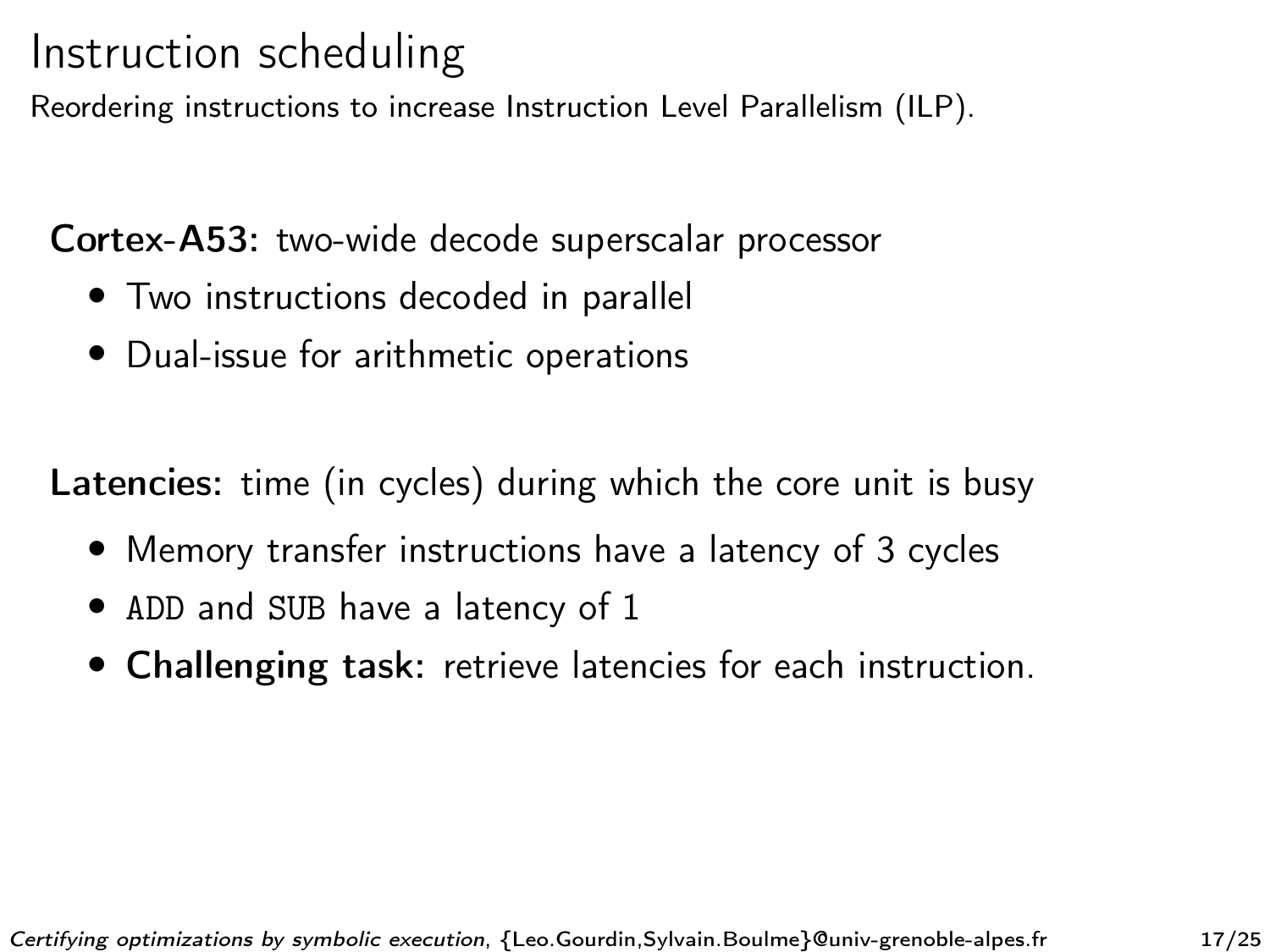## Instruction scheduling

Reordering instructions to increase Instruction Level Parallelism (ILP).

Cortex-A53: two-wide decode superscalar processor

- Two instructions decoded in parallel
- Dual-issue for arithmetic operations

Latencies: time (in cycles) during which the core unit is busy

- Memory transfer instructions have a latency of 3 cycles
- ADD and SUB have a latency of 1
- Challenging task: retrieve latencies for each instruction.

Usually split in two passes : a "coarse-grain" one (before register allocation, see [\[Six et al., 2021\]](#page-73-0)) and a "fine-grain" one after.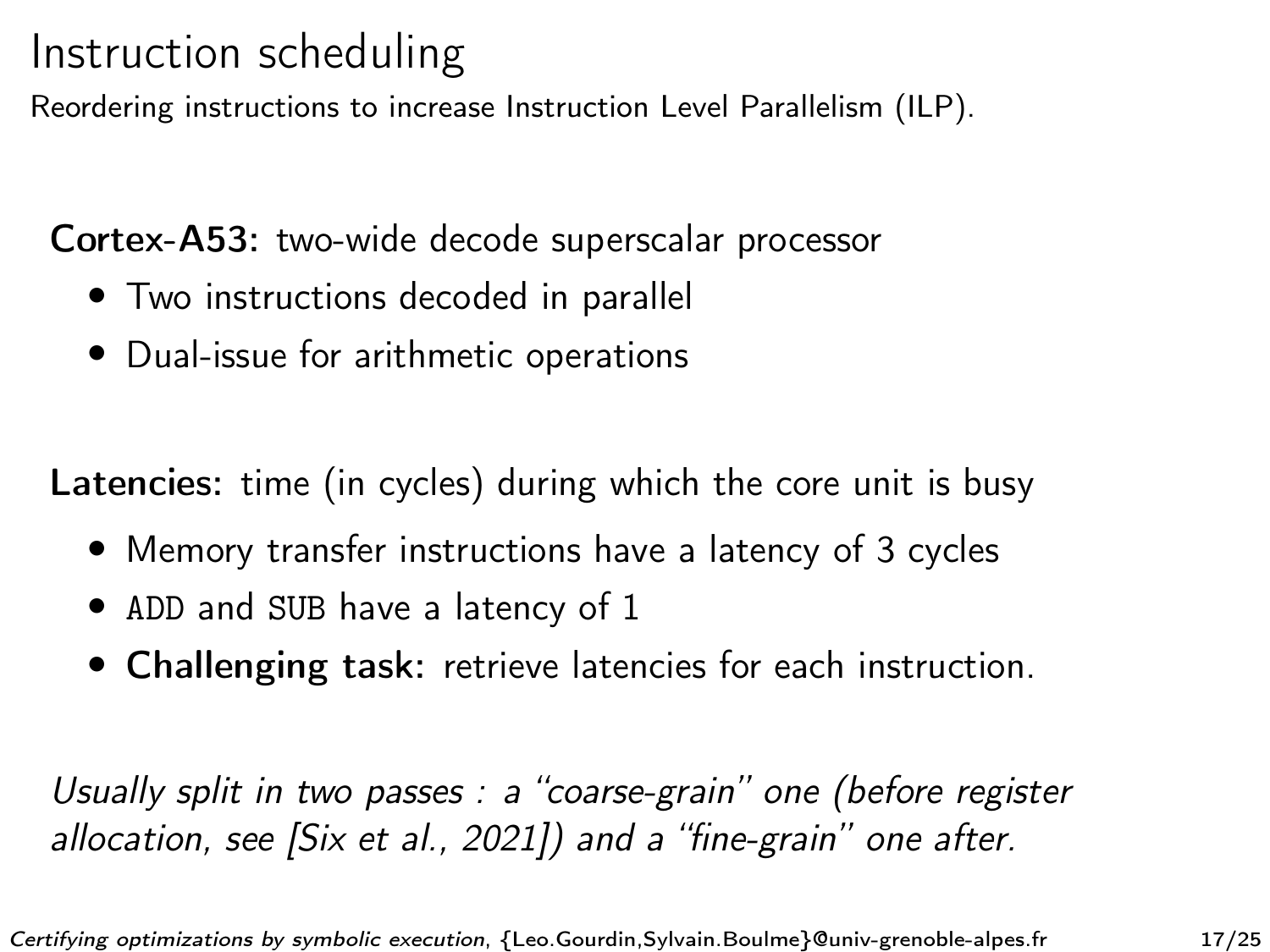Reordering an instruction expanded at the Asm level

| int main $(int x, int y)$ { |  |
|-----------------------------|--|
| int $z = x \le 32$ :        |  |
| $v = v - z$ ;               |  |
| return $x + y$ ;            |  |
| l 7                         |  |

Source code

|  | $h$ ret x30 | $l_1$ orr w2, wzr, #32<br>$h$ 1s1 w2, w0, w2<br>$l_3$ sub w3, w1, w2<br>$l_4$ add w0, w0, w3<br>$l_5$ ldr x30, [sp, #8]<br>$l_6$ add sp, sp, #16 |
|--|-------------|--------------------------------------------------------------------------------------------------------------------------------------------------|

Before postpass

After postpass

 $h$  ret  $x30$ 

 $I_1$  orr w2, wzr, #32  $I_5$  ldr x30, [sp, #8] lsl w2, w0, w2 add sp, sp, #16 sub w3, w1, w2 add w0, w0, w3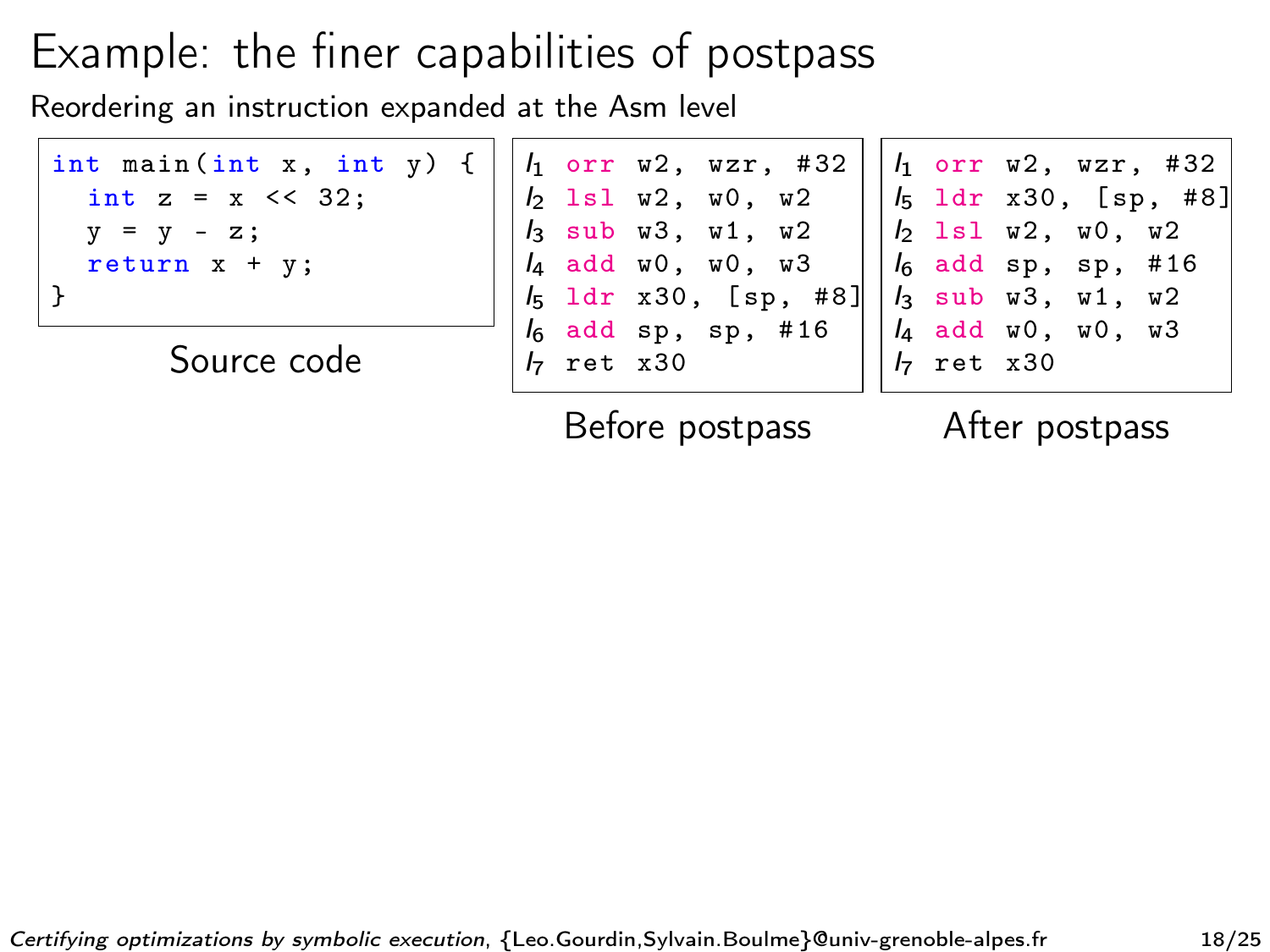Reordering an instruction expanded at the Asm level

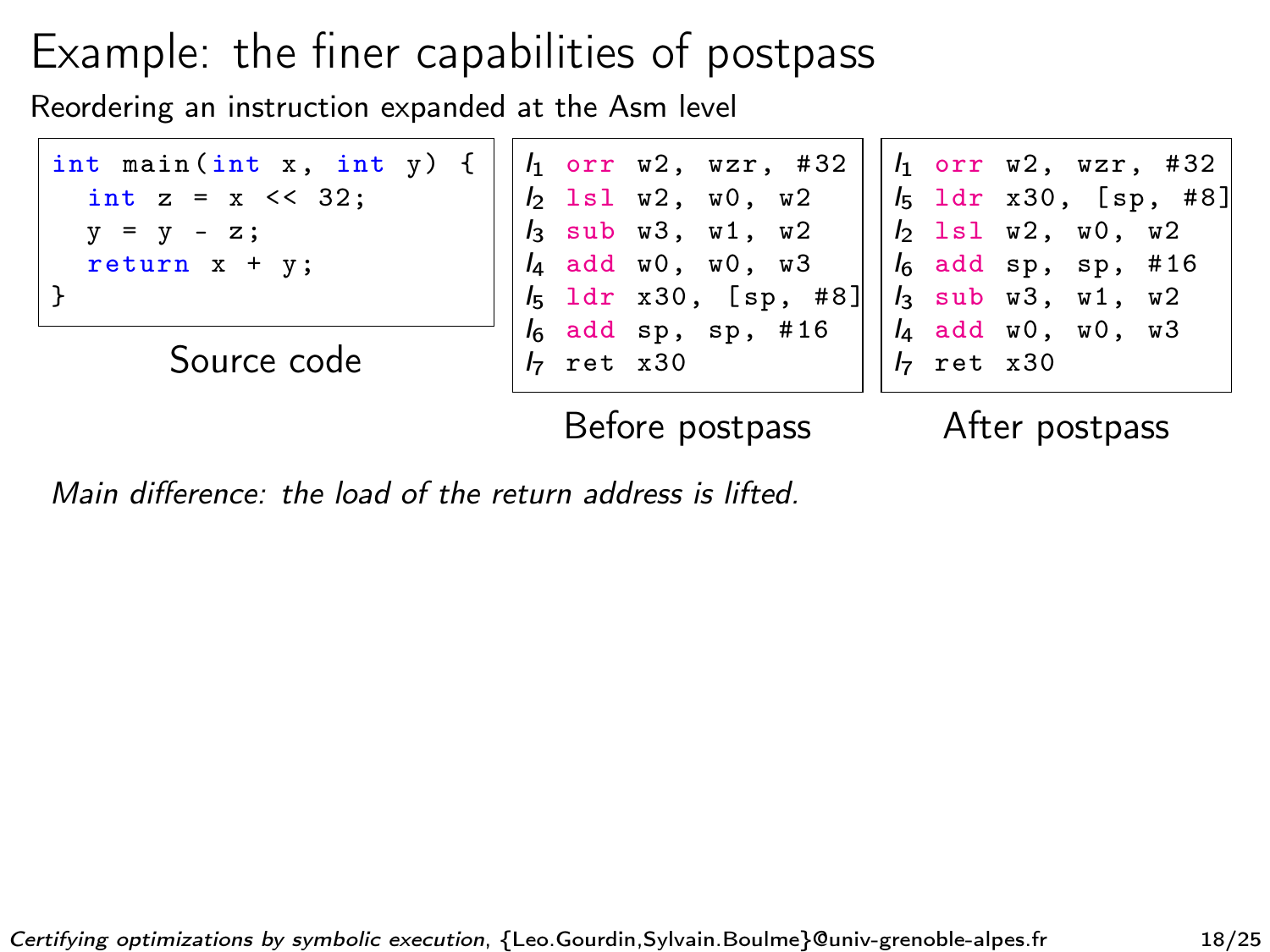Reordering an instruction expanded at the Asm level



| Latencies          |                 | bad scheduling |             |
|--------------------|-----------------|----------------|-------------|
| $\bullet$ others=1 |                 |                | EXEC1 EXEC2 |
| Stalls info        | running<br>time |                |             |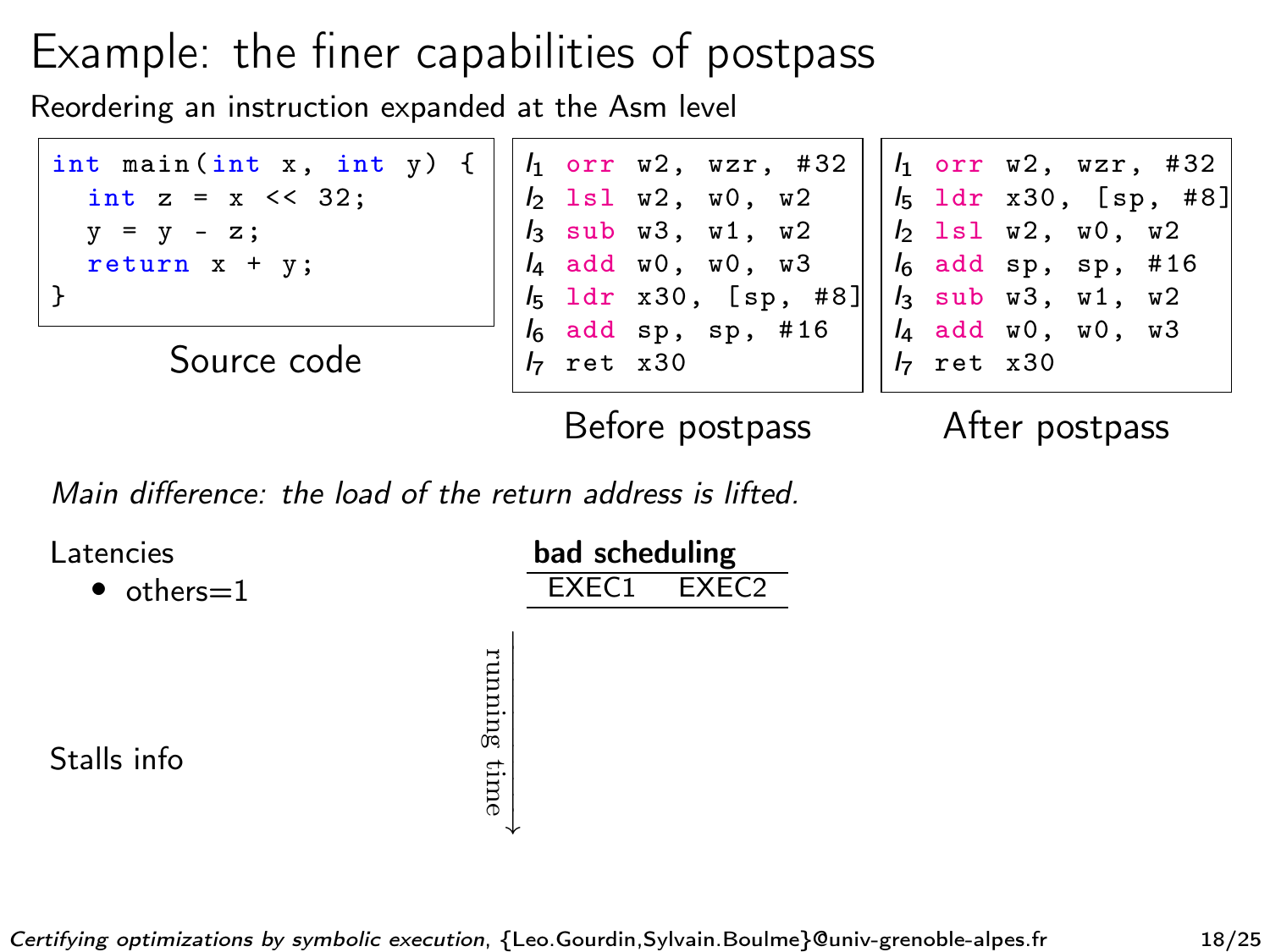Reordering an instruction expanded at the Asm level



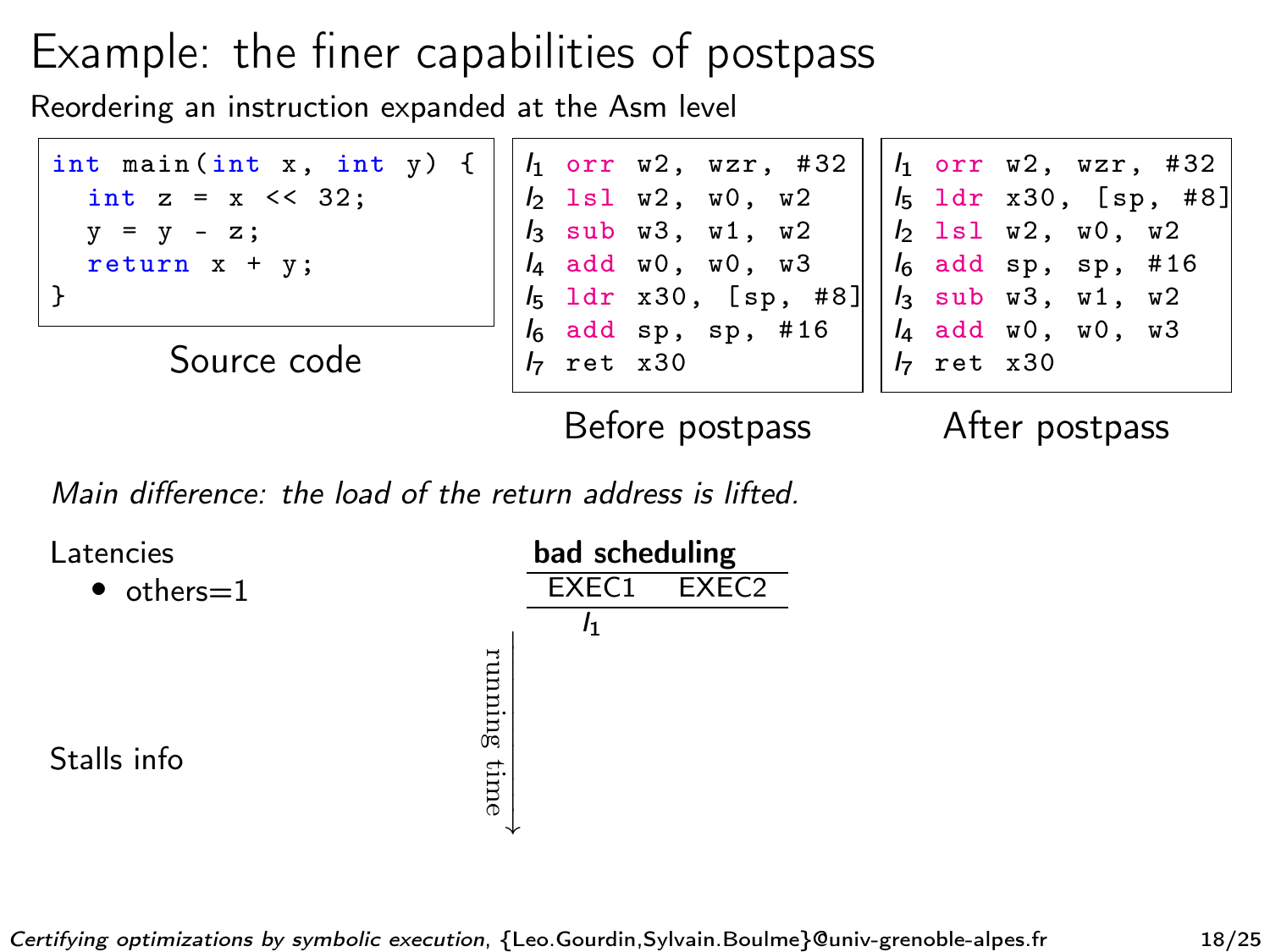Reordering an instruction expanded at the Asm level



| Latencies          |               | bad scheduling |       |
|--------------------|---------------|----------------|-------|
| $\bullet$ others=1 |               | EXEC1          | FXFC2 |
| $\bullet$ LSL=2    |               | I <sub>2</sub> |       |
| Stalls info        | nunng<br>time |                |       |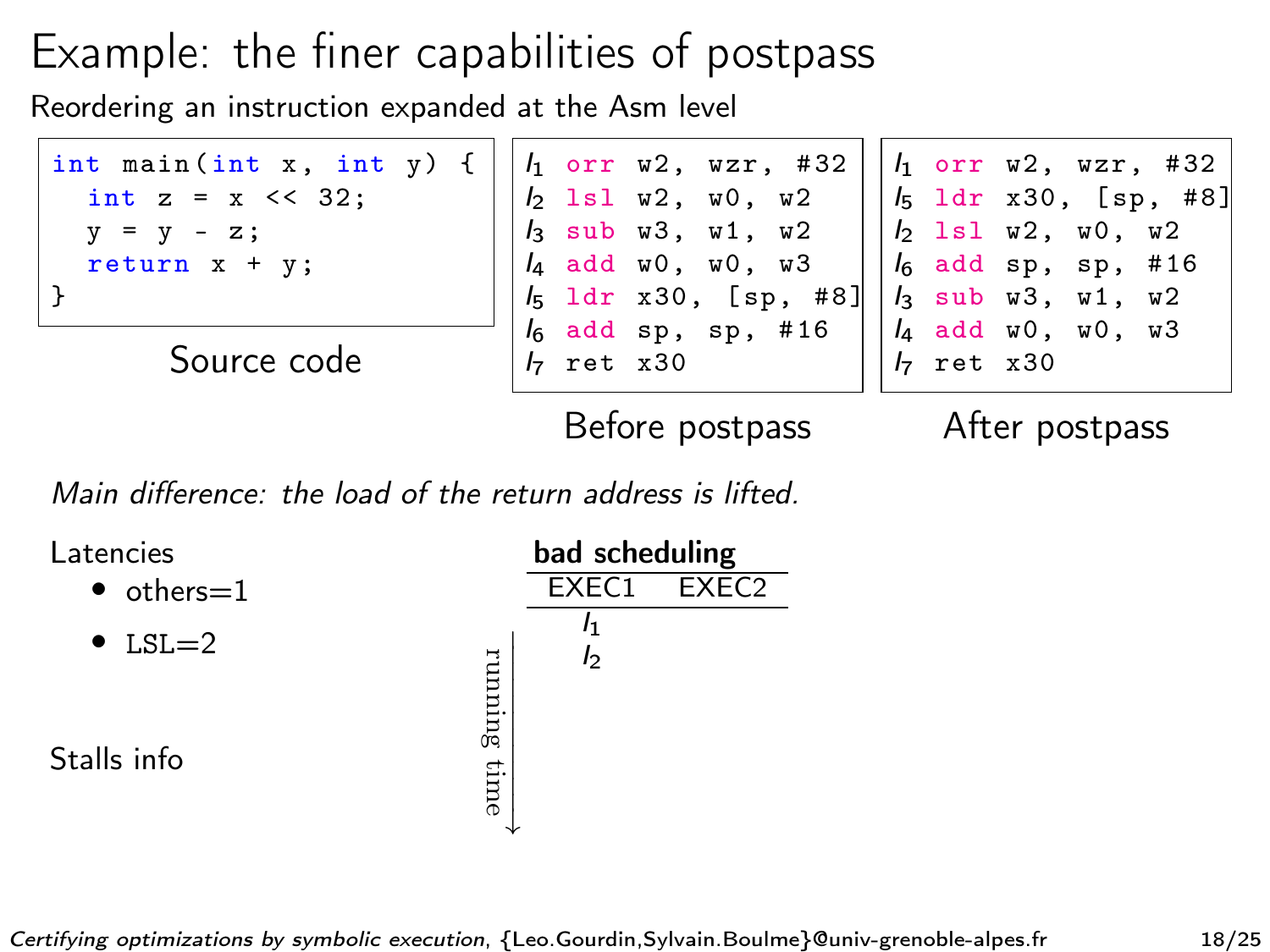Reordering an instruction expanded at the Asm level



| Latencies                                    |        | bad scheduling           |                   |
|----------------------------------------------|--------|--------------------------|-------------------|
| $\bullet$ others=1                           |        | EXEC1                    | FXFC <sub>2</sub> |
| $\bullet$ LSL=2                              | runmag | Iэ<br>stall <sub>1</sub> | ŀэ                |
| Stalls info                                  |        |                          |                   |
| w <sub>2</sub> is not ready!<br>$\mathbf{1}$ | time   |                          |                   |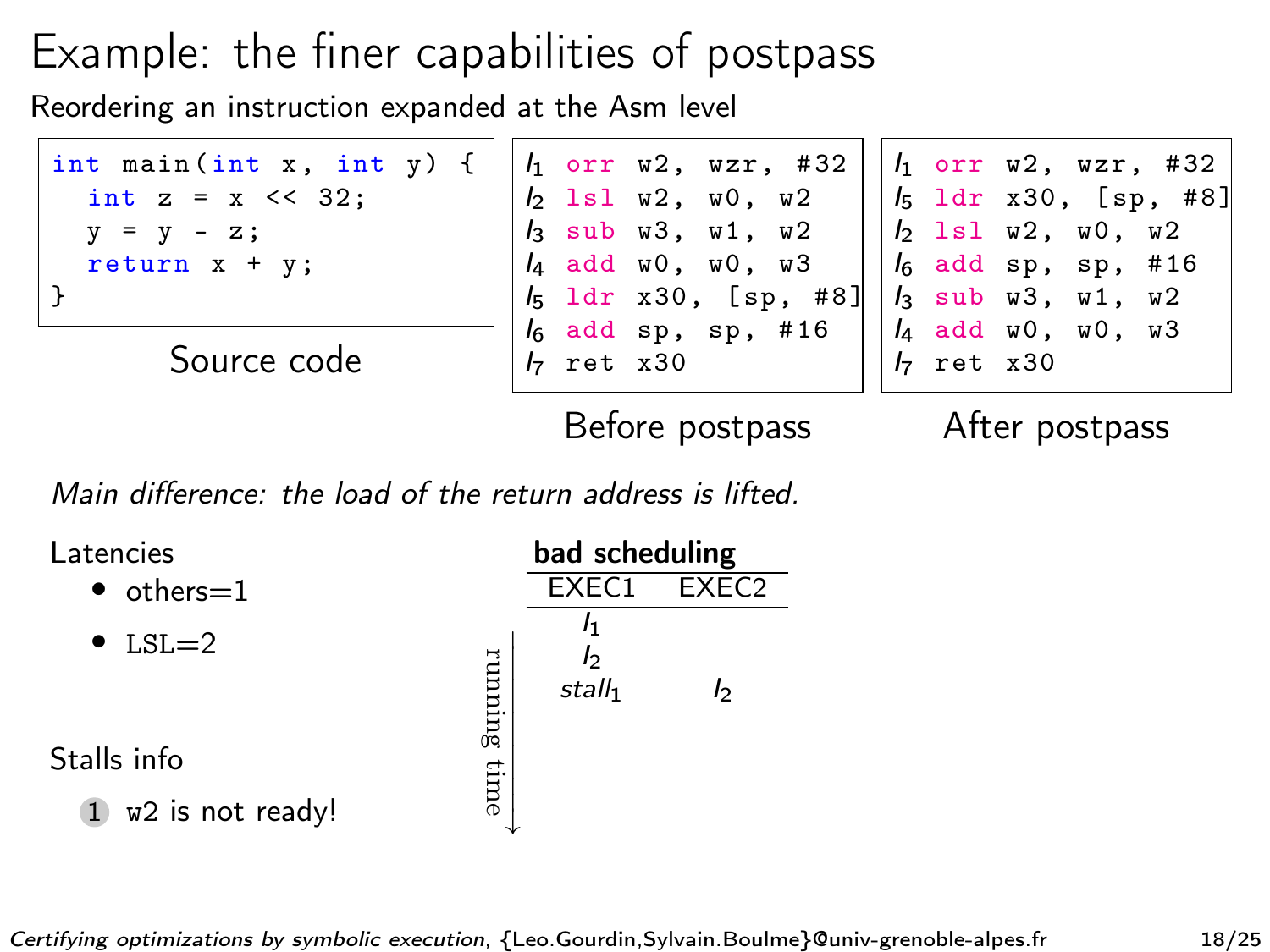Reordering an instruction expanded at the Asm level



| Latencies                                    |        | bad scheduling                   |                   |
|----------------------------------------------|--------|----------------------------------|-------------------|
| $\bullet$ others=1                           |        | EXEC1                            | FXFC <sub>2</sub> |
| $\bullet$ LSL=2                              | runmag | b<br>stall <sub>1</sub><br>$l_3$ | b                 |
| Stalls info                                  |        |                                  |                   |
| w <sub>2</sub> is not ready!<br>$\mathbf{1}$ | time   |                                  |                   |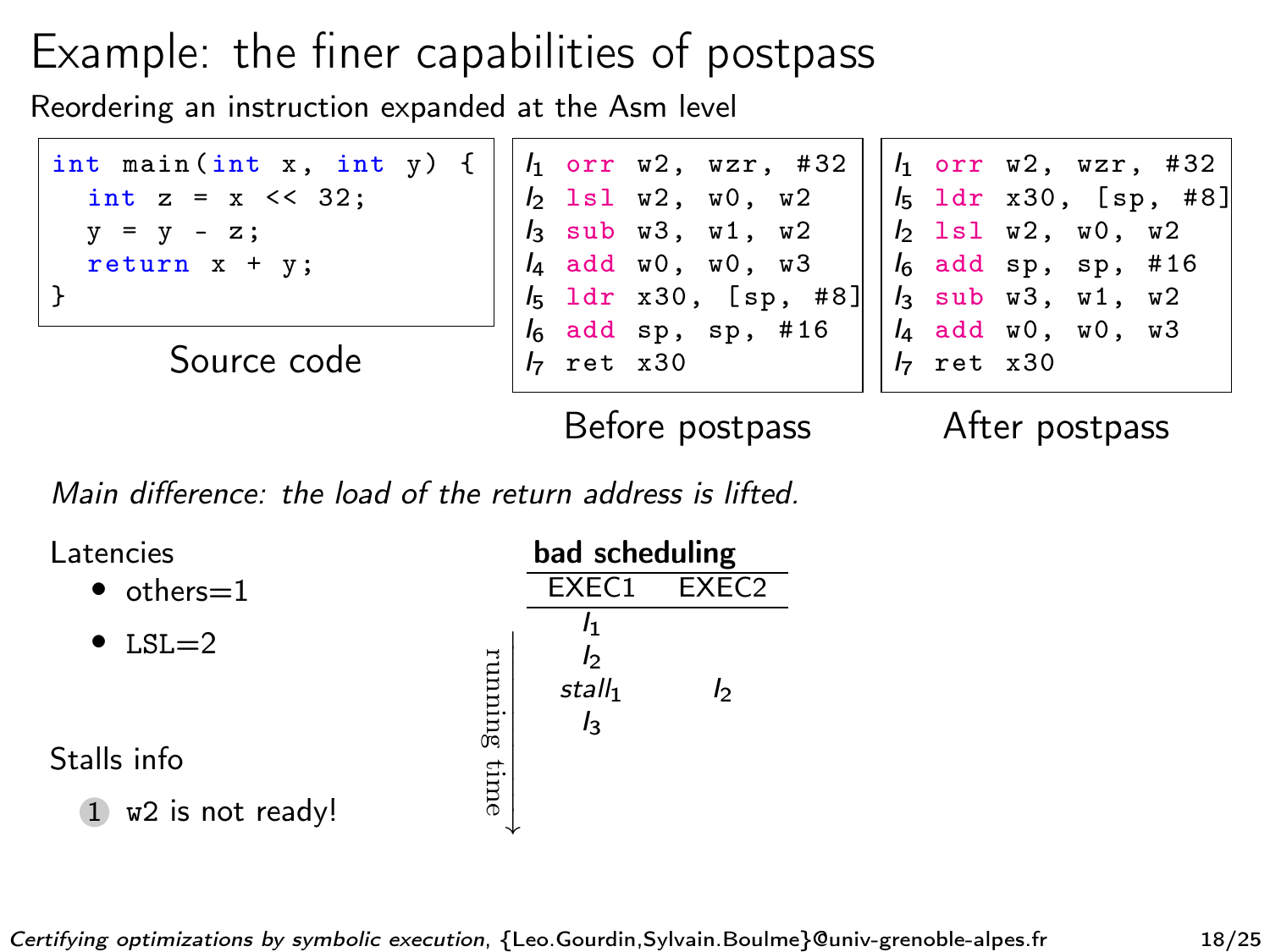Reordering an instruction expanded at the Asm level



| Latencies          |        | bad scheduling              |                   |
|--------------------|--------|-----------------------------|-------------------|
| $\bullet$ others=1 |        | EXEC1                       | FXFC <sub>2</sub> |
| $\bullet$ LSL=2    |        | Iэ                          |                   |
| $\bullet$ LDR=3    | runmag | stall <sub>1</sub><br>$l_3$ | ŀэ                |
| Stalls info        |        | l4                          | Iҕ                |
| w2 is not ready!   | time   |                             |                   |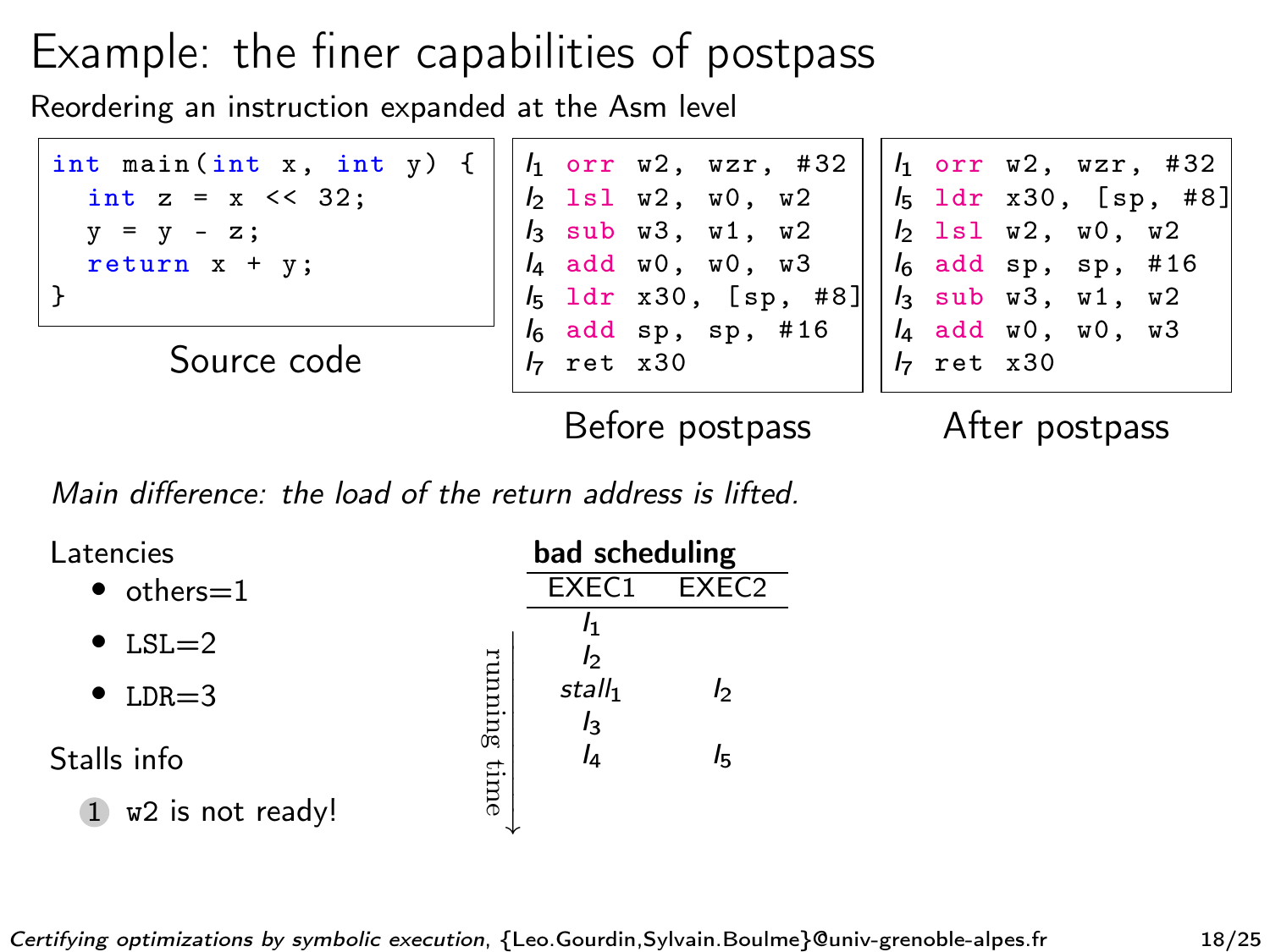Reordering an instruction expanded at the Asm level



Main difference: the load of the return address is lifted.

| Latencies                          |         | bad scheduling     |                   |
|------------------------------------|---------|--------------------|-------------------|
| $\bullet$ others=1                 |         | EXEC1              | FXFC <sub>2</sub> |
| $\bullet$ LSL=2                    |         | Iэ                 |                   |
| $\bullet$ LDR=3                    | runming | stall <sub>1</sub> | b                 |
| Stalls info                        |         | $I_3$<br>IΔ        | l5                |
| $1$ w2 is not ready!               | time    | stall              | l5                |
| sp is not ready!<br>$\overline{2}$ |         |                    |                   |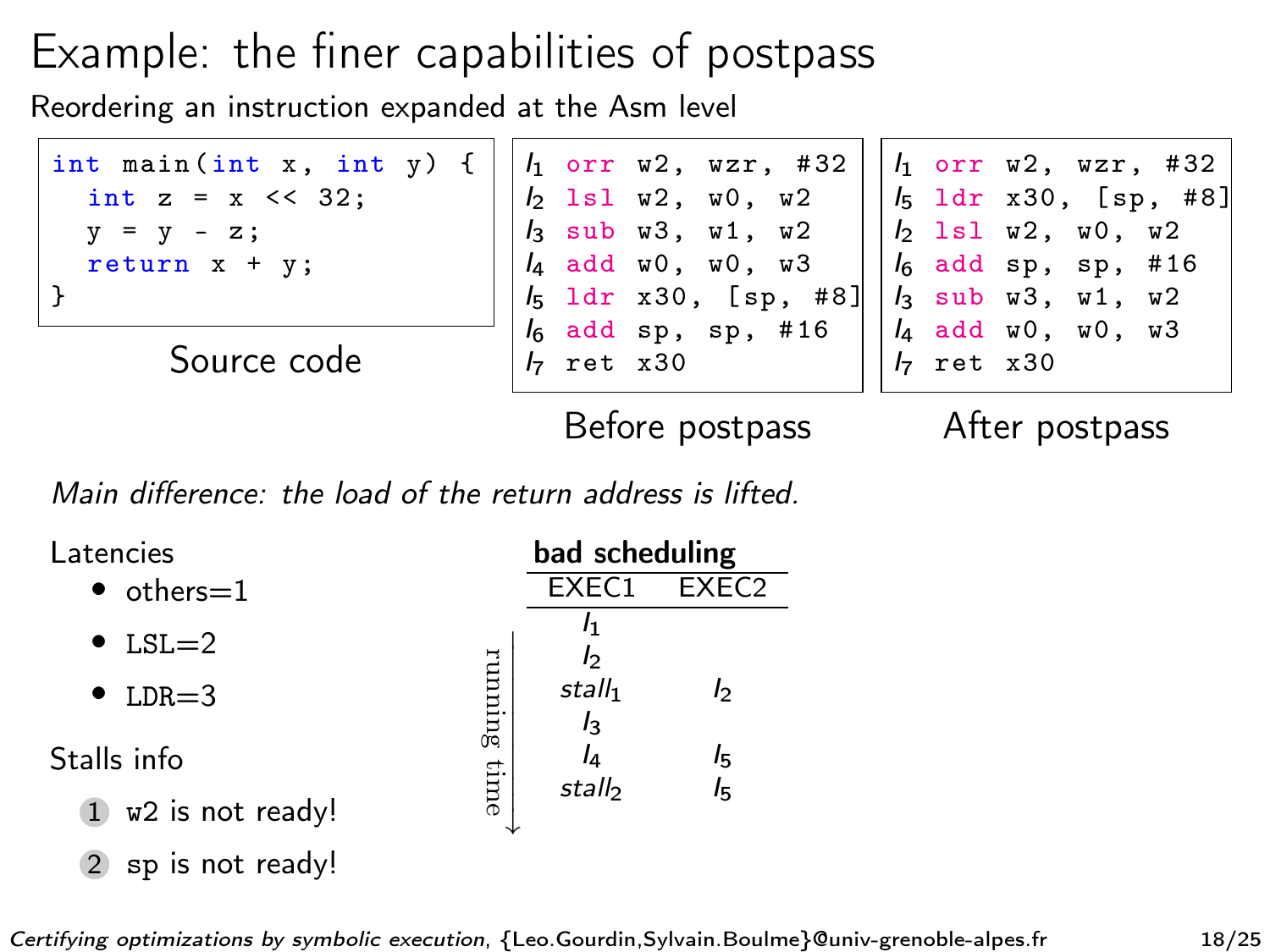Reordering an instruction expanded at the Asm level



Main difference: the load of the return address is lifted.

| Latencies                          |         | bad scheduling     |                      |
|------------------------------------|---------|--------------------|----------------------|
| $\bullet$ others=1                 |         | EXEC1              | FXFC <sub>2</sub>    |
| $\bullet$ LSL=2                    |         | Iэ                 |                      |
| $\bullet$ LDR=3                    | running | stall <sub>1</sub> | b                    |
| Stalls info                        |         | $I_3$<br>IΔ        | l5                   |
| w2 is not ready!<br>$\mathbf{1}$   | time    | stall<br>stall     | I <sub>5</sub><br>l5 |
| sp is not ready!<br>$\overline{2}$ |         |                    |                      |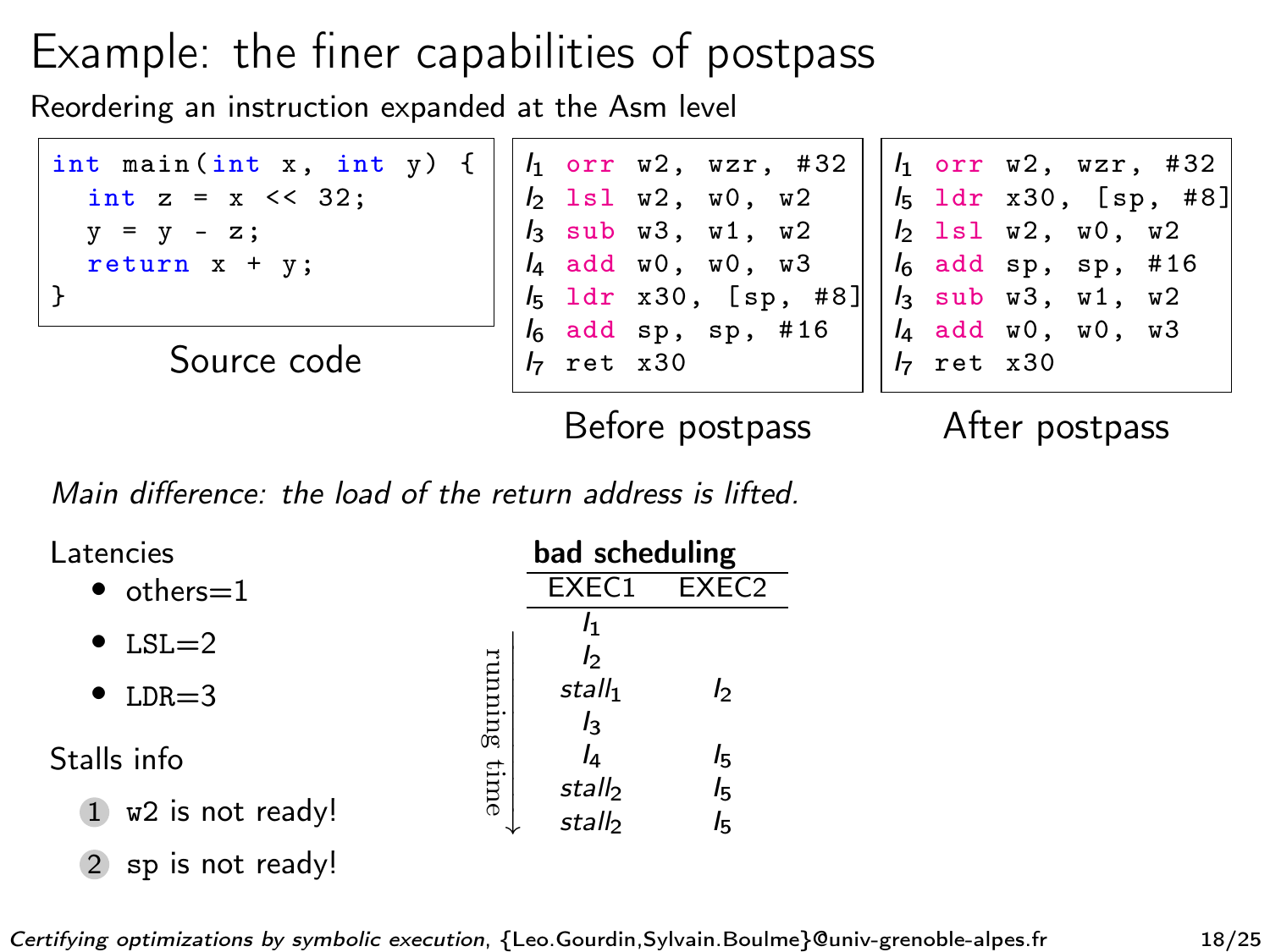Reordering an instruction expanded at the Asm level



Main difference: the load of the return address is lifted.

| Latencies            | bad scheduling                                 |  |
|----------------------|------------------------------------------------|--|
| $\bullet$ others=1   | EXEC1<br>FXFC <sub>2</sub>                     |  |
| $\bullet$ LSL=2      | I1<br>Iэ                                       |  |
| $\bullet$ LDR=3      | runmag<br>stall <sub>1</sub><br>b              |  |
| Stalls info          | $l_3$<br>IΔ<br>l5                              |  |
| $1$ w2 is not ready! | time<br>I <sub>5</sub><br>stall<br>stall<br>lҕ |  |
| 2 sp is not ready!   | l <sub>6</sub>                                 |  |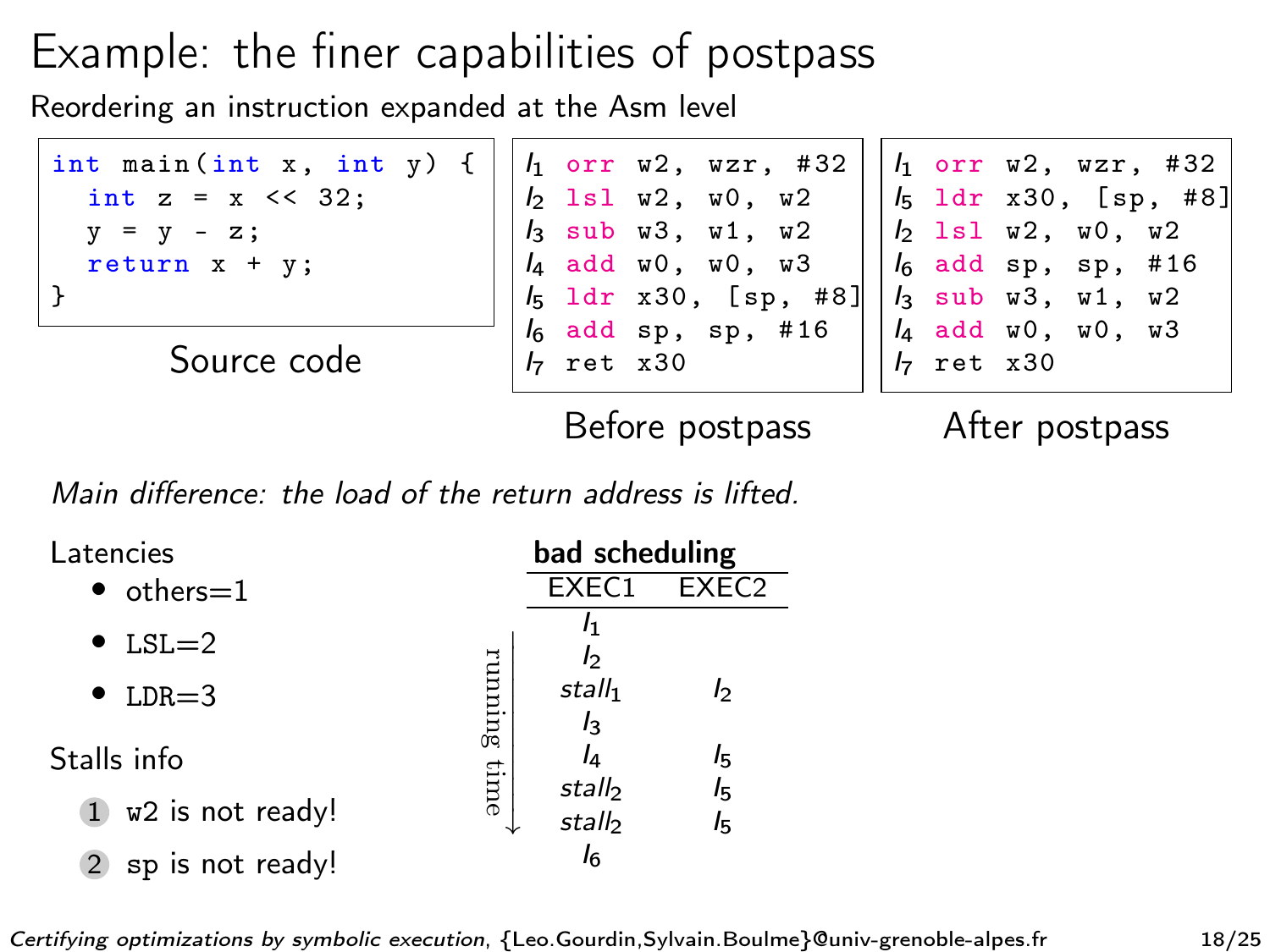Reordering an instruction expanded at the Asm level



Main difference: the load of the return address is lifted.

| Latencies                        | bad scheduling                                 |
|----------------------------------|------------------------------------------------|
| $\bullet$ others=1               | EXEC1<br>EXEC <sub>2</sub>                     |
| $\bullet$ LSL=2                  | I1<br>b                                        |
| $\bullet$ LDR=3                  | running<br>stall <sub>1</sub><br>b             |
| Stalls info                      | $l_3$<br>l5                                    |
| w2 is not ready!<br>$\mathbf{1}$ | time<br>I <sub>5</sub><br>stall<br>stall<br>l5 |
| 2 sp is not ready!               | Iᠷ                                             |

| good scheduling |                   |
|-----------------|-------------------|
| EXEC1           | EXEC <sub>2</sub> |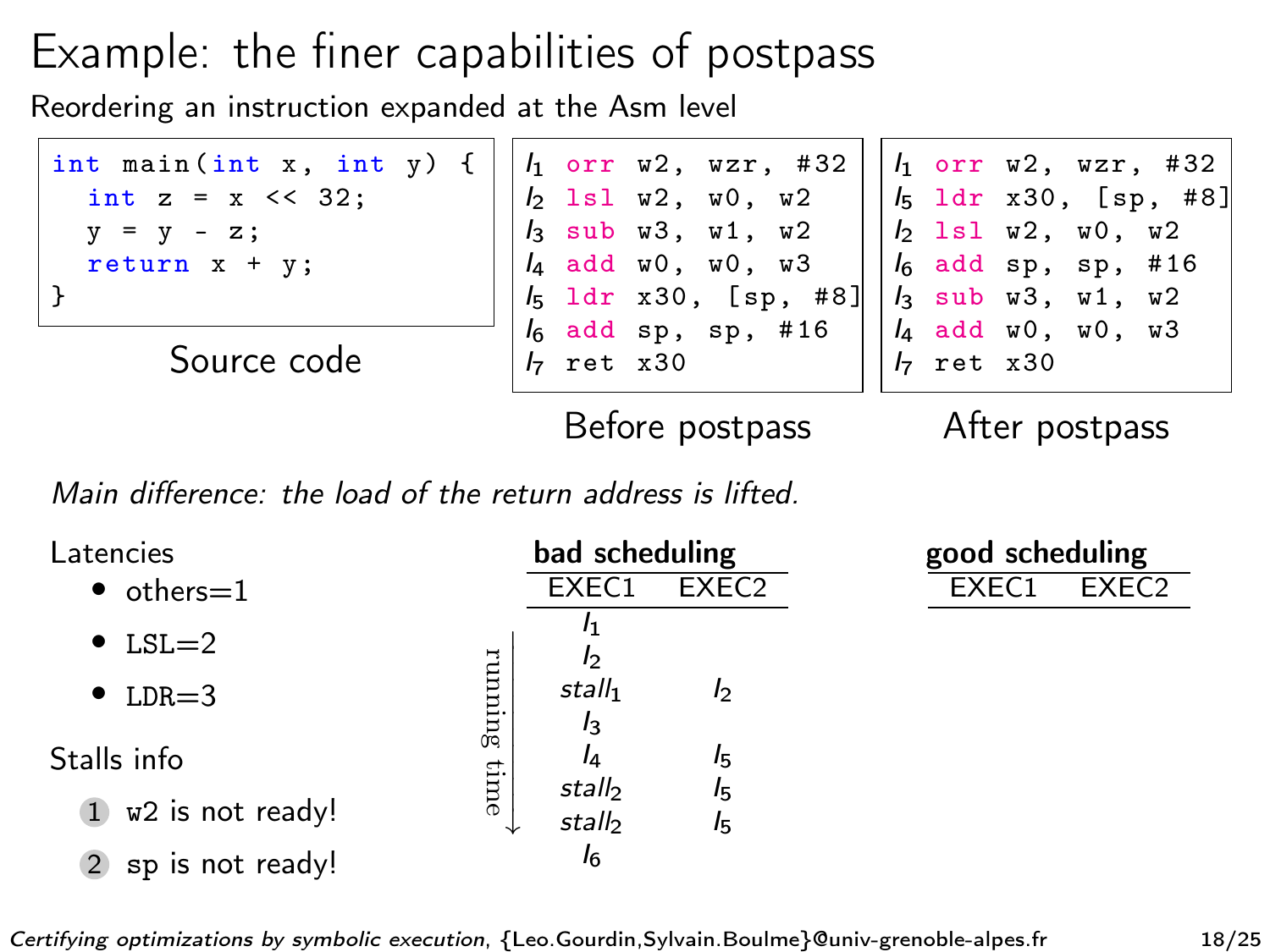Reordering an instruction expanded at the Asm level



Main difference: the load of the return address is lifted.

| Latencies                          |        | bad scheduling     |                      |
|------------------------------------|--------|--------------------|----------------------|
| $\bullet$ others=1                 |        | EXEC1              | FXFC <sub>2</sub>    |
| $\bullet$ LSL=2                    |        | I1<br>b            |                      |
| $\bullet$ LDR=3                    | ammuna | stall <sub>1</sub> | b                    |
| Stalls info                        |        | $l_3$<br>lΔ        | I5                   |
| $1$ w2 is not ready!               | time   | stall<br>stall     | I <sub>5</sub><br>l۳ |
| sp is not ready!<br>$\overline{2}$ |        | l6                 |                      |

| good scheduling |                   |
|-----------------|-------------------|
| EXEC1           | EXEC <sub>2</sub> |
| I٦              | Iҕ                |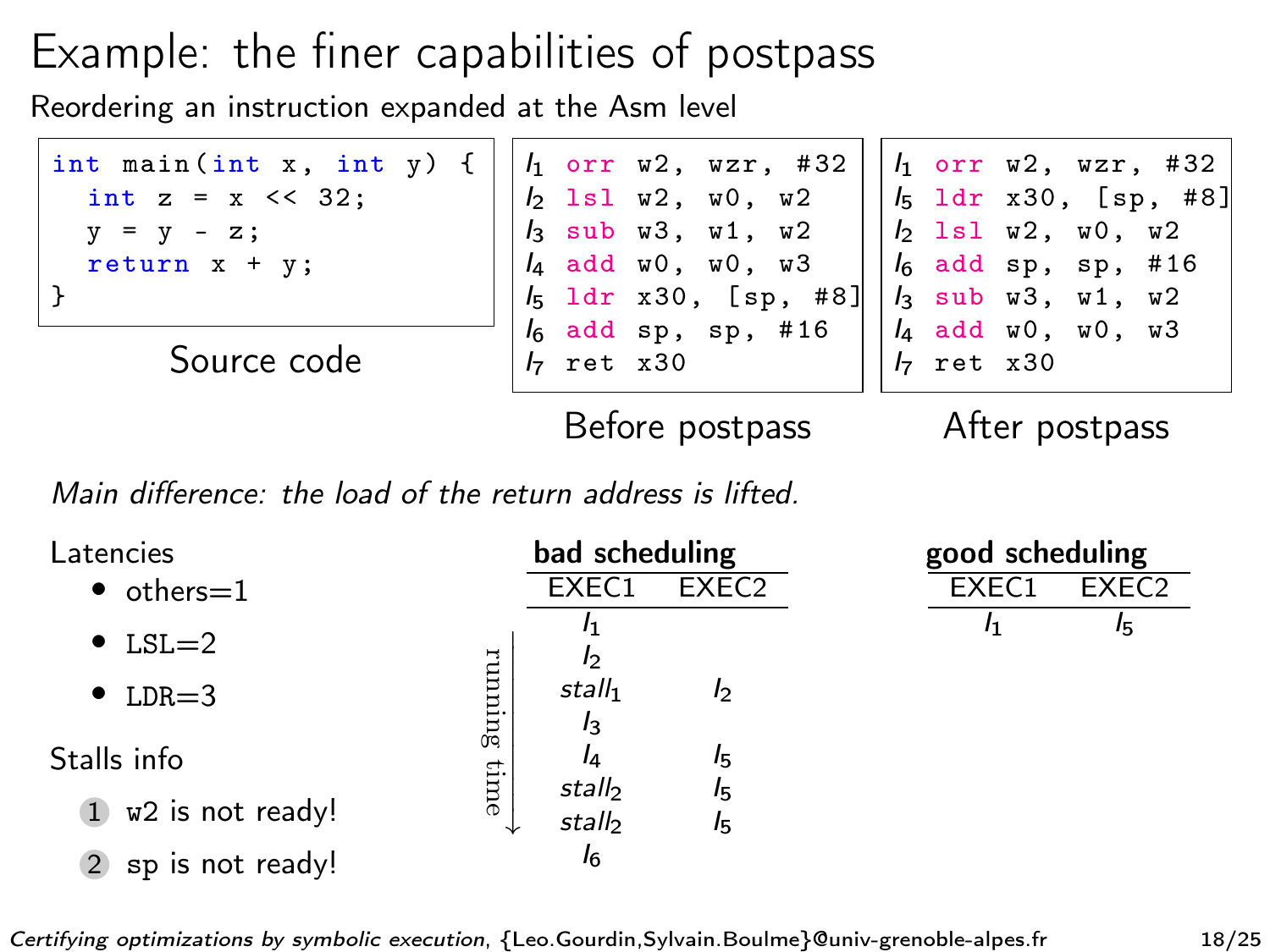Reordering an instruction expanded at the Asm level



Main difference: the load of the return address is lifted.

| Latencies                          |         | bad scheduling              |          |
|------------------------------------|---------|-----------------------------|----------|
| $\bullet$ others=1                 |         | EXEC1                       | FXFC2    |
| $\bullet$ LSL=2                    |         | I1<br>Iэ                    |          |
| $\bullet$ LDR=3                    | running | stall <sub>1</sub><br>$l_3$ | b        |
| Stalls info                        |         | lΔ                          | l5       |
| $1$ w <sub>2</sub> is not ready!   | time    | stall<br>stall              | l5<br>lء |
| sp is not ready!<br>$\overline{2}$ |         | I6                          |          |

| good scheduling |                   |  |  |  |  |
|-----------------|-------------------|--|--|--|--|
| EXEC1           | EXEC <sub>2</sub> |  |  |  |  |
| ŀ۱              | Iҕ                |  |  |  |  |
| b               | Iҕ                |  |  |  |  |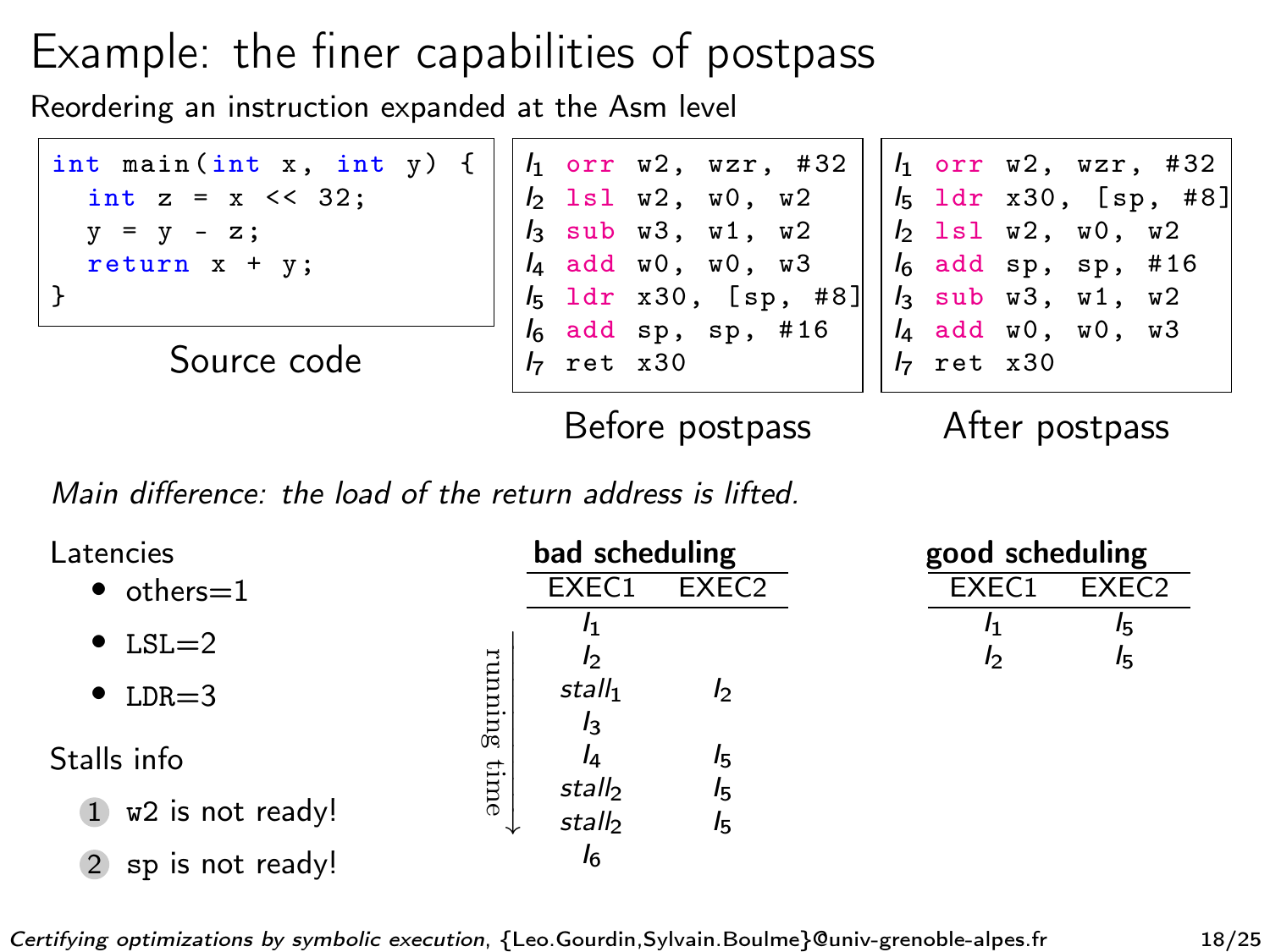Reordering an instruction expanded at the Asm level



Main difference: the load of the return address is lifted.

| Latencies                                    |       | bad scheduling              |                    | good scheduling |                   |
|----------------------------------------------|-------|-----------------------------|--------------------|-----------------|-------------------|
| $\bullet$ others=1                           |       | EXEC1                       | EXEC <sub>2</sub>  | EXEC1           | EXEC <sub>2</sub> |
| $\bullet$ LSL=2                              |       | I <sub>2</sub>              |                    | I2              | 15<br>I5          |
| $\bullet$ LDR=3                              | gunan | stall <sub>1</sub><br>$I_3$ | b                  | I2              | I5                |
| Stalls info                                  |       |                             | $I_{5}$            |                 |                   |
| w <sub>2</sub> is not ready!<br>$\mathbf{1}$ | time  | stall<br>stall              | $I_{5}$<br>$I_{5}$ |                 |                   |
| sp is not ready!                             |       | I6                          |                    |                 |                   |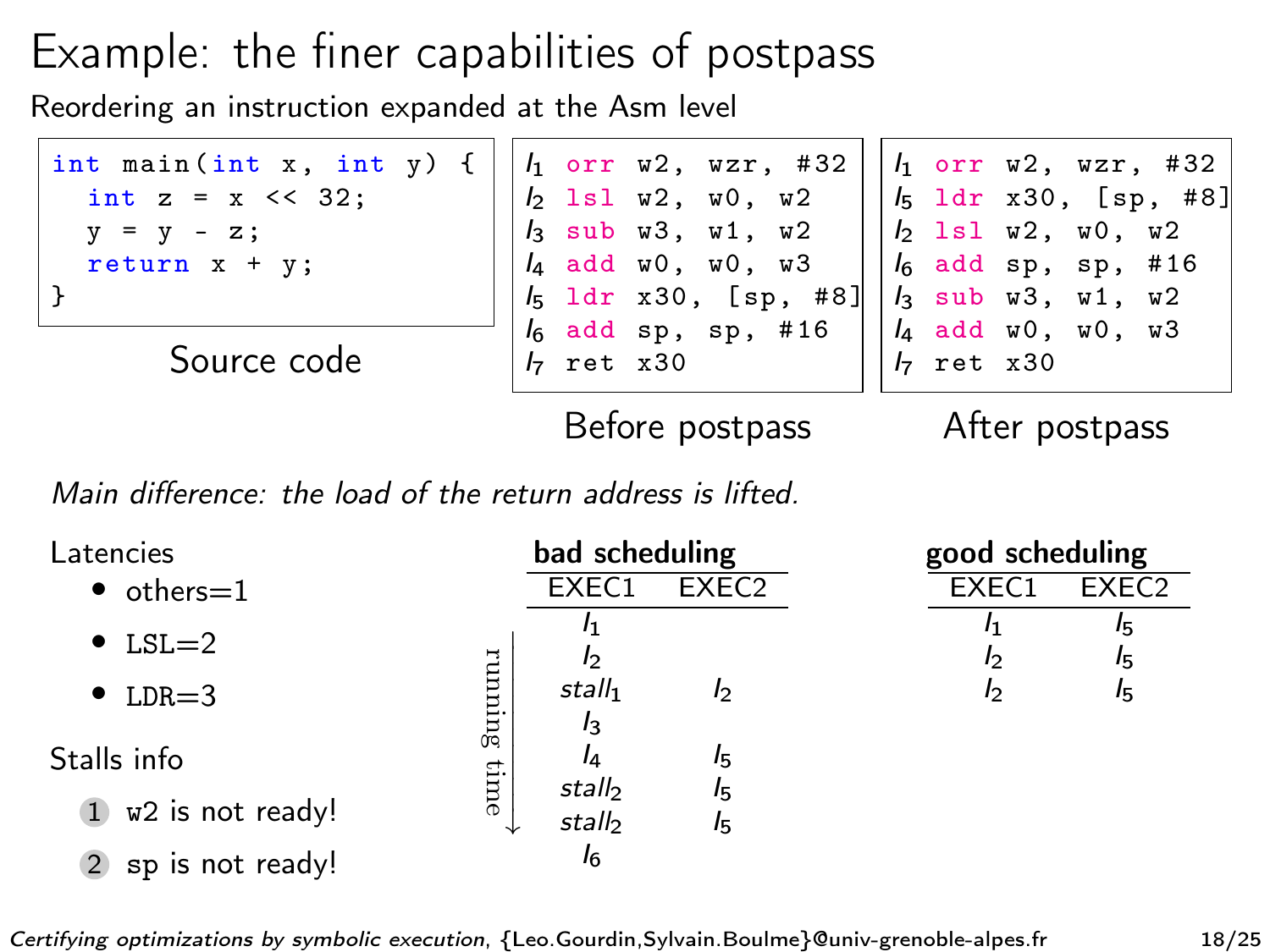Reordering an instruction expanded at the Asm level



Main difference: the load of the return address is lifted.

| Latencies                                    |       | bad scheduling              |                    | good scheduling |                   |
|----------------------------------------------|-------|-----------------------------|--------------------|-----------------|-------------------|
| $\bullet$ others=1                           |       | EXEC1                       | EXEC <sub>2</sub>  | EXEC1           | EXEC <sub>2</sub> |
| $\bullet$ LSL=2                              |       | I <sub>2</sub>              |                    | I2              | 15<br>$I_{5}$     |
| $\bullet$ LDR=3                              | gunan | stall <sub>1</sub>          | b                  | 12              | I5                |
| Stalls info                                  |       | $I_3$<br>lΔ                 | I5                 | I6              | I3                |
| w <sub>2</sub> is not ready!<br>$\mathbf{1}$ | time  | stall <sub>2</sub><br>stall | $I_{5}$<br>$I_{5}$ |                 |                   |
| sp is not ready!                             |       | I6                          |                    |                 |                   |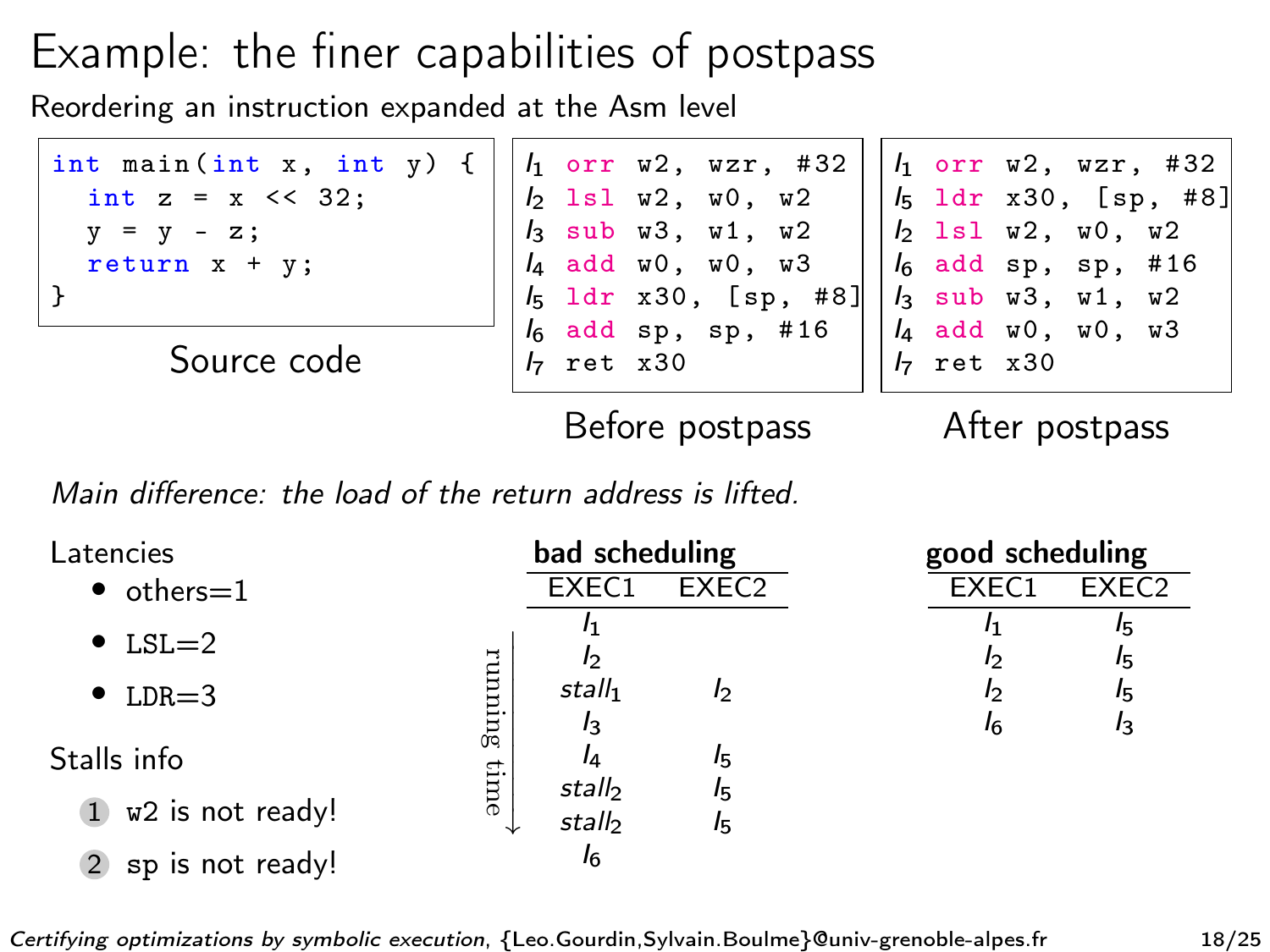Reordering an instruction expanded at the Asm level



Main difference: the load of the return address is lifted.

| Latencies                                    |        | bad scheduling              |                   | good scheduling |                   |
|----------------------------------------------|--------|-----------------------------|-------------------|-----------------|-------------------|
| $\bullet$ others=1                           |        | EXEC1                       | EXEC <sub>2</sub> | EXEC1           | EXEC <sub>2</sub> |
| $\bullet$ LSL=2                              |        |                             |                   | ıэ              | 15<br>$I_{5}$     |
| $\bullet$ LDR=3                              | annana | stall <sub>1</sub>          | b                 | 12              | $I_{5}$           |
| Stalls info                                  |        | $I_3$<br>IΔ                 | I5                | 16<br>I4        | $I_3$             |
| w <sub>2</sub> is not ready!<br>$\mathbf{1}$ | time   | stall <sub>2</sub><br>stall | I5<br>I5          |                 |                   |
| sp is not ready!                             |        | I6                          |                   |                 |                   |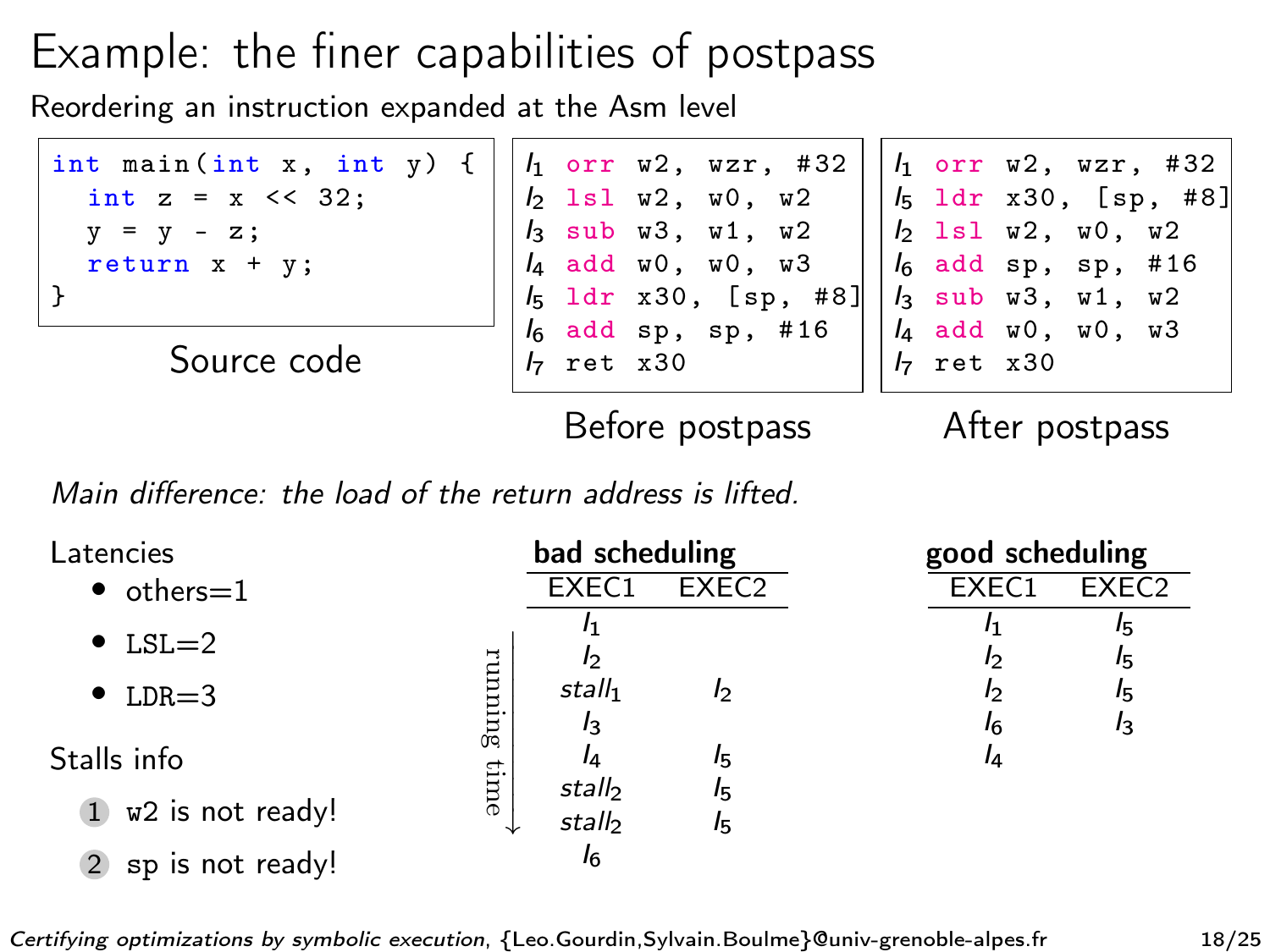Reordering an instruction expanded at the Asm level



Main difference: the load of the return address is lifted.

| Latencies                    |         | bad scheduling              |                   | good scheduling                         |                   |
|------------------------------|---------|-----------------------------|-------------------|-----------------------------------------|-------------------|
| $\bullet$ others=1           |         | EXEC1                       | EXEC <sub>2</sub> | EXEC1                                   | EXEC <sub>2</sub> |
| $\bullet$ LSL=2              |         |                             |                   |                                         | 15<br>15          |
| $\bullet$ LDR=3              | running | stall <sub>1</sub><br>$I_3$ | I2                | 16                                      | 15<br>$I_3$       |
| Stalls info                  |         |                             | I5                | IΔ                                      |                   |
| w <sub>2</sub> is not ready! | time    | stall<br>stall              | I5<br>$I_{5}$     | 8 versus 5 cycles,<br>3 cycles are won! |                   |
| sp is not ready!             |         | I6                          |                   |                                         |                   |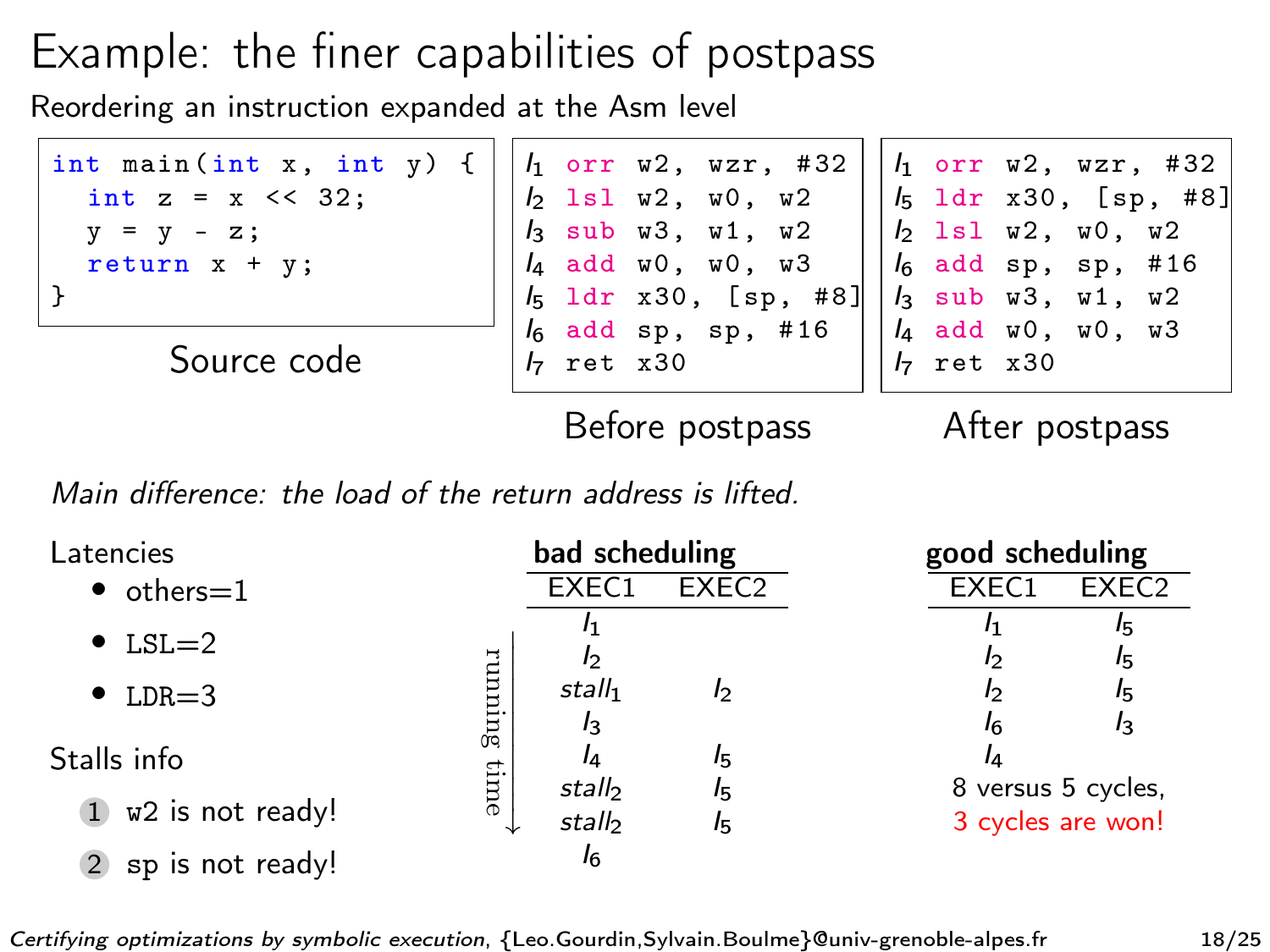# Proof effort and benefits

Overall implementation: three man·months of development.

- Three main translation proofs in Coq
- The verifier frontend implementation for AArch64 (translation & proof) represents about 2Kloc
- The verifier backend, which is architecture independent, fits in 2.2Kloc

Certifying optimizations by symbolic execution, {Leo.Gourdin,Sylvain.Boulme}@univ-grenoble-alpes.fr 19/25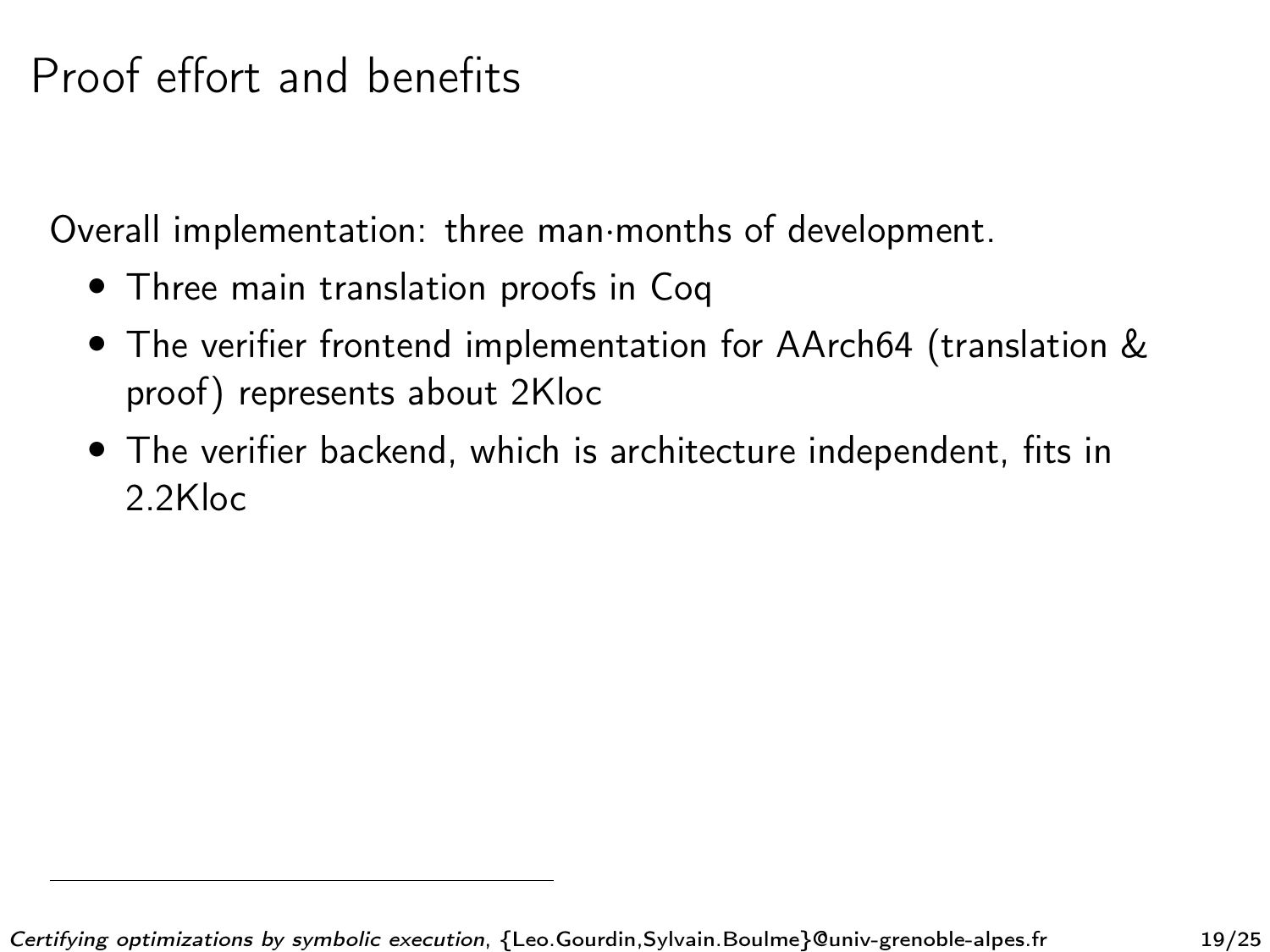# Proof effort and benefits

Overall implementation: three man·months of development.

- Three main translation proofs in Coq
- The verifier frontend implementation for AArch64 (translation & proof) represents about 2Kloc
- The verifier backend, which is architecture independent, fits in 2.2Kloc
- Bug found in the CompCert Asm specification<sup>2</sup>
	- Unsound formal specification of Asm w.r.t. the "Asm pretty-printer"
	- Concerns Pfmovimmd and Pfmovimms macro-instructions
	- Instruction behavior was not fully specified

<sup>&</sup>lt;sup>2</sup>Since, this bug has been patched in the CompCert mainline repository Certifying optimizations by symbolic execution, {Leo.Gourdin,Sylvain.Boulme}@univ-grenoble-alpes.fr 19/25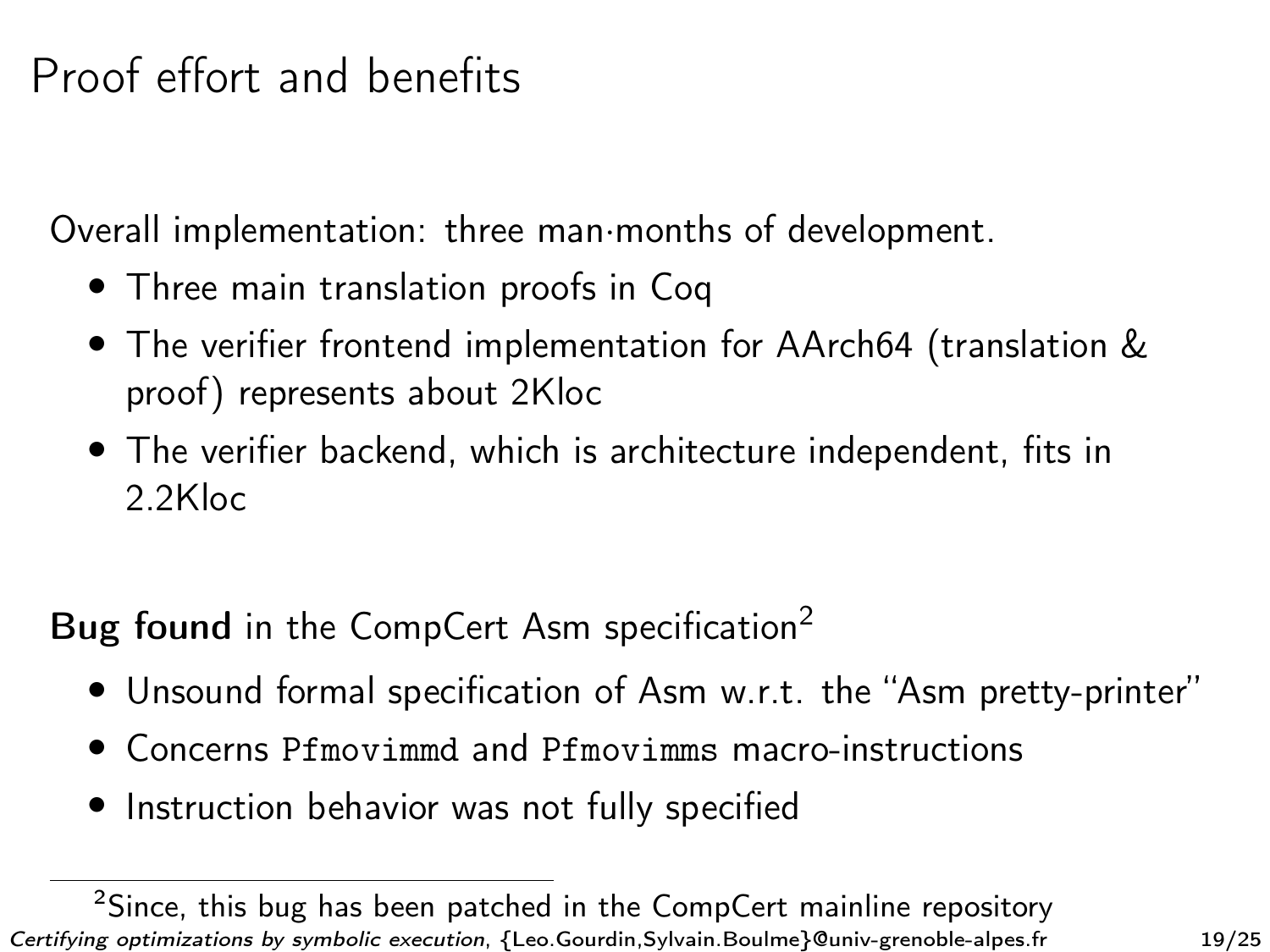#### <span id="page-67-0"></span>Contents

1 [Lightweight reasoning on pointer equalities and hash-consing in Coq](#page-1-0)

2 [Realistic applications to formally-verified compilation](#page-23-0)

3 [Experimental results and Conclusion](#page-67-0)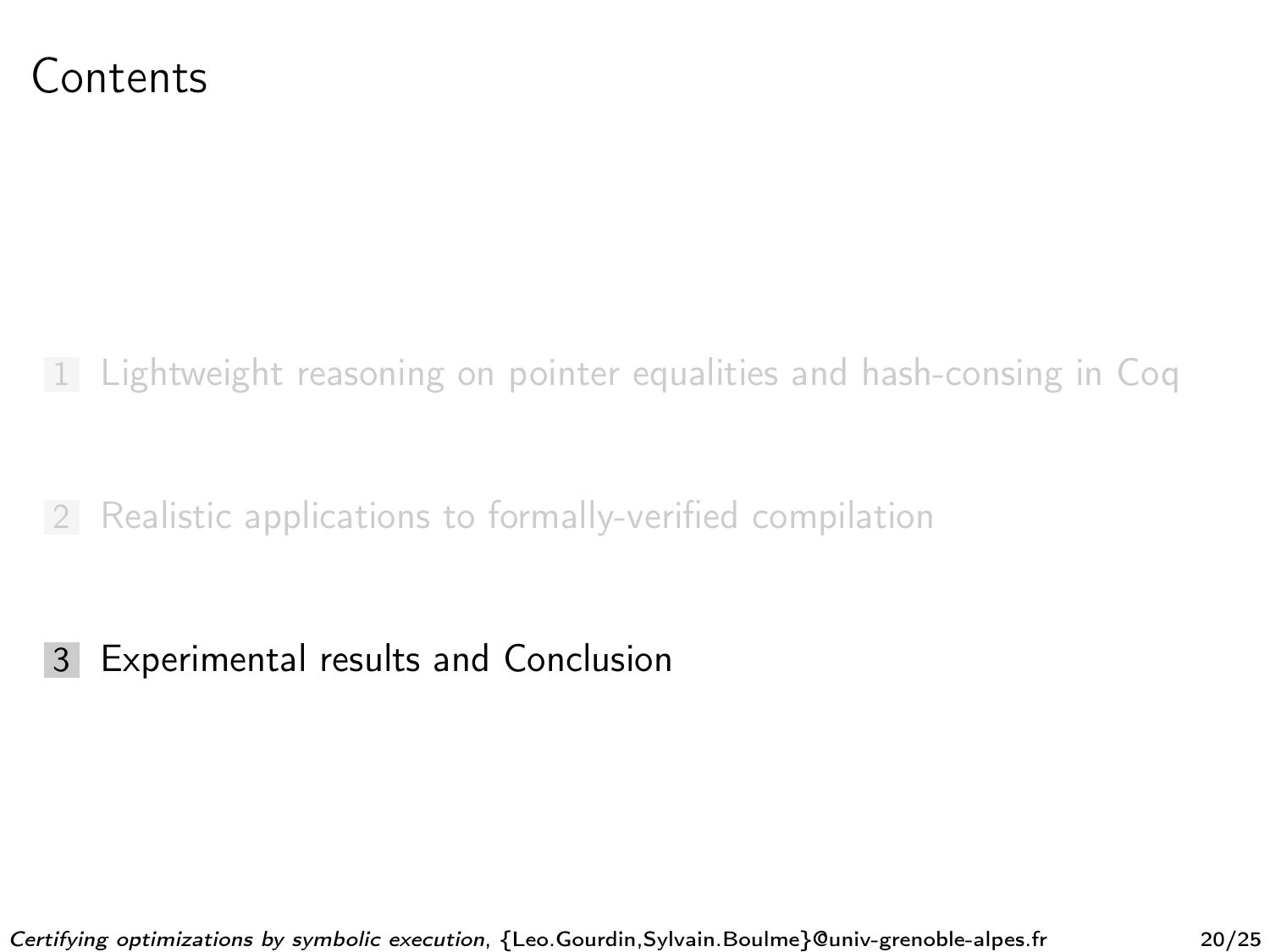#### Running-time gains on the generated code (for Cortex-A53) Combined with others optimizations



- Our oracle alone raises performance by 9.7% across all our benchmarks
- The "Best" version<sup>3</sup> makes us reach 29.3% in average
- Improvement of "Best" without postpass falls back to 24.5%

<sup>3</sup>i.e. LICM+Prepass+Postpass+Tail duplication+Loop unrolling+Loop rotate Certifying optimizations by symbolic execution, {Leo.Gourdin,Sylvain.Boulme}@univ-grenoble-alpes.fr 21/25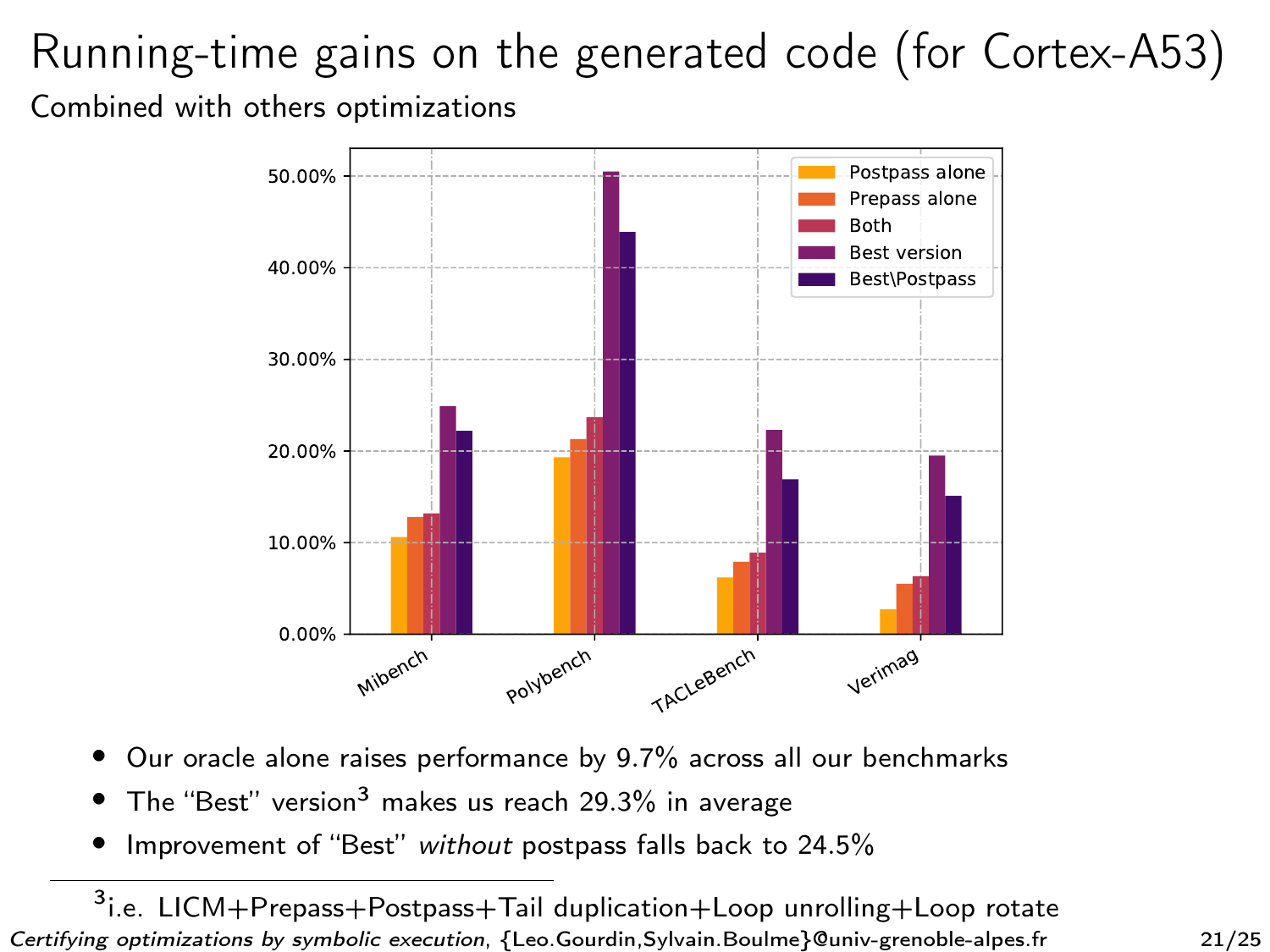#### Other results

CompCert vs. GCC running times & Code size reduction

#### GCC w.r.t. "Best" CompCert version (for running times)

- Close to GCC-O1 (1.55% slower in average)
- Still far from GCC-02 (14.5% slower in average)

| Benchmark suite | GCC-01   | GCC-02   |
|-----------------|----------|----------|
| Mibench         | $-6.3\%$ | $+9.7%$  |
| Polybench       | $+2.8%$  | $+7.6%$  |
| TACLeBench      | $+6.3%$  | $+24.9%$ |
| Verimag         | $+0.3%$  | $+15.8%$ |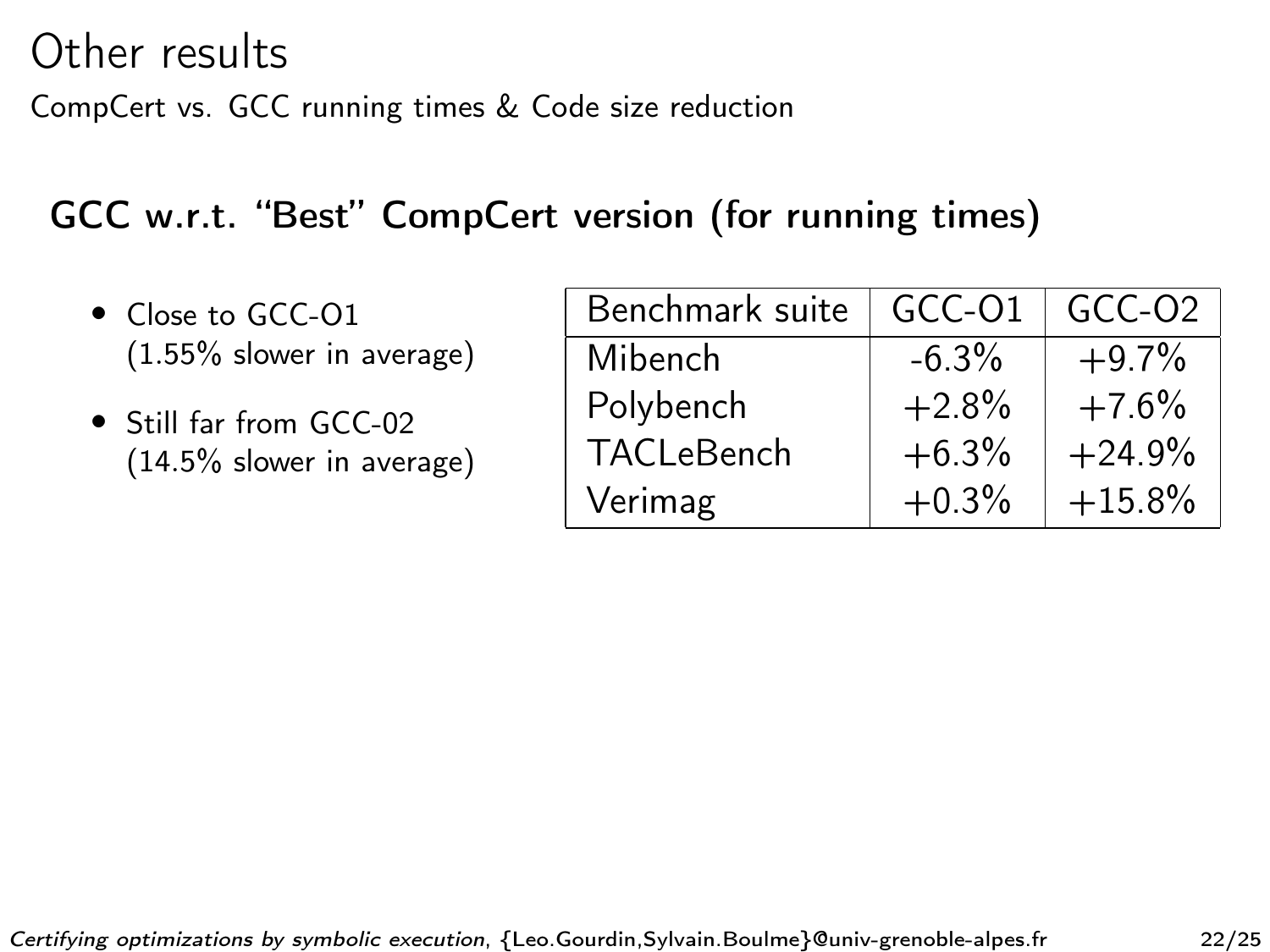#### Other results

CompCert vs. GCC running times & Code size reduction

#### GCC w.r.t. "Best" CompCert version (for running times)

- Close to GCC-O1 (1.55% slower in average)
- Still far from GCC-02 (14.5% slower in average)

| Benchmark suite | GCC-01  | $GCC-O2$ |
|-----------------|---------|----------|
| Mibench         | $-6.3%$ | $+9.7%$  |
| Polybench       | $+2.8%$ | $+7.6%$  |
| TACLeBench      | $+6.3%$ | $+24.9%$ |
| Verimag         | $+0.3%$ | $+15.8%$ |

#### Asm code length reduction with peephole

| Benchmark suite   CompCert Gain |          | CompCert Gain (load/store) |
|---------------------------------|----------|----------------------------|
| <b>Mibench</b>                  | $3.44\%$ | 13.78%                     |
| Polybench                       | 2.56%    | 11.14%                     |
| TACLeBench                      | 1.31%    | 8.93%                      |
| Verimag                         | 2.51%    | 10.74%                     |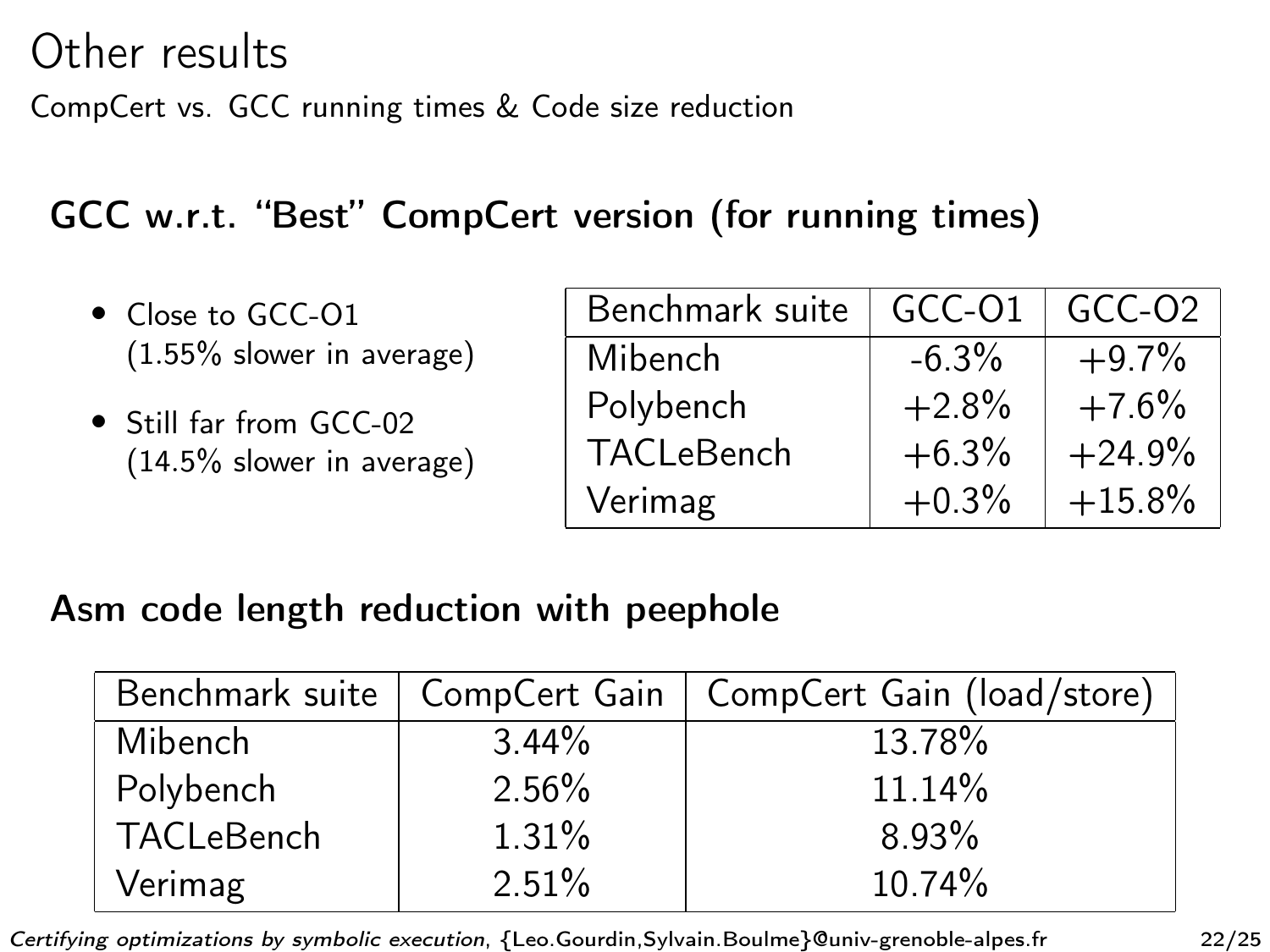# Conclusion and future work

This work was a first step for future research on a posteriori validated optimizations:

- Define more general, and more powerful DSL verifiers
- Working on bigger blocks (e.g. extended blocks)
- Strength reduction
- Lifting Asm level expansions

Apart from architecture independent optimizations, we are also interested in the rising open-hardware RISC-V ISA.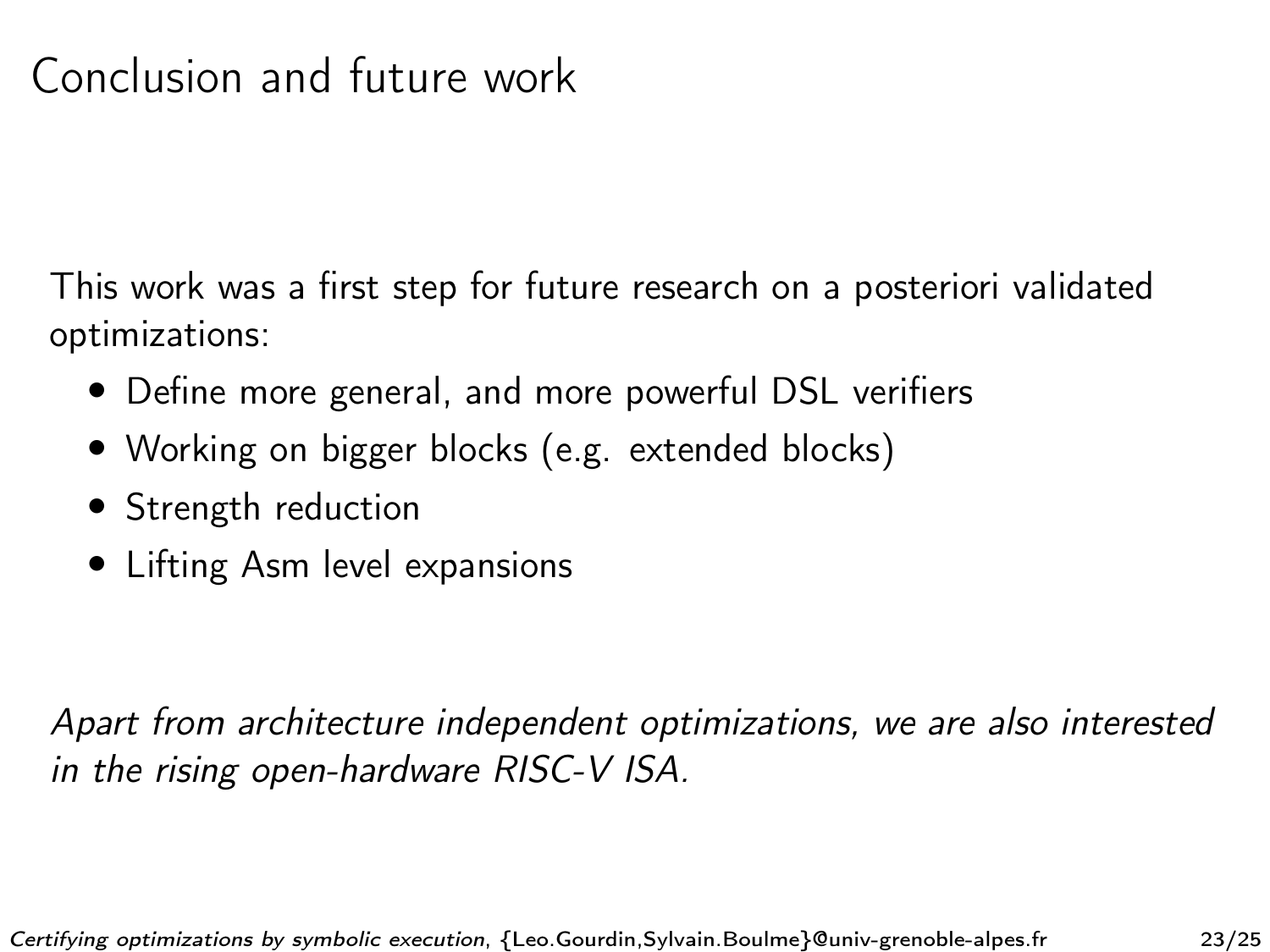Thank you!

Questions?

Please visit our Gitlab repository: <https://gricad-gitlab.univ-grenoble-alpes.fr/certicompil/compcert-kvx>

Certifying optimizations by symbolic execution, {Leo.Gourdin,Sylvain.Boulme}@univ-grenoble-alpes.fr 24/25